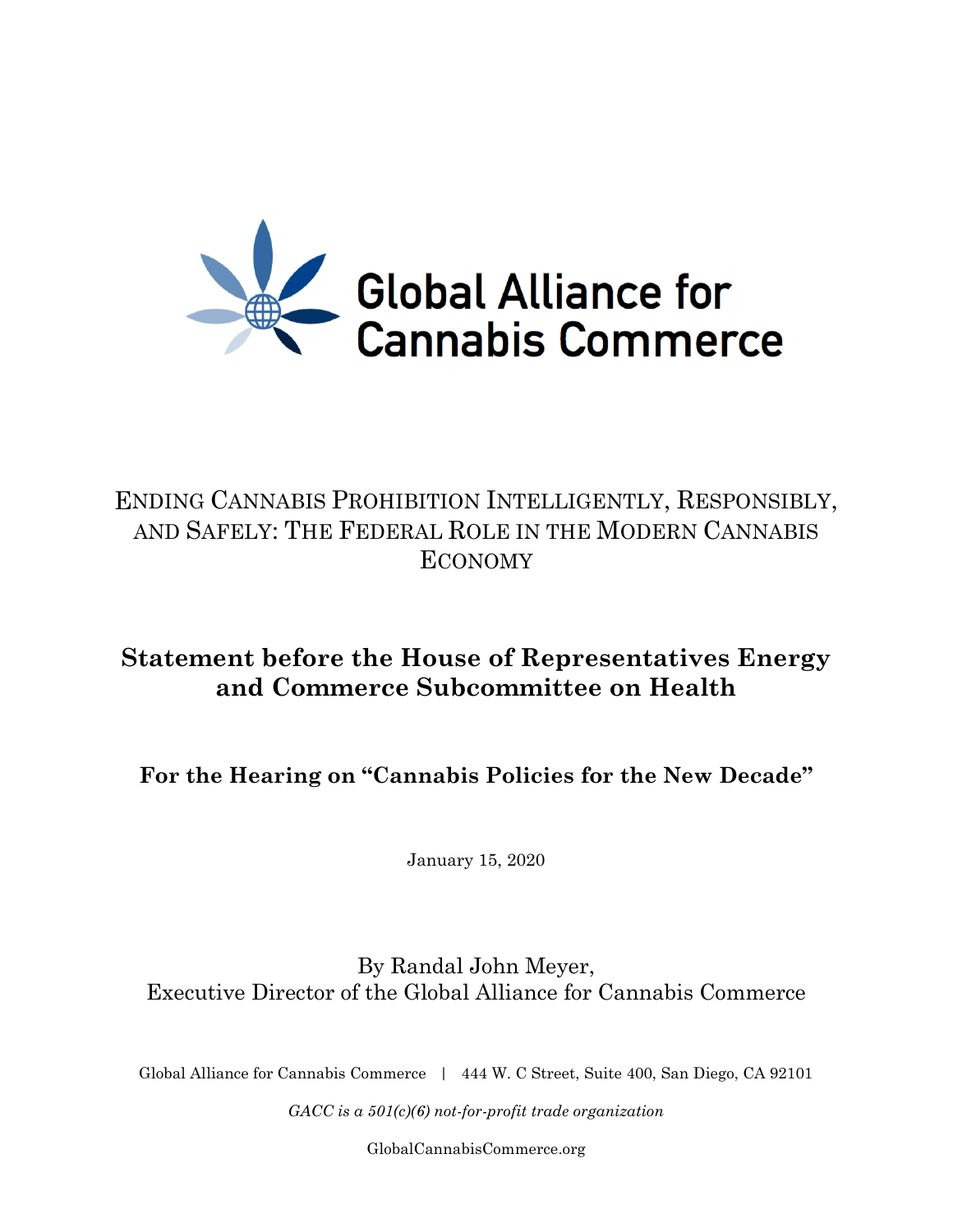Chairwoman Eshoo and members of the Subcommittee on Health, thank you for hosting this hearing on the pressing issue of reform in federal cannabis laws. The Global Alliance for Cannabis Commerce is honored to offer its insight on these matters today.

The Global Alliance for Cannabis Commerce (GACC) is a California-based 501(c)(6) trade organization representing over a billion dollars of legal global cannabis businesses. GACC advocates in front of government policymakers and legislators to support legalizing and regulating the cultivation, manufacture, distribution, and use of medical and adult-use cannabis products globally. Additionally, GACC has taken the step toward being the industry leader in nationwide private voluntary safety certification. GACC Certified™ is a nationwide voluntary private industry safety standard for cannabis products of all kinds. "Blue Leaf" certification gives licensed sellers and consumers confidence that the legal products that are approved under this program meet accepted safety and purity standards and are genuine. "Safe" means a safe product that is safe and responsible medical and adult use. All current GACC members have pledged to support the development of this standards setting protocol and to adopt and implement it as well when it is effective.

The need for federal reform is clear. Thirty-three states, D.C., and many territories allow for and regulate medical-use cannabis; eleven more do so with adult use—numbers only expected to increase heading into 2020 based on polling data and political trends. A supermajority (67%) of Americans think that cannabis should be legal for adult-use and an overwhelming supermajority (91%) think that it should be allowed for medical-use.[1T](#page-1-0)he current disconnect between states that have legalized cannabis and the continuing federal prohibition is, as was stated by Attorney General Barr, "intolerable."[2](#page-1-1) The question now is not *if* reform will happen federally, but *how*.

Legal operators across the country do not have the benefits of federal regulation over agriculture, pesticide control, food and drug adulteration, and finance—areas where federal regulatory clarity has been a chief component of consumer confidence and commercial success. Cannabis is unique in that it is both of medical and adultuse commercial value, as many states and billions in U.S. investment have shown. U.S. businesses will not be in a position to compete with the emerging international cannabis markets in Canada, Mexico, Europe, Israel, Africa, the Caribbean, and South America if scheduling continues.

<span id="page-1-0"></span><sup>1</sup> Andrew Daniller, Two-thirds of Americans support marijuana legalization, *Pew Research Center* (Nov. 14, 2019).

<span id="page-1-1"></span><sup>2</sup> *Review of the FY2020 Budget Request for DOJ: Hearing Before the S. Subcomm. on Commerce, Justice, Science, and Related Agencies, Comm. on Appropriations*, 116th Cong. (2019) (statement of Hon. William Barr, U.S. Att'y Gen.).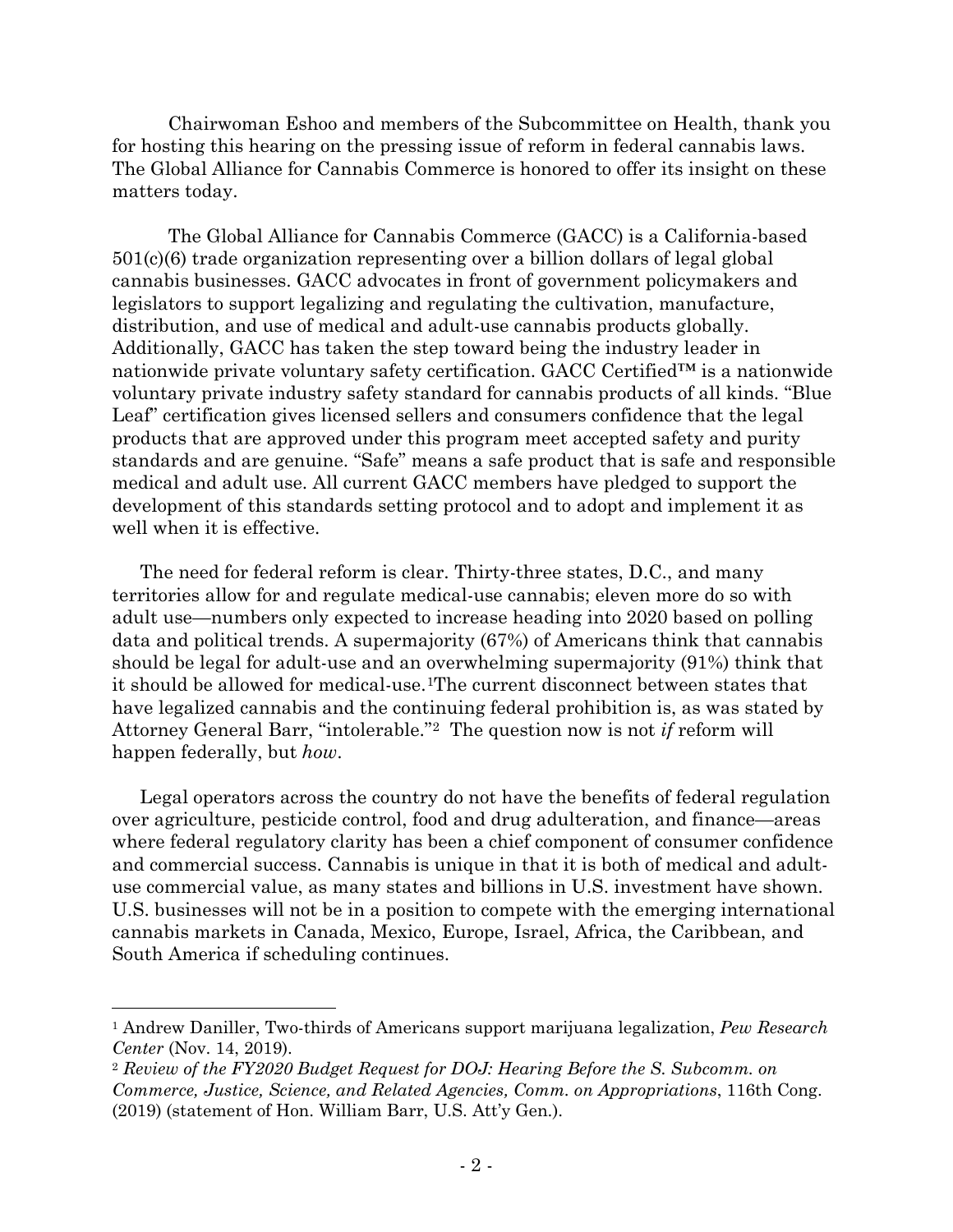#### **Origins of Prohibition and the Status Quo**

Federal cannabis prohibition began in 1937 with the passage of the Marihuana Tax Act of 19[3](#page-2-0)7,<sup>3</sup> a federal law that was unanimously overturned by the Supreme Court in 1969 in *Leary v. United States* for requiring self-incrimination under the Fifth Amendment—famously, hemp farmers had to bring their crop for inspection to D.C. to receive a license, only to be arrested upon presenting their crop for transporting "marihuana" in interstate commerce.[4](#page-2-1)

The 1937 Act was passed over the objections of the American Medical Association and effectively de-listed cannabis from the *United States Pharmacopeia*, in which it had been listed since 1870.[5](#page-2-2) Cannabis had, before 1937, been regulated as a drug in interstate commerce under the 1906 Pure Food and Drug Act and Harrison Narcotics Act of 1914.<sup>[6](#page-2-3)</sup> As a consequence of the 1937 law, cannabis was excluded from the 1938 Food, Drug, and Cosmetic Act's regulatory scheme. In response to the unanimous 1969 *Leary* decision striking down federal cannabis prohibition, in 1970 Congress passed and President Richard M. Nixon signed into law the Controlled Substances Act.[7](#page-2-4) Since then the Controlled Substances Act has listed, cannabis as "marihuana," a Schedule I Controlled Substance, the most restrictive designation possible, and creates a nationwide cannabis prohibition.[8](#page-2-5) Indeed this prohibition is more stringent than that which applies to cocaine.

Currently, the federal government maintains a policy regarding enforcement of certain laws against companies operating state authorized legal cannabis businesses that is confusing at best, and as Attorney General Barr said, "intolerable" at worst. Medical markets in states where authorized are protected from federal enforcement by one appropriations amendment<sup>[9](#page-2-6)</sup> while another amendment continues to bar legal business from operating in the District of Columbia, where the law authorizing that business was overwhelmingly supported. Even lawful intrastate businesses are hampered by the existence of other federal laws that create roadblocks to safe financial transactions.

<span id="page-2-0"></span><sup>3</sup> Marihuana Tax Act of 1937, Pub. L. 75-238, 50 Stat. 551 (Aug. 2, 1937).

<span id="page-2-1"></span><sup>4</sup> Leary v. United States, 395 U.S. 6, 17 (1969).

<span id="page-2-2"></span><sup>5</sup> *See, e.g.*, PHARMECOPŒIA OF THE UNITED STATES (5th Decennial Rev., Philadelphia, J.B. Lippincott & Co. 1877); PHARMECOPŒIA OF THE UNITED STATES (11th Decennial Rev., Philadelphia, J.B. Lippincott & Co. 1936).

<span id="page-2-3"></span><sup>6</sup> *See* Harrison Narcotics Act, Pub. L. No. 223, 38 Stat. 785 (Dec. 17, 1914). Pub. L. 59-384, 34 Stat. 768 (June 30, 1906)

<span id="page-2-4"></span><sup>7</sup> *See* Controlled Substances Act, Pub. L. 91-513, 84 Stat. 1236 (Oct. 27, 1970) (codified at 21 U.S.C. ch. 13).

<span id="page-2-5"></span><sup>8</sup> 21 U.S.C. §§ 802(16), 812; *see also generally Gonzales v. Raich*, 545 U.S. 1 (2005).

<span id="page-2-6"></span><sup>9</sup> Blumenauer-Joyce Amendment (a.k.a., Rohrabacher-Farr Amendment) H.J. Res. 31, the Consolidated Appropriations Act, 2019.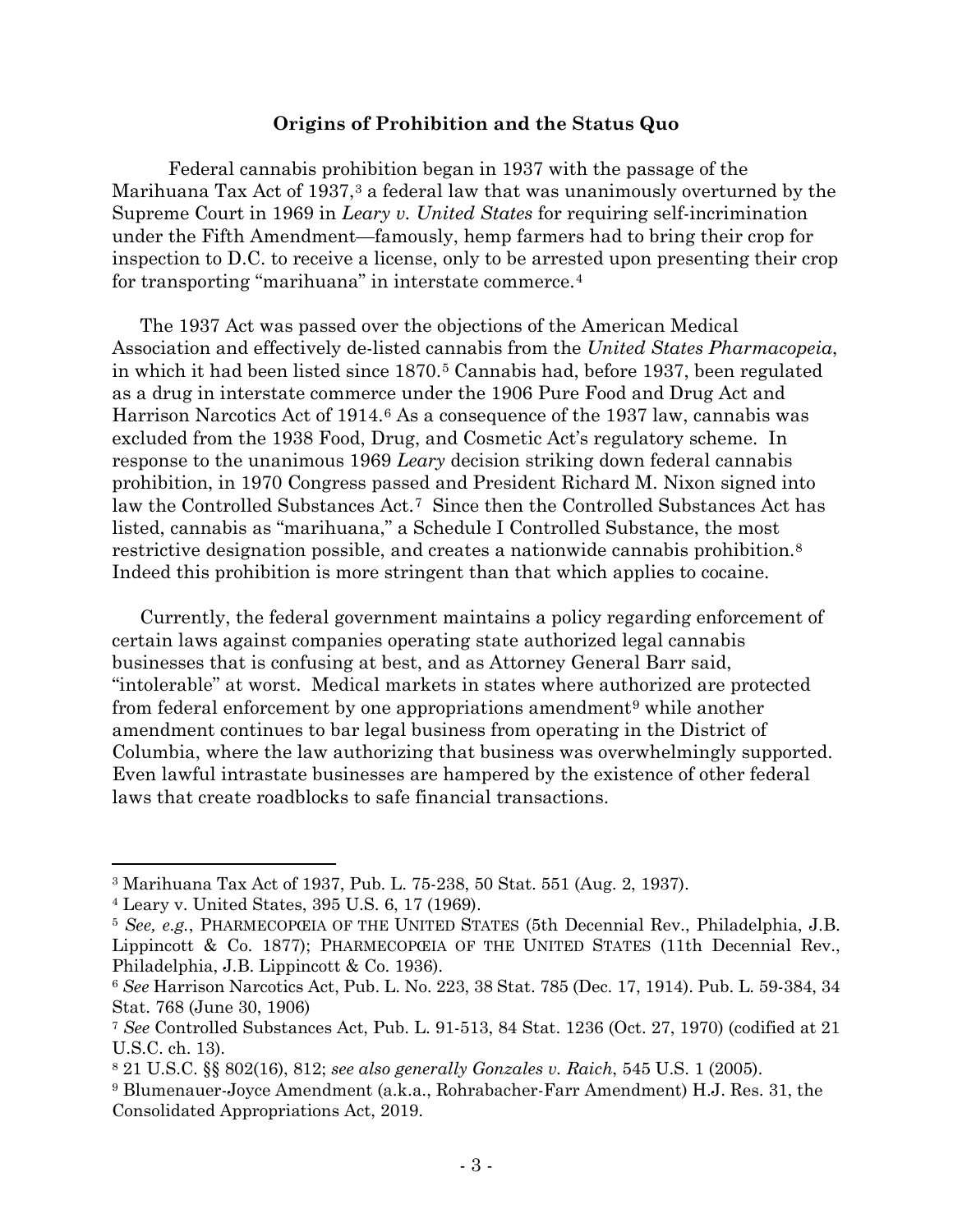Accordingly, there are thirty-four balkanized legal state markets in the United States in cannabis. As Ilya Shapiro, Director of the Robert A. Levy Center for Constitutional Studies at the Cato Institute pointed out in his article *The Case for Allowing Interstate Trade Among Marijuana-Legal States*, "[b]y default, to succeed, any business has to be vertically integrated from seed to sale in each state. This limits competition and artificially inflates prices. Consumers, particularly elderly patients, many of whom rely on cannabis products to mitigate health concerns, will be at the mercy of businesses that don't have to respond to market forces."[10](#page-3-0)

This balkanization has also lead to incredible supply-demand imbalances within the United States itself, threatening state-based cannabis markets. The current federal law remains the single roadblock to address this issue, a roadblock that can be removed through the exercise of Congress's commerce powers. For example, on the supply side, according to a 2019 cannabis crop projection, California cultivators "can produce up to 9 million pounds of crop every year, but the permitted wholesale market can realistically support 1.8 million to 2.2 million pounds."<sup>[11](#page-3-1)</sup> Oregon has sixyears' worth of stock,  $12$  and the state government has approved legislation for interstate commerce that only becomes effective upon federal reform.[13](#page-3-3) The result is either the undermining of markets, or the creation of larger black markets.

Conversely, on the demand side, Canadian dispensaries continuously see shortages that could easily be filled by reducing excess West Coast stock.[14](#page-3-4) Nevada has seen shortages as well.[15](#page-3-5) Louisiana pharmacists—complaining of watching "patients suffer…desperate for [cannabis] medication"— demanded their state allow

<span id="page-3-0"></span><sup>10</sup> Ilya Shapiro, The Case for Allowing Interstate Trade Among Marijuana-Legal States, *The Federalist* (Mar. 13, 2019), https://thefederalist.com/2019/03/13/case-allowing-interstatetrade-among-marijuana-legal-states/*.*

<span id="page-3-1"></span><sup>&</sup>lt;sup>11</sup> Andrew Sheeler, California is growing so much marijuana it could crash the market, *Sacremento Bee* (Mar. 19, 2019 11:04am), https://www.sacbee.com/news/politicsgovernment/capitol-alert/article228120439.html.

<span id="page-3-2"></span><sup>&</sup>lt;sup>12</sup> Kristian Foden-Vencil, Oregon Is Producing Twice As Much Cannabis As People Are Using, *OPB* (Jan. 31, 2019, 12:00pm), https://www.opb.org/news/article/oregon-cannabis-surplus-2019/.

<span id="page-3-3"></span><sup>13</sup> S.B. 582, 80th Leg. Assemb., Reg. Sess. (Or. 2019); Suhauna Hussain, Oregon has too much cannabis. Two laws may help the state manage its surplus*, L.A. Times* (June 24, 2019, 3:00am), https://www.latimes.com/nation/la-na-oregon-legislature-tackles-supplymarijuana-20190624-story.html.

<span id="page-3-4"></span><sup>14</sup> *E.g.*, Paul Barach, What's Up With Canada's Nationwide Cannabis Shortages? *PotGuide.com* (Dec. 26, 2018), https://potguide.com/pot-guide-marijuana-news/article/whatsup-with-canadas-nationwide-cannabis-shortages/.

<span id="page-3-5"></span><sup>15</sup> *E.g.*, Melina Robinson, Nevada sold out of legal marijuana so quickly, the government used a 'statement of emergency' to bring in more weed, *Business Insider* (Jul. 13, 2017, 9:21pm), https://www.businessinsider.com/nevada-marijuana-shortage-statement-of-emergency-2017-7.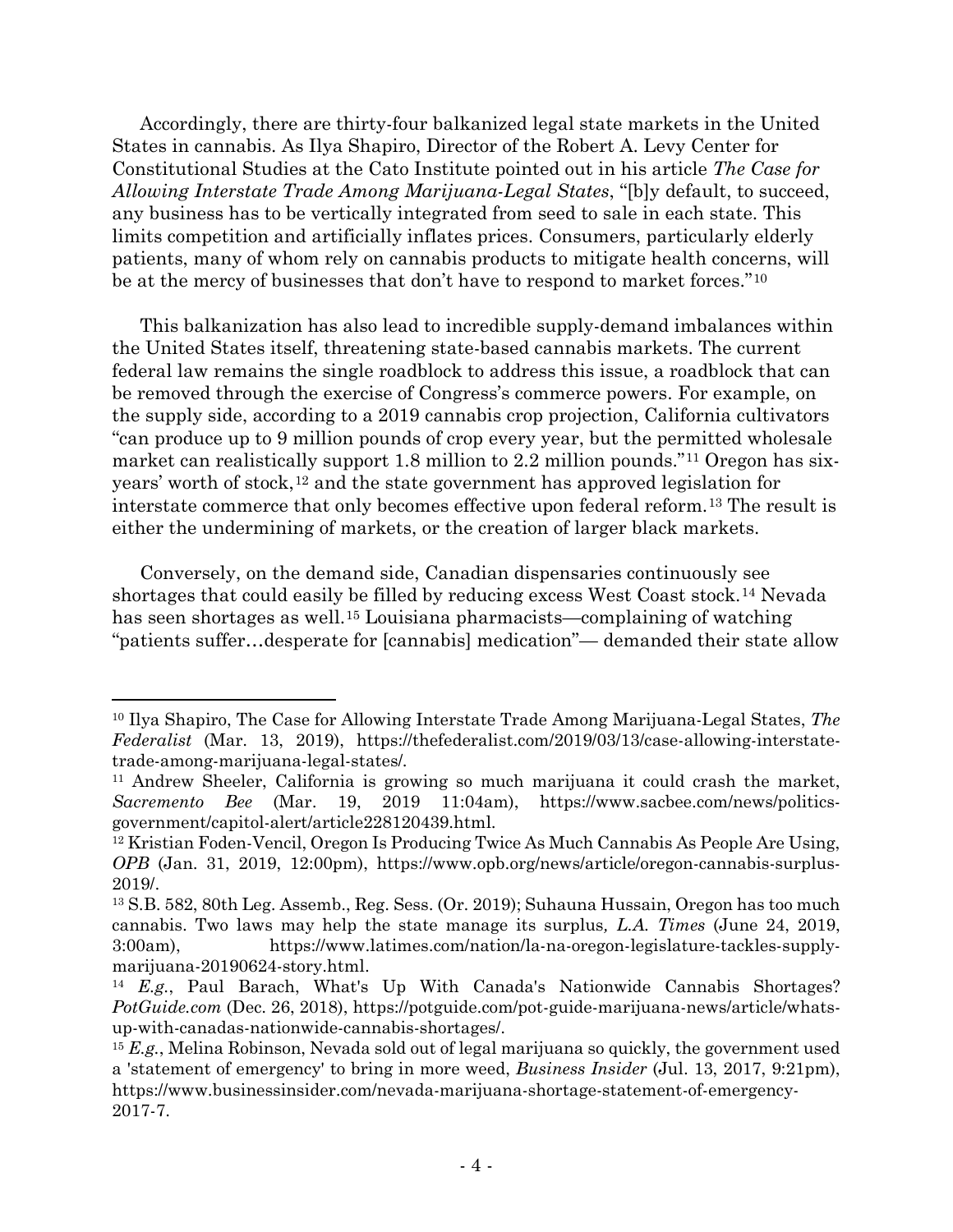medical cannabis to be available.[16](#page-4-0) Illinois, the latest state to legalize, also is projected to face shortages for consumers.[17](#page-4-1)

Moreover, as GACC recently pointed out in the *San Francisco Chronicle*, the creation of a larger black market is an "inescapable consequence of supply and demand."[18](#page-4-2)

"[B]usinesses cannot reduce prices by scaling up the production of cannabis and reaching a larger volume of the consuming population. This gap in federal law forces legal businesses to compete with black-market operators, which have the unfair advantages of both lower overhead costs per unit and a significantly larger market through their disregard of federal interstate commerce laws. Illegal producers' costs and prices are largely fixed by their illicit nature; they cannot build large, sustainable farms to reduce per-unit costs because of the inherently unstable nature of their business. Legal businesses in the United States, aided by the protections of the commerce clause, can easily compete with and replace the black market if given the chance. Federal law can easily be changed to reach this goal."[19](#page-4-3)

Finally, the first-ever public health crisis in cannabis, the vape-related illness outbreak may well have been prevented if there were clear and consistent national baseline for safety. The CDC has associated the vape-related illness with adulterants, such as Vitamin E Acetate, contained within vaporizer cartridges. "Outbreaks such as this are the inevitable consequence of current federal cannabis prohibitions that undermine state cannabis laws and ultimately undermine the development of an effective national program to stop adulterated and counterfeit products…. It is true that [some] fatalities are possibly linked to cannabis vape products from legal dispensaries…However, a few outliers in [over] 1000 cases, where vaporizing products account for roughly half of the billions of times that millions of Americans use cannabis per year, highlights the need to isolate the cause and impose strict testing and purity standards with product recall, anticounterfeiting, and track-and-trace abilities — features of a legal, not illicit, market."[20](#page-4-4)

<span id="page-4-0"></span><sup>16</sup> Melinda Deslatte, Louisiana medical marijuana backers demand product by May 15, *AP News* (Mar. 25, 2019), https://apnews.com/d3de7002288148deb521be10c0f3eea1.

<span id="page-4-1"></span><sup>17</sup> Kris Krane, Illinois Legalization Is Historic, But Good Luck Finding Cannabis To Buy, *Forbes* (Jun 25, 2019, 12:03pm), https://www.forbes.com/sites/kriskrane/2019/06/25/illinoislegalization-is-historic-but-good-luck-finding-cannabis-to-buy/#16ce50c9e253.

<span id="page-4-2"></span><sup>18</sup> Randal John Meyer, Feds must join California in getting #weedwise on black market, *San Fran. Chron.* (July 2, 2019), https://www.sfchronicle.com/opinion/openforum/article/Fedsmust-join-California-in-getting-weedwise-on-14065415.php, *reprinted in* Appendix E. <sup>19</sup> *Id.*

<span id="page-4-4"></span><span id="page-4-3"></span><sup>20</sup> Randal John Meyer & Jason Beck, Cannabis prohibition has deadly effects, *San Fran. Chron.* (Oct. 19, 2019), https://www.sfchronicle.com/opinion/openforum/article/Cannabisprohibition -has-deadly-effects-14520544.php.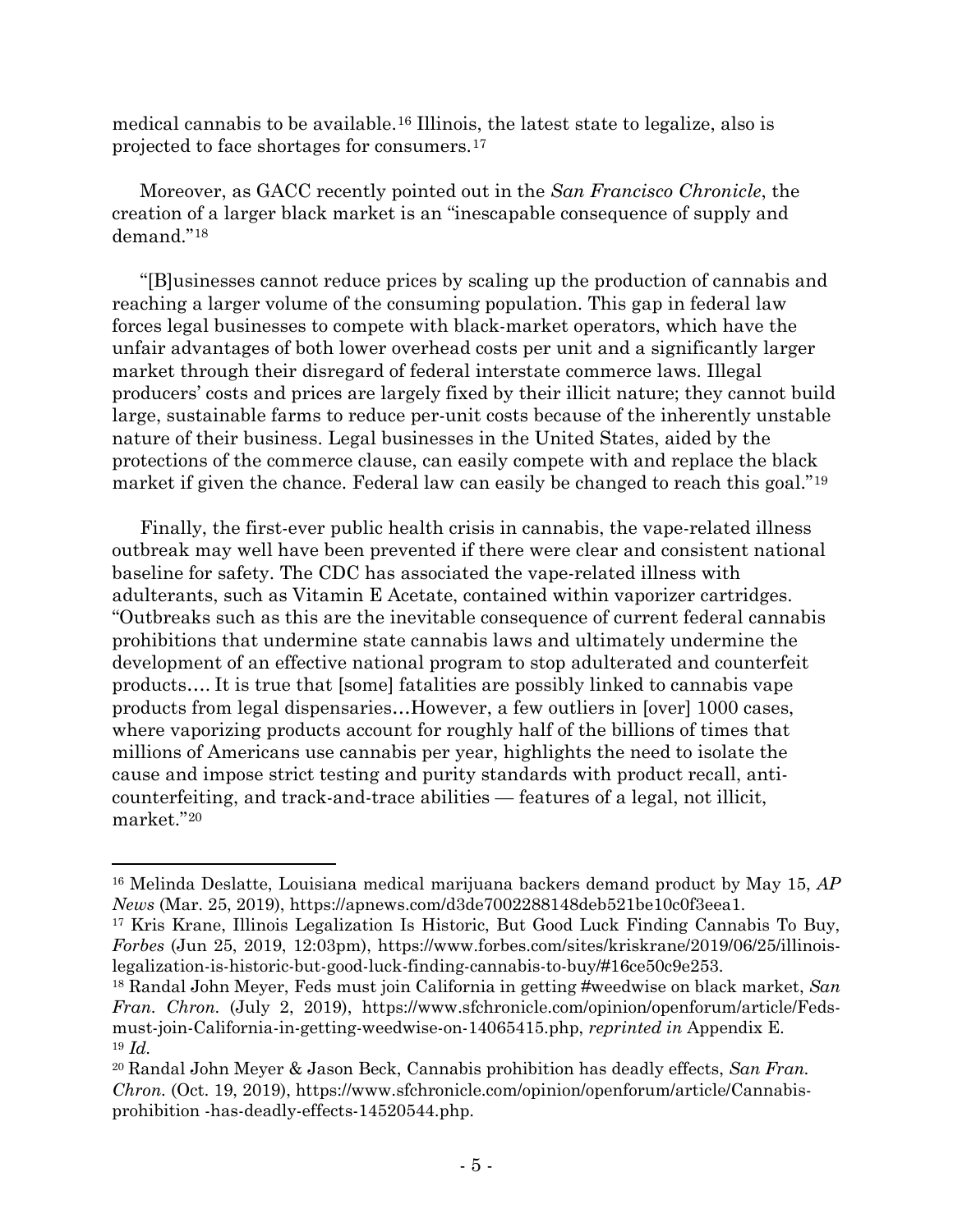As mentioned, GACC has created a Standards Committee that will develop certification standard for industry to follow wherever cannabis is legal until the laws are changed to allow for the development of nationwide standards.

### **The Cannabis Policy Challenge: Necessary Architecture for Federal Cannabis Regulation**

By operation of law, the classification of cannabis under any Schedule of the Controlled Substances Act preempts any conflicting state scheme under the federal commerce clause powers be it for medical or adult use.[21](#page-5-0) While current federal appropriations law prevents the executive branch from enforcing those laws against state-licensed operators,<sup>[22](#page-5-1)</sup> the regulatory framework of the Controlled Substances Act, and the Food, Drug, and Cosmetics Act, still applies to cannabis because of the federal Supremacy and Commerce Clause powers. Rescheduling cannabis in Schedules II–V does not change this.

To resolve this intolerable dilemma, Congress needs to deschedule cannabis and legalize and regulate interstate and international trade in cannabis products under its Article I, Section 8 Commerce Clause powers. In doing so, Congress could respect both the state right to choose to keep cannabis prohibited within its borders, and the state right to interstate trade of the thirty-three other states that legalized cannabis.

In order to assist in those efforts, the Global Alliance for Cannabis Commerce has publicly released model U.S. federal cannabis legislation that comprehensively and wholly addresses how to regulate cannabis on a federal level, including components to ensure that communities disproportionately harmed by prohibition are not left out from the economic opportunities presented by its legalization.[23](#page-5-2) GACC's model legislation takes from some of the best practices that have strong bipartisan support from proposals currently underway.

The GACC model legislation takes a two-track (medical and adult-use) approach to regulating cannabis products safely based on precedents the U.S. Congress has applied to similar issues in the past.

<span id="page-5-0"></span><sup>21</sup> *See generally Gonzales v. Raich*, 545 U.S. 1 (2005) (holding that the 1970 Controlled Substances Act preempts inconsistent state medical cannabis laws under the effects doctrine, to the extent of wholly intrastate commerce and personal use); *cf. James Clark Distilling Co. v. Western Maryland R. Co.*, 242 U.S. 311 (1917) (same as to intoxicating liquors under Webb-Kenyon Act of 1913 and Wilson Act of 1890).

<span id="page-5-1"></span><sup>22</sup> Blumenauer-Joyce Amendment (a.k.a., Rohrabacher-Farr Amendment) H.J. Res. 31, the Consolidated Appropriations Act, 2019.

<span id="page-5-2"></span><sup>23</sup>*See generally* MODEL U.S. FEDERAL CANNABIS REFORM ACT (GACC 2019), *reprinted in*  Appendix A; Appendix B (Section by Section of GACC Model Legislation).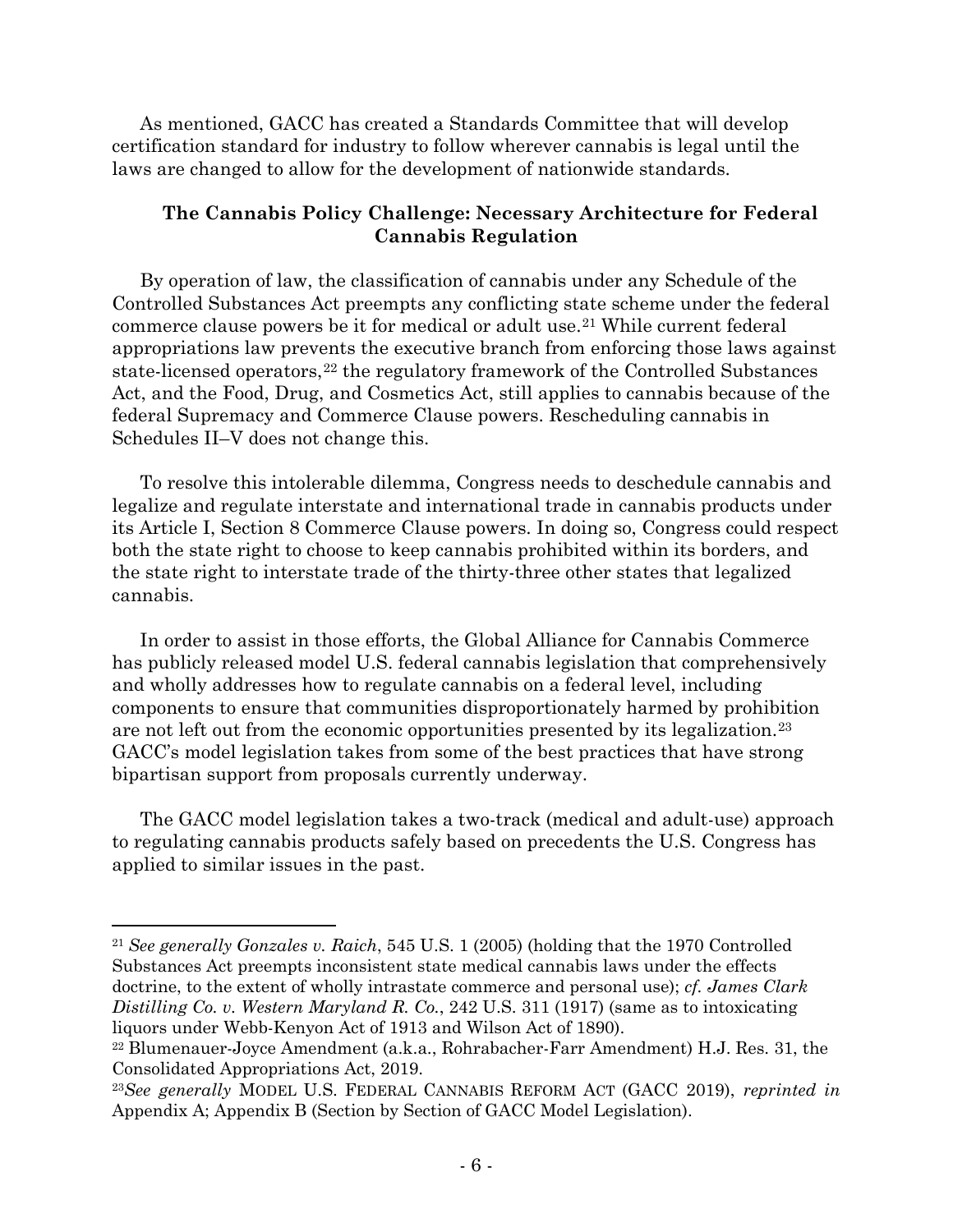With respect to medical use, millions of patients in the U.S. are currently safely and effectively using cannabis products to treat various ailments. Yet, virtually none of these products are FDA approved, nor could they be used for medical purposes without being put through extensive and time-consuming processes that are not adapted for a medical substance with such varietal applications and that precludes many of them. [24](#page-6-0)

GACC proposes that Congress resolve the issue of current cannabis medical products by passing a similar law to the Medical Gas Safety Act of 2012, creating a specialized process for certification of cannabis products that comply with standard pharmaceutical formularies and current state safety requirements. Cannabis tincture, extract, and other various forms were governed by *U.S. Pharmacopeia* formulation for over 80 years before prohibition. Doing so provides the assurances of medical safety, while protecting consumers from the twin perils of adulterated products and loss of access to medicine due to improvident regulation.

With respect to adult use, there are currently eleven states that allow for adult use, with that number trending towards increasing and with a vast majority of the country supporting that policy. The federal government has ample precedent on how to end prohibition of an intoxicating substance while respecting the inherent police power of a state to prohibit such a substance. Indeed, the U.S. Supreme Court for over a century has made abundantly clear that it is within the inherent police power of a state to choose to prohibit intoxicating substances, *except* to the extent that Congress chooses to exercise its Commerce Clause Powers to preempt those decisions.[25](#page-6-1) Therefore, GACC proposes that Congress remove cannabis from the Schedules entirely, and simply apply the exiting framework of the Webb-Kenyon Act (1913) and Wilson Act (1890) to cannabis, allowing states to exercise their police power as they see fit, and respecting the right of states to interstate trade and international commerce.

 $\overline{a}$ 

<span id="page-6-1"></span><sup>25</sup> *See generally, e.g.*, *Gonzales v. Raich*, 545 U.S. 1 (2005) (holding that the 1970 Controlled Substances Act preempts inconsistent state medical cannabis laws under the effects doctrine, to the extent of wholly intrastate commerce and personal use); *James Clark Distilling Co. v. Western Maryland R. Co.*, 242 U.S. 311 (1917) (same as to intoxicating liquors under Webb-Kenyon Act of 1913 and Wilson Act of 1890); *McCormick & Co., Inc. v. Brown*, 286 U.S. 131 (1932) (affirming the validity of Wilson and Webb Kenyon Acts postprohibition), *abrogated on oth'r grounds by Tennessee Wine and Spirits Retailers Association v. Thomas*, No. 18-96 (2019) (extending the dormant commerce clause to state intoxication statutes that burden interstate commerce).

<span id="page-6-0"></span><sup>&</sup>lt;sup>24</sup> The FDA notes that only Epidiolex, Marinol and Syndros, have approved marketing applications in the U.S. and notes that IND applications for botanical drugs represents the only current process for approval of cannabis products, and that drug preclusion applies to nondrug cannabis products. *See Generally* FDA Regulation of Cannabis and Cannabis-Derived Products, Including Cannabidiol (CBD) (last updated 12/31/19),

https://www.fda.gov/news-events/public-health-focus/fda-regulation-cannabis-and-cannabisderived-products-including-cannabidiol-cbd#approved.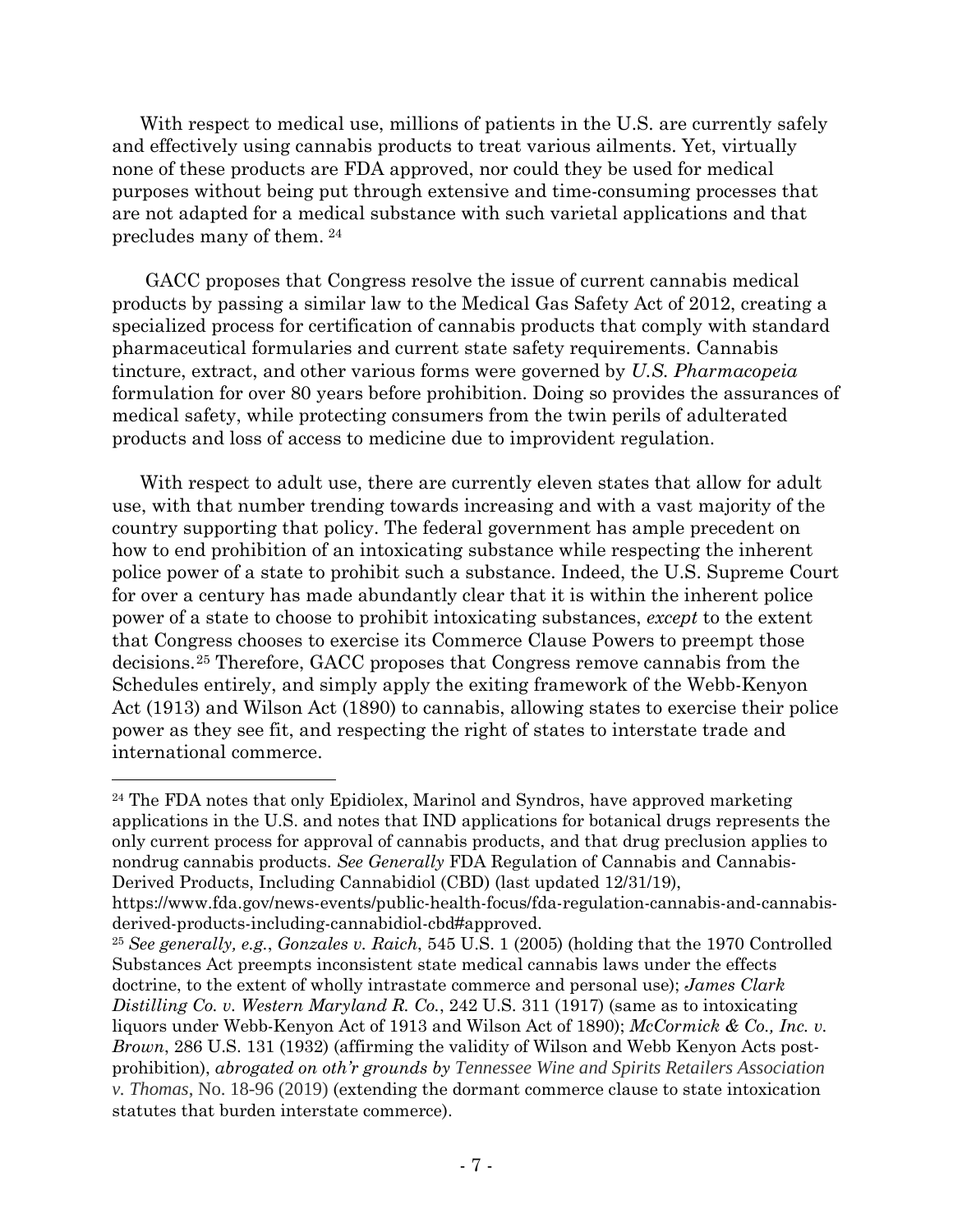Further, as is reflected in the GACC model bill, cannabis should, like alcohol, be legalized in a manner that protects our nation's youth from harm. Federal law ought to ensure that no person under the age of 21 should have access to cannabis products without the advice of a licensed physician in consultation with parents or guardians. Federal funding should be increased for training and the presence of Drug Recognition Experts (DREs) for roadside stops to ensure that our roadways are safe. And research should focus on more and reliable methods for detecting intoxicated driving from cannabis, alcohol, opioids, and other substances. Additionally, the regulatory agencies that will be responsible for cannabis ought to have statutory authority to regulate against advertising to children. GACC entreaties the government to work with this industry to ensure that adult use means *adult* use.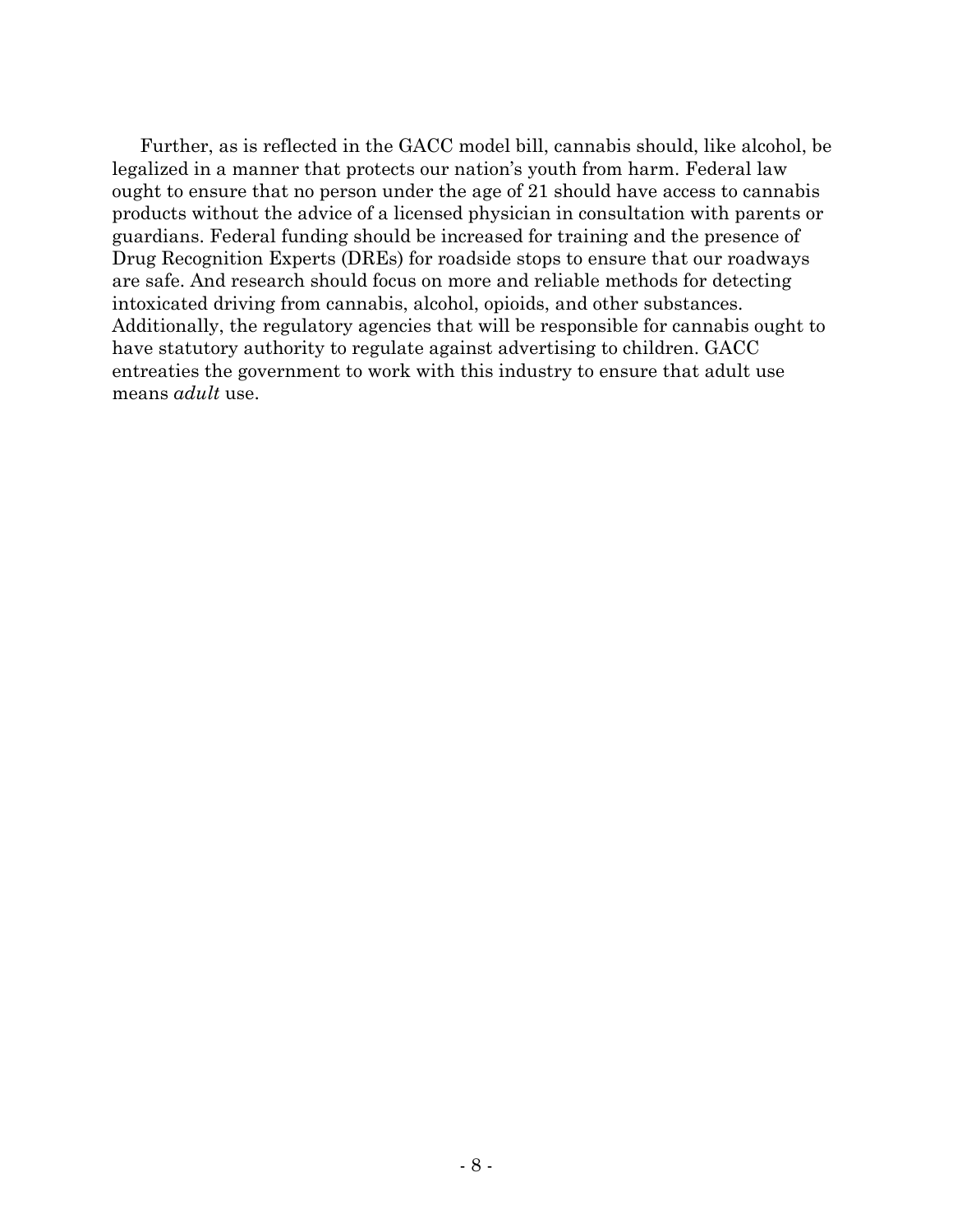# **Appendix A**

# **GACC Model Legislation**

June, 2019

Global Alliance for Cannabis Commerce | 444 W. C Street, Suite 400, San Diego, CA 92101

*GACC is a 501(c)(6) not-for-profit trade organization*

[GlobalCannabisCommerce.org](http://globalcannabiscommerce.org/)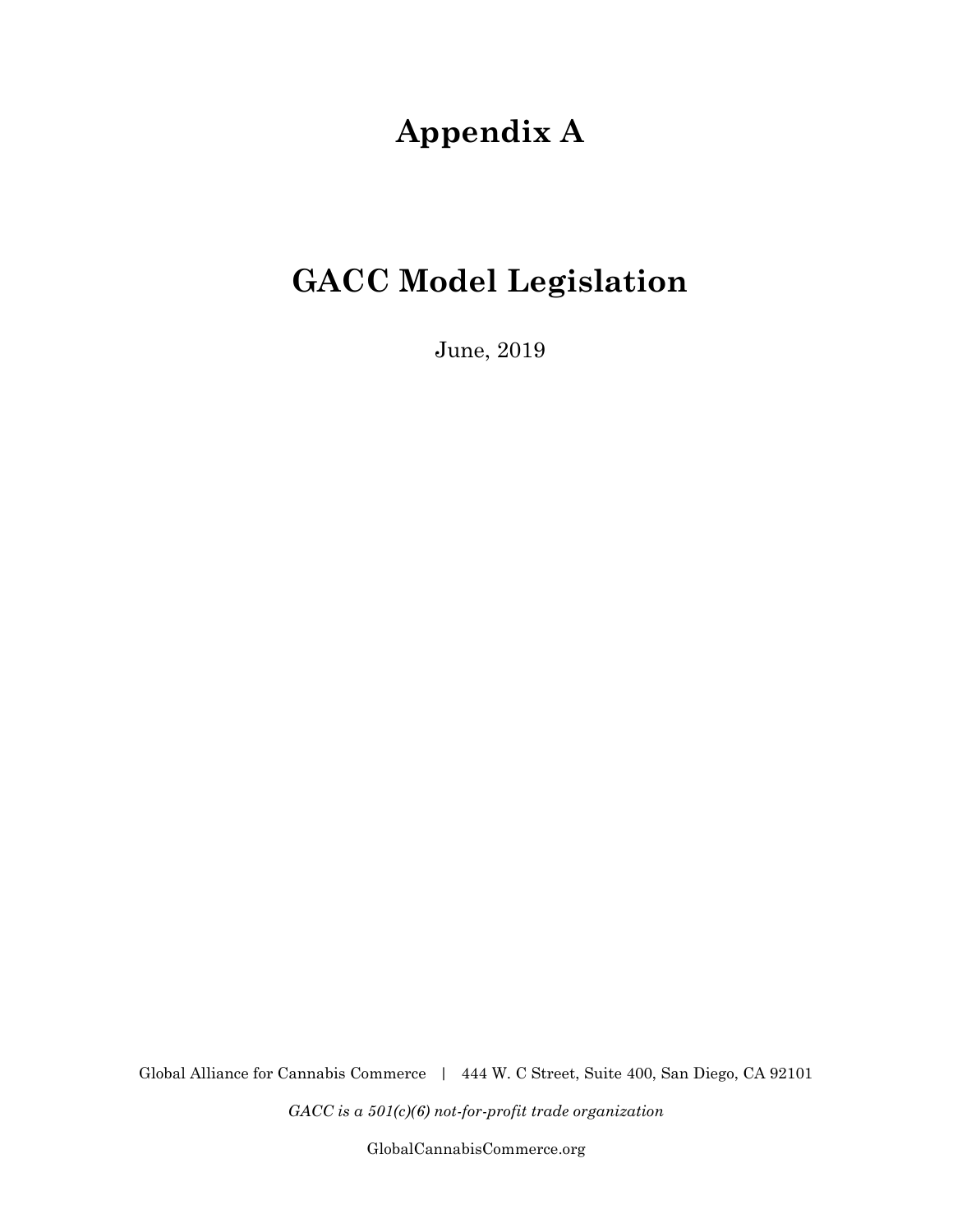### **116TH CONGRESS** 1ST SESSION **H.R. \_\_**

To effectively and intelligently regulate cannabis under federal law, and for other

purposes.

\_\_\_\_\_\_\_\_\_\_\_\_\_\_\_\_\_

### **IN THE HOUSE OF REPRESENTATIVES**

June \_\_, 2019

Mr. or Ms. \_\_\_\_\_\_\_\_\_\_\_\_\_\_ introduced the following bill, which was referred to

the Committee on the Judiciary

# **A BILL**

**\_\_\_\_\_\_\_\_\_\_\_\_\_\_\_\_\_\_\_\_**

To effectively and intelligently regulate cannabis under federal law, and for other

purposes.

*Be it enacted by the Senate and the House of Representatives of the United States* 

*of America in Congress assembled,* 

#### **SECTION 1. SHORT TITLE.**

*This Act may be cited as the "[GACC Model U.S. Federal Cannabis Reform* 

*Act]"*.

#### **SEC 2. ORGANIZATION OF ACT; TABLE OF CONTENTS.**

(a) TABLE OF CONTENTS.— The table of contents for this Act is as follows: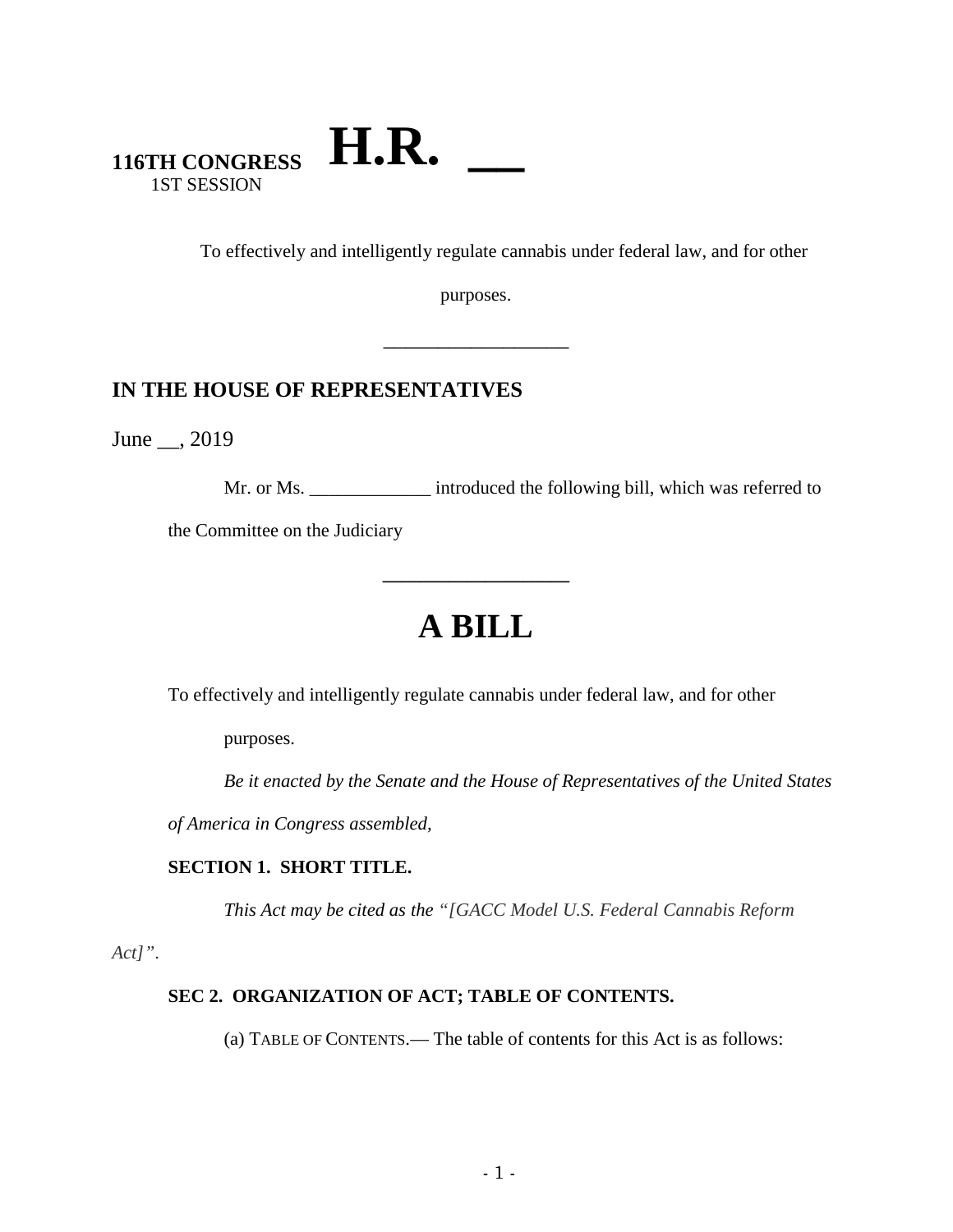- *Sec. 1. Short Title.*
- *Sec. 2. Organization of Act; table of contents*

#### TITLE I—[GACC MODEL U.S. FEDERAL CANNABIS REFORM ACT]

- *Sec. 101. Normalization of cannabis*
- *Sec. 102. Highway safety research*
- *Sec. 103. Public health research*

*Sec. 104. Protect kids*

- *Sec. 105. National minimum cannabis use age of 21*
- *Sec. 106. Medical and adult-use cannabis regulation*
- *Sec. 107. Cannabis agriculture*
- *Sec. 108. Protecting and respecting state laws*
- *Sec. 109. Federal cannabis available for quality testing calibration*
- *Sec. 110. Law Enforcement Cannabis Training and Technology Grant Program*
- *Sec. 111. Cannabis foreign import and export regulation*
- *Sec. 112. Establishment of excise tax relating to cannabis products*

*Sec. 113. Cannabis safety*

- *Sec. 114. Repatriation of cannabis business funds and review of convictions for federal cannabis offenses*
- *Sec. 115. Restoring American communities harmed by the War on Drugs.*
- *Sec. 116. Comptroller General review of laws and regulations*
- *Sec. 117. United States international cannabis commerce policy*
- *Sec. 118. Uniformity of federal references to cannabis*

#### TITLE II—FINANCIAL INSTITUTION CUSTOMER PROTECTION ACT *Sec. 2. Short Title.*

*Sec. 201. Requirements for deposit account termination requests and orders*

## **TITLE I – [GACC MODEL U.S. FEDERAL CANNABIS**

## **REFORM ACT]**

#### **SEC. 101. NORMALIZATION OF CANNABIS.**

(a) CANNABIS REMOVED FROM SCHEDULE OF CONTROLLED SUBSTANCES.—

Subsection (c) of schedule I of section  $202(c)$  of the Controlled Substances Act  $(21)$ 

U.S.C. 812) is amended—

(1) by striking "marihuana"; and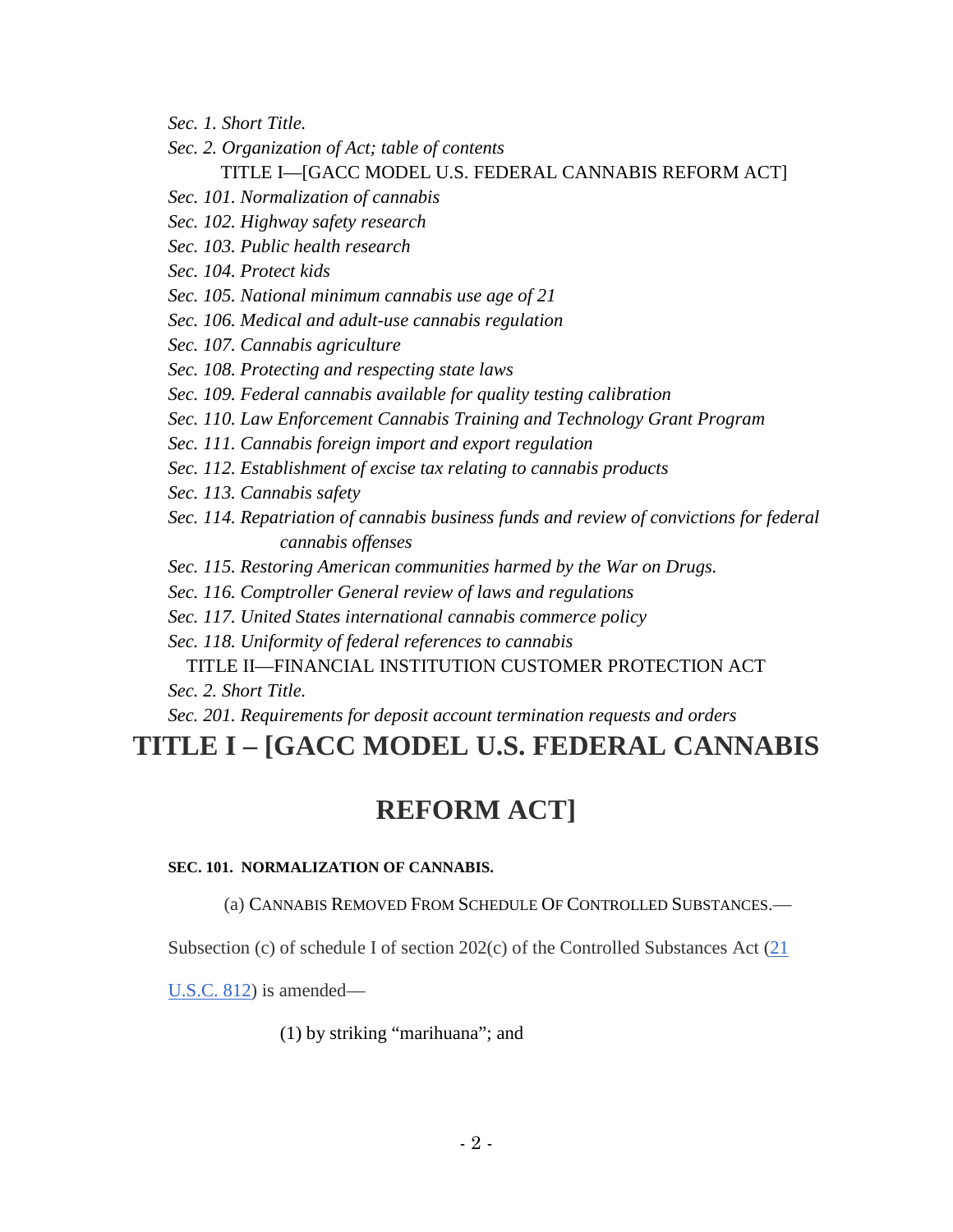(2) by striking "Tetrahydrocannabinols, except for tetrahydrocannabinols in hemp (as defined under section 1639o of title 7)".

(b) REMOVAL OF PROHIBITION ON IMPORT AND EXPORT.—Section 1010(b) of the Controlled Substances Import and Export Act (21 U.S.C. 960) is amended—

 $(1)$  in paragraph  $(1)$ —

(A) in subparagraph (F), by inserting "or" after the semicolon;

(B) by striking subparagraph (G); and

(C) by redesignating subparagraph (H) as subparagraph (G);

 $(2)$  in paragraph  $(2)$ —

(A) in subparagraph (F), by inserting "or" after the semicolon;

(B) by striking subparagraph (G); and

(C) by redesignating subparagraph (H) as subparagraph (G);

(3) in paragraph (3), by striking "paragraphs  $(1)$ ,  $(2)$ , and  $(4)$ " and

inserting "paragraphs (1) and (2)";

(4) by striking paragraph (4); and

(5) by redesignating paragraphs (5), (6), and (7) as paragraphs (4), (5), and (6), respectively.

(c) CONFORMING AMENDMENTS TO CONTROLLED SUBSTANCES ACT.—The

Controlled Substances Act (21 U.S.C. 801 et seq.) is amended—

(1) in section  $102(44)$  ( $21$  U.S.C.  $802(44)$ ), by striking "marihuana,";

(2) in section 401(b)  $(21 \text{ U.S.C. } 841(b))$ —

 $(A)$  in paragraph  $(1)$ —

 $(i)$  in subparagraph  $(A)$ —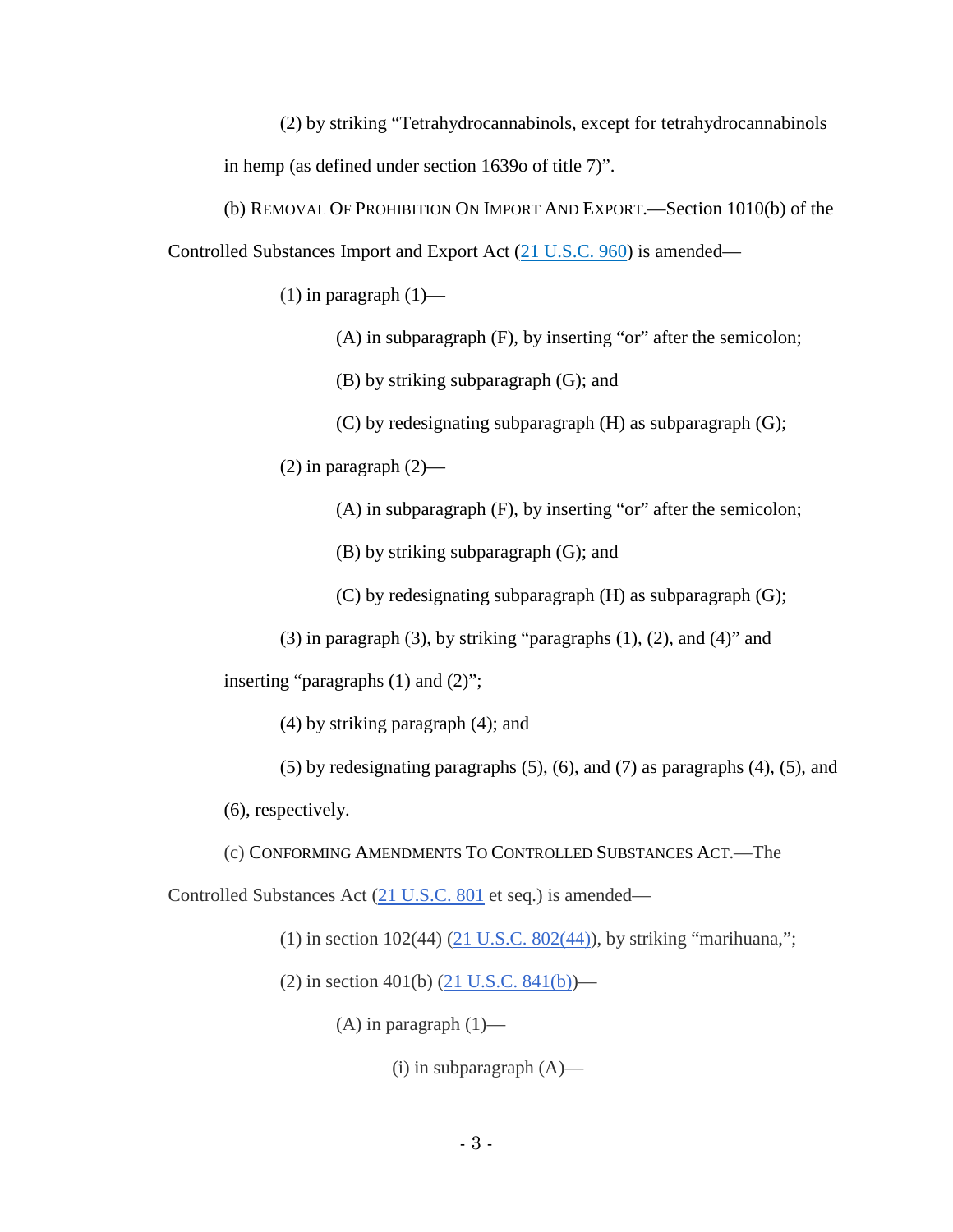(I) in clause (vi), by inserting "or" after the semicolon;

(II) by striking (vii); and

(III) by redesignating clause (viii) as clause (vii);

(ii) in subparagraph (B)—

(I) by striking clause (vii); and

(II) by redesignating clause (viii) as clause (vii);

 $(iii)$  in subparagraph  $(C)$ , in the first sentence, by striking

"subparagraphs (A), (B), and (D)" and inserting "subparagraphs

 $(A)$  and  $(B)$ ";

(iv) by striking subparagraph (D);

(v) by redesignating subparagraph (E) as subparagraph (D);

and

(vi) in subparagraph (D)(i), as so redesignated, by striking

"subparagraphs (C) and (D)" and inserting "subparagraph (C)";

(B) by striking paragraph (4); and

(C) by redesignating paragraphs (5), (6), and (7) as paragraphs (4),

(5), and (6), respectively;

(3) in section  $402(c)(2)(B)$  (21 U.S.C.  $842(c)(2)(B)$ ), by striking ", marihuana,";

(4) in section  $403(d)(1)$  (21 U.S.C.  $843(d)(1)$ ), by striking ", marihuana,";

(5) in section 418(a) (21 U.S.C. 859(a)), by striking the last sentence;

(6) in section 419(a) (21 U.S.C. 860(a)), by striking the last sentence;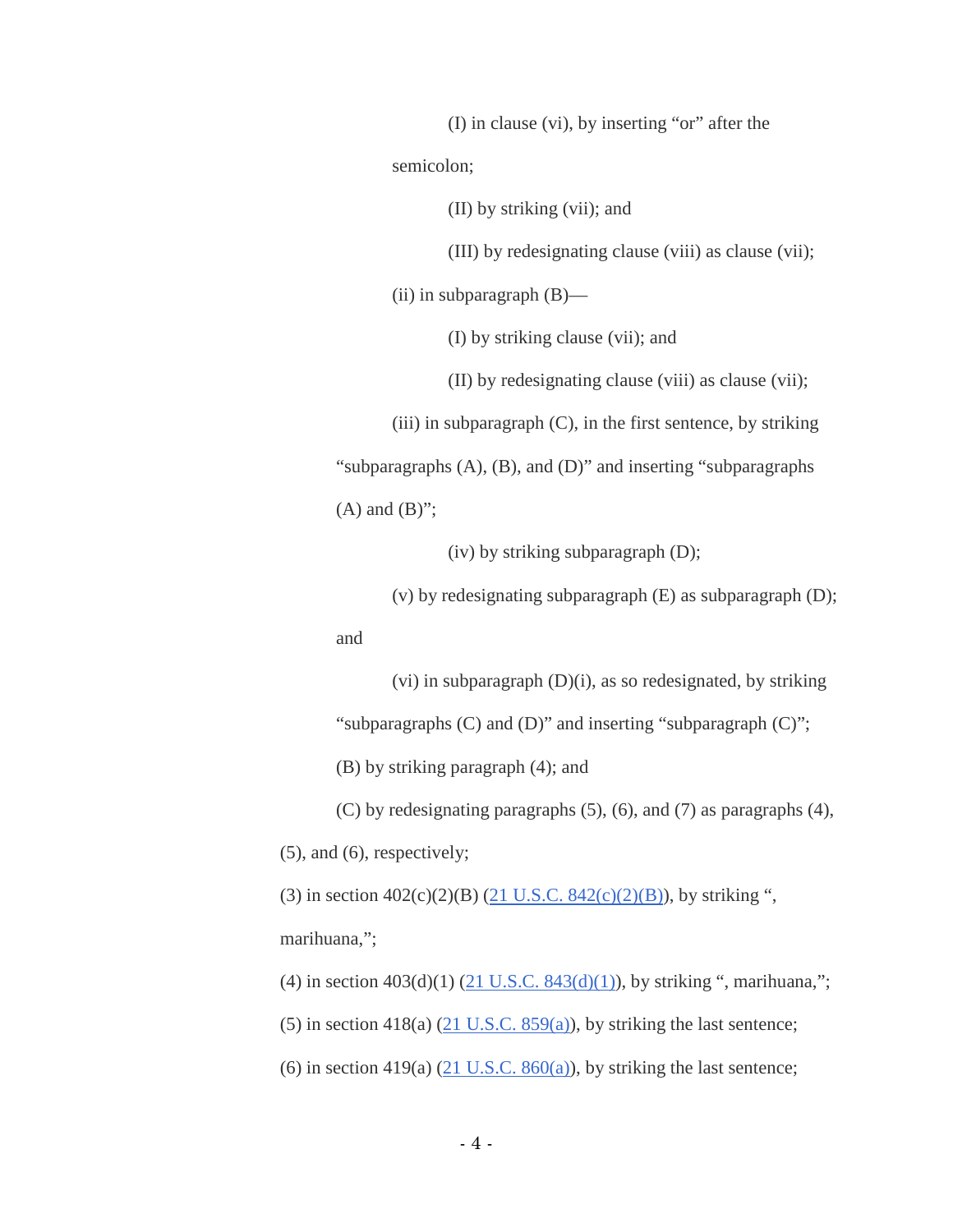(7) in section 422(d) (21 U.S.C. 863(d))—

(A) in the matter preceding paragraph (1), by striking

"marijuana,"; and

(B) in paragraph (5), by striking ", such as a marihuana cigarette,"; and

(8) in section 516(d)  $(21 \text{ U.S.C. } 886\text{ (d)}),$  by striking "section 401(b)(6)" each place the term appears and inserting "section 401(b)(5)".

(d) OTHER CONFORMING AMENDMENTS.—

(1) NATIONAL FOREST SYSTEM DRUG CONTROL ACT OF 1986.—The National Forest System Drug Control Act of 1986 (16 U.S.C. 559b et seq.) is amended—

(A) in section  $15002(a)$  (16 U.S.C. 559b(a)) by striking "marijuana and other";

(B) in section  $15003(2)$  (16 U.S.C.  $559c(2)$ ) by striking "marijuana and other"; and

(C) in section  $15004(2)$  (16 U.S.C.  $559d(2)$ ) by striking "marijuana and other".

(2) INTERCEPTION OF COMMUNICATIONS.—Section 2516 of title 18,

United States Code, is amended—

(A) in subsection (1)(e), by striking "marihuana,"; and

(B) in subsection (2) by striking "marihuana,".

#### **SEC. 102. HIGHWAY SAFETY RESEARCH.**

(a) STUDY; DEVELOPMENT.—The Administrator of the National Highway Traffic

Safety Administration (referred to in this section as the "Administrator") shall—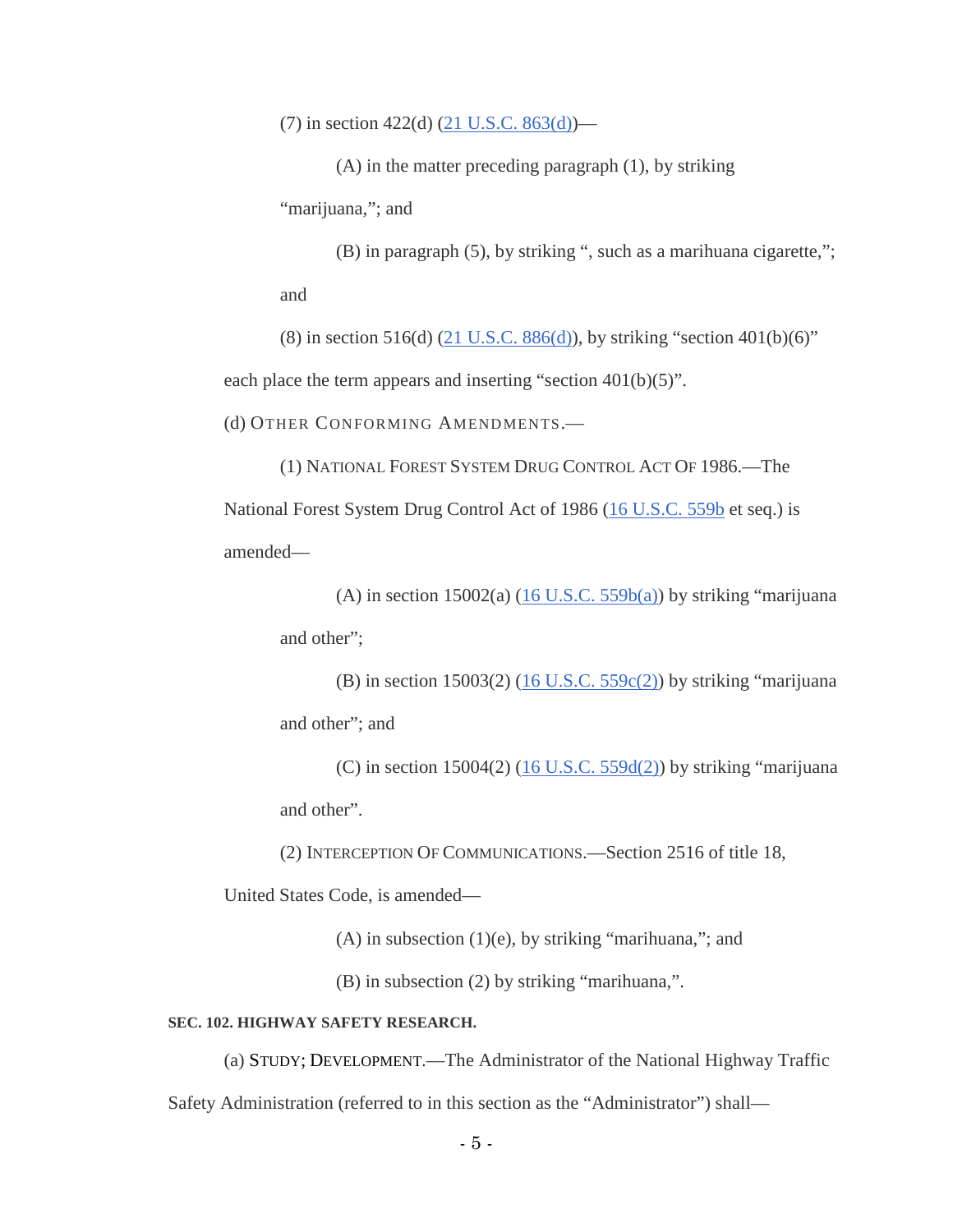(1) carry out additional study of the impact of driving under the influence of tetrahydrocannabinol on highway safety; and

(2) develop enhanced strategies and procedures to reliably determine the impairment of a driver under the influence of tetrahydrocannabinol.

(b) AUTHORIZATION OF APPROPRIATIONS.—There is authorized to be appropriated to the Administrator to carry out this section \$ [Lorem Ipsum] for each of fiscal years 2019 through 2023.

#### **SEC. 103. PUBLIC HEALTH RESEARCH.**

(a) IN GENERAL.—The Secretary of Health and Human Services, in consultation with the Director of the National Institutes of Health and the Commissioner of Food and Drugs, shall conduct research on the impacts of cannabis, including—

(1) effects of tetrahydrocannabinol on the human brain;

(2) efficacy of medicinal cannabis as a treatment for specific diseases and conditions; and

(3) identification of additional medical benefits and uses of cannabis.

(b) AUTHORIZATION OF APPROPRIATIONS.—There are authorized to be

appropriated to the Secretary of Health and Human Services, \$ [Lorem Ipsum] for each of fiscal years 2019 through 2023, for purposes of carrying out the activities described in subsection (a).

#### **SEC. 104. PROTECT KIDS.**

(a) Not later than [Lorem Ipsum] days after the date of enactment of this Act, the Secretary of the Treasury shall promulgate regulations that—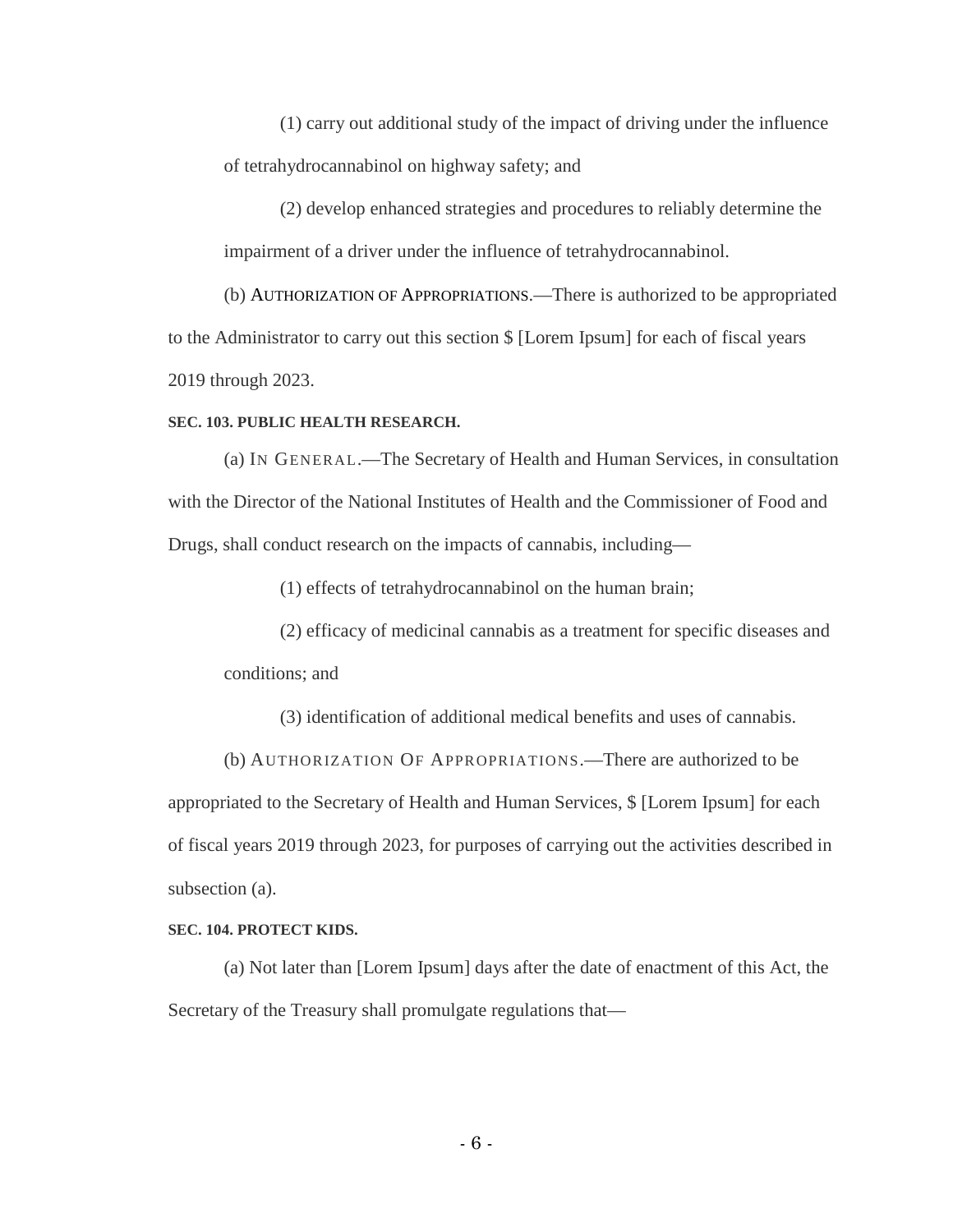(1) require restrictions on the advertising and promotion of products related to cannabis, if the Secretary determines that such regulation would be appropriate for the protection of the public health, taking into account—

(A) the risks and benefits to the population of individuals age 21 and under, including users and nonusers of cannabis products;

(B) the increased or decreased likelihood that existing users of cannabis products who are age 18 and under will stop using such products; and

(C) the increased or decreased likelihood that individuals age 21 and under who do not use cannabis products will start using such products; and

(2) impose restrictions on the advertising and promotion of products related to cannabis consistent with and to the full extent permitted by the First Amendment to the Constitution of the United States.

#### **SEC. 105. NATIONAL MINIMUM CANNABIS USE AGE OF 21.**

(a) ESTABLISHMENT OF FEDERAL MINIMUM CANNABIS AGE.—Chapter 1 of title 23 of the United States Code, is amended by adding at the end the following—

#### **"SEC. 171 (a) WITHHOLDING OF FUNDS FOR NONCOMPLIANCE.—**

(1) IN GENERAL.—

(A) The Secretary of Transportation shall withhold 8 per centum of the amount required to be apportioned to any State under each of sections 104(b)(1), 104(b)(3), and 104(b)(4) [1] of Title 23 of the United States Code on the first day of each fiscal year after the second fiscal year beginning after September 30, 2019, in which the purchase or public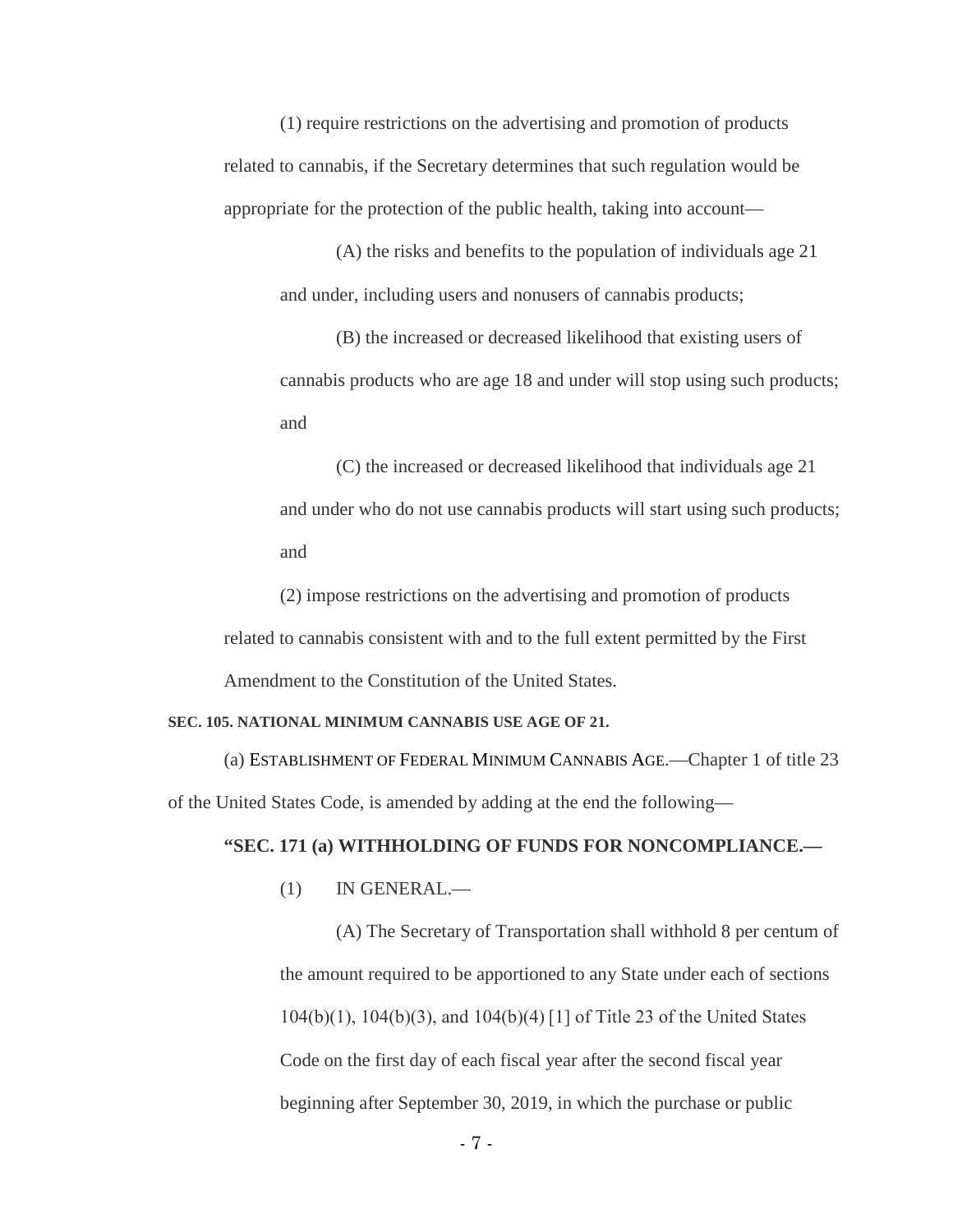possession in such State of cannabis by a person who is less than twentyone years of age is lawful.

(B) EFFECT OF WITHHOLDING OF FUNDS. No funds withheld under this section from apportionment to any State after September 30, 2019, shall be available for apportionment to that State.

(C) CANNABIS DEFINED. As used in this section, the term "cannabis" means the same as "marihuana" as defined in 21 U.S.C. §  $802(16)$ ."

(D) MEDICAL EXCEPTION. The Secretary shall not apply any withholding under this section to States which lawfully permit the use of medical cannabis by persons under the age of 21 on the recommendation or prescription of a qualified medical professional consistent with state  $law$ "

#### **SEC. 106. MEDICAL AND ADULT-USE CANNABIS REGULATION.**

(a) MEDICAL CANNABIS. The Food and Drug Administration shall have jurisdiction over the regulation of medical cannabis products and cannabis-infused foods only pursuant the Cannabis Safety Act, contained in Section 14 of this Act. It shall not have jurisdiction over the regulation over non-food adult-use cannabis products that do not make medical claims on their labeling or promotional materials, nor shall the Food and Drug Administration's jurisdiction under  $\S 201(p)$  be construed to extend over such adult-use cannabis products. Nor shall the Food and Drug Administration construe cannabis as a "tobacco product."

(b) ADULT-USE CANNABIS. The Alcohol and Tobacco Tax and Trade Bureau of the Department of the Treasury and the Bureau of Alcohol, Tobacco, and Firearms shall

- 8 -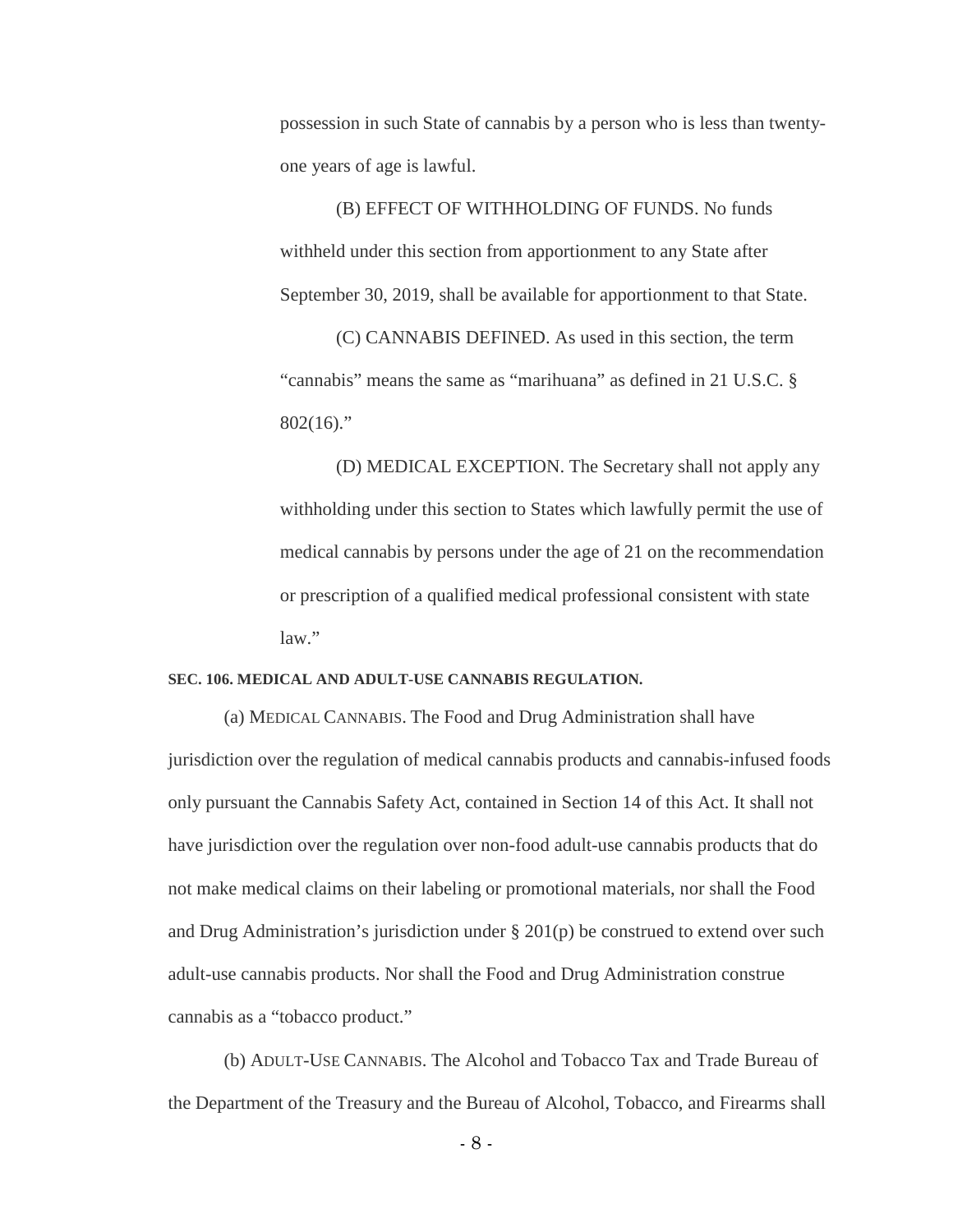have primary jurisdiction to promulgate and enforce federal regulations regarding the interstate and international trade of adult-use cannabis, or cannabis products that do not make medical claims on their labeling or promotional materials.

(1) The Alcohol and Tobacco Tax and Trade Bureau of the Department of the Treasury and the Bureau of Alcohol, Tobacco, and Firearms shall, within 6 months of the passage of this Act, propose regulations in accordance with 5 U.S.C. § 553 governing interstate trade in adult-use cannabis or cannabis products that do not make medical claims on their labeling.

(c) SAFE HARBOR. No person shall be deemed to be in violation of this Act with respect to the interstate commerce of adult use cannabis until after the effective date of regulations promulgated by the Bureau of Alcohol, Tobacco, and Firearms issues in accordance with this section. Nothing in this section shall be construed to impact in any respect obligations of any person to comply with otherwise applicable cannabis laws of the State, Territory, or Possession of the United States in which they are doing business.

(d) PRIVATE RIGHT OF ACTION. An adversely-affected person shall have private right of action under the Administrative Procedures Act and the Mandamus Act to compel any officer, employee or agency of the United States to promulgate regulations required under this Act that are not promulgated within the time frames set forth herein. The exclusive venue for bringing any such action shall be the District Court for the District of Columbia.

(e) COMITY FOR STATE LICENSURE. Any person licensed by a state cannabis regulatory authority, in compliance with the guidelines on interstate commerce promulgated by the Alcohol and Tobacco Tax and Trade Bureau of the Department of the

- 9 -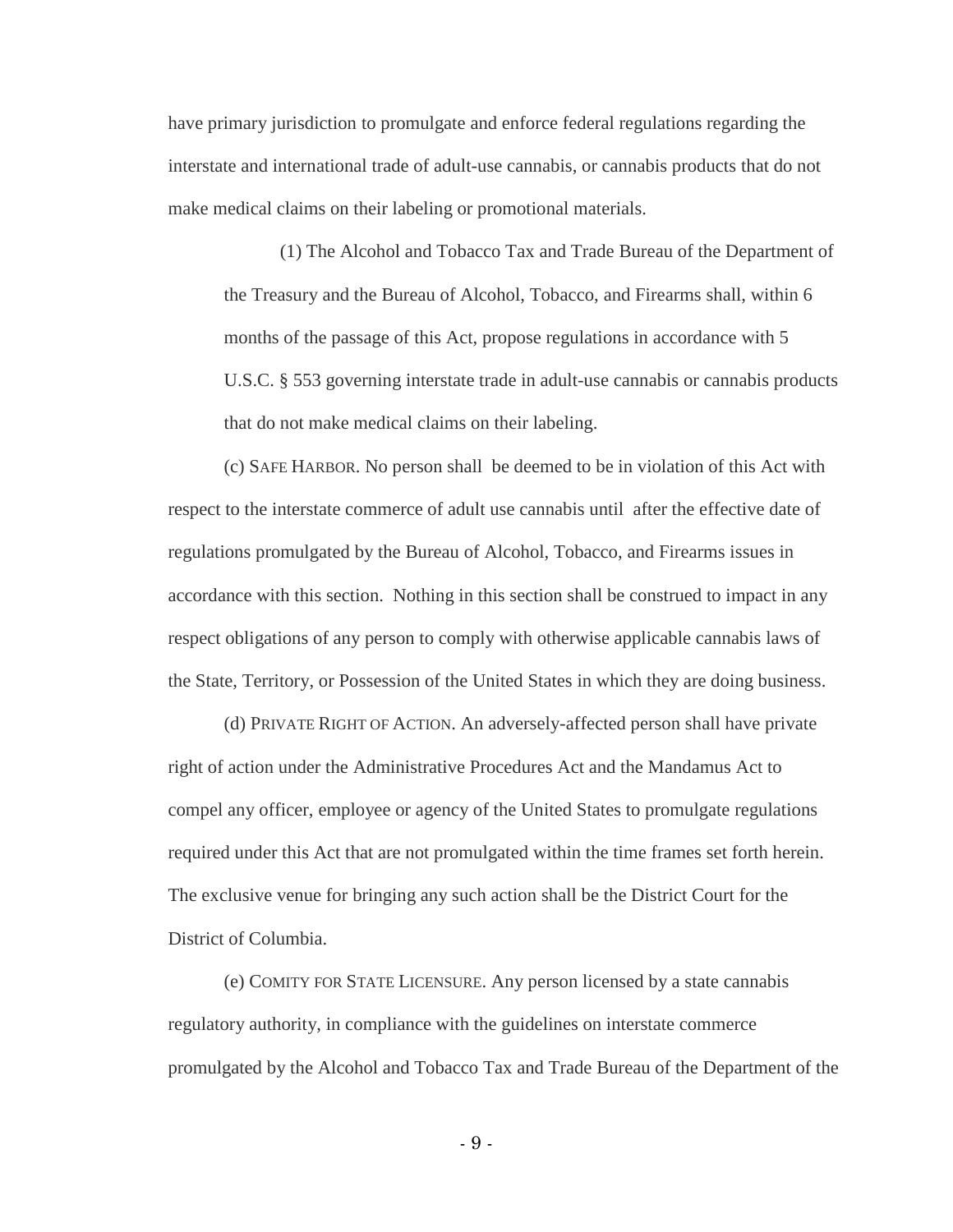Treasury and the Bureau of Alcohol, Tobacco, and Firearms under the authority granted in this Section with respect to adult-use cannabis, and in compliance with that State, Territory, or Possession's laws, shall be permitted to engage in interstate commerce, but not foreign commerce, without the need for a federal permit or license. Nothing in this Act, or the lawful exercise of rights or privileges granted herein, shall be construed to infringe upon or prejudice the ability of a state-licensed cannabis business to apply for a permit to engage in foreign cannabis commerce in addition to interstate commerce.

(f) TRANSFERRING AGENCY FUNCTIONS WITH REGARD TO CANNABIS.

(1) TRANSFER OF JURISDICTION FROM DRUG ENFORCEMENT ADMINISTRATION TO BUREAU OF ALCOHOL, TOBACCO, FIREARMS AND EXPLOSIVES.—The functions of the Attorney General, acting through the Administrator of the Drug Enforcement Administration relating to Cannabis enforcement, shall hereafter be administered by the Attorney General, acting through the Director of the Bureau of Alcohol, Tobacco, Firearms and Explosives.

(2) REDESIGNATION OF BUREAU OF ALCOHOL, TOBACCO, FIREARMS AND EXPLOSIVES AS BUREAU OF ALCOHOL, TOBACCO, CANNABIS, FIREARMS AND EXPLOSIVES.—

(A) Redesignation.—The Bureau of Alcohol, Tobacco, Firearms and Explosives is hereby renamed the "Bureau of Alcohol, Tobacco, Cannabis, Firearms and Explosives".

(B) References.—Any reference to the Bureau of Alcohol, Tobacco, Firearms and Explosives in any law, regulation, map, document, record, or other paper of the United States shall be deemed to be a

 $-10 -$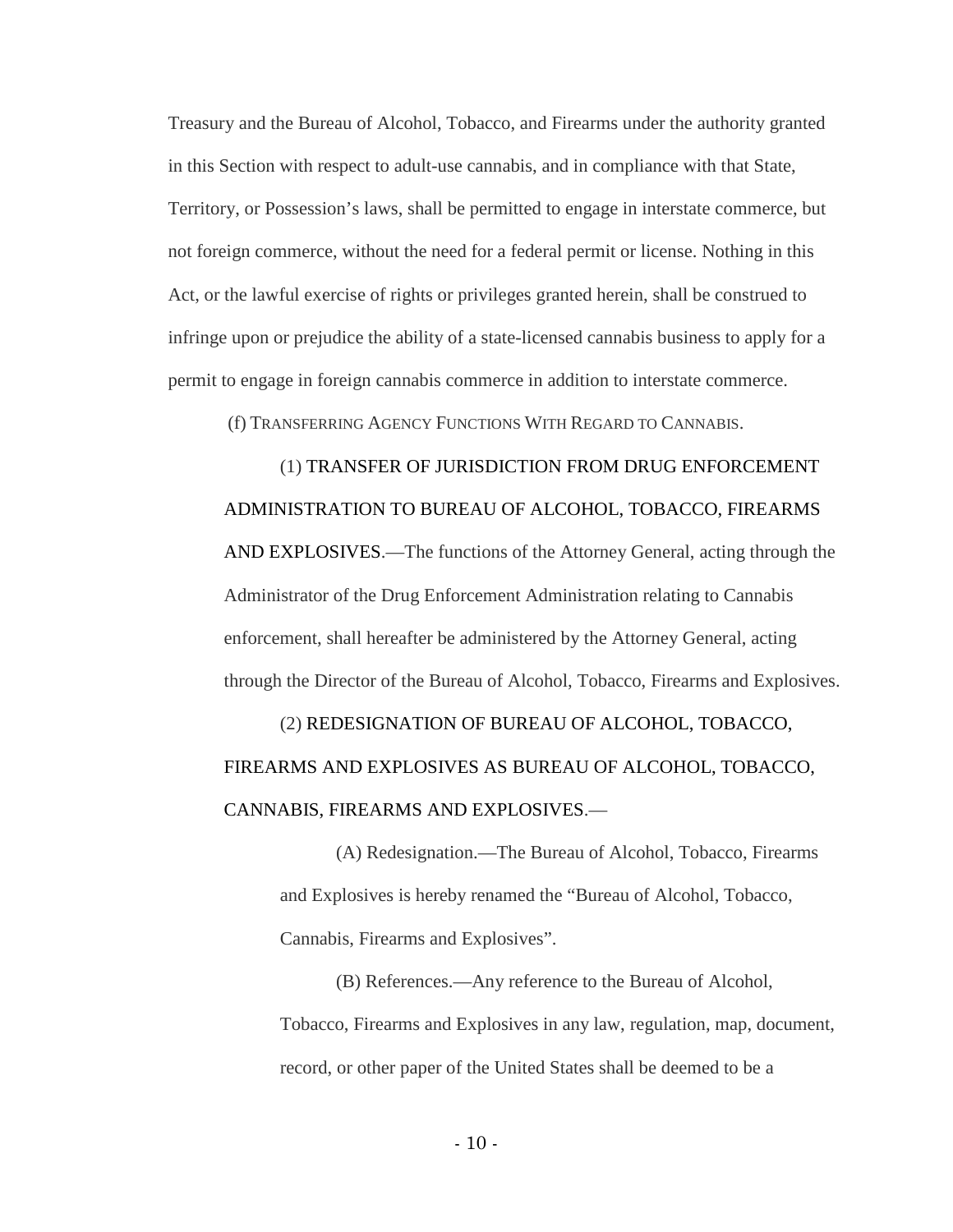reference to the Bureau of Alcohol, Tobacco, Cannabis, Firearms and Explosives.

(3) REDESIGNATION OF ALCOHOL AND TOBACCO TAX AND TRADE BUREAU AS ALCOHOL, TOBACCO, AND CANNABIS TAX AND TRADE BUREAU.—

(A) Redesignation.—Section 1111(d) of the Homeland Security Act of 2002 (6 U.S.C. 531(d)) is amended by striking "Tax and Trade Bureau" each place it appears and inserting "Alcohol, Tobacco, and Cannabis Tax and Trade Bureau".

(B) References.—Any reference to the Tax and Trade Bureau or the Alcohol and Tobacco Tax and Trade Bureau in any law, regulation, map, document, record, or other paper of the United States shall be deemed to be a reference to the Alcohol, Tobacco, and Cannabis Tax and Trade Bureau.

(4) ADDITION OF CANNABIS TO CERTAIN LEGAL AUTHORITIES RELATING TO INTOXICATING LIQUORS.

(A) Wilson Act.—The Act of August 8, 1890 (commonly known as the Wilson Act or the Original Packages Act; 27 U.S.C. 121), is amended—

> (i) by inserting ", or cannabis," after "intoxicating liquors or liquids"; and

(ii) by striking "such liquids or liquors" and inserting "such liquids, liquors, or cannabis".

- 11 -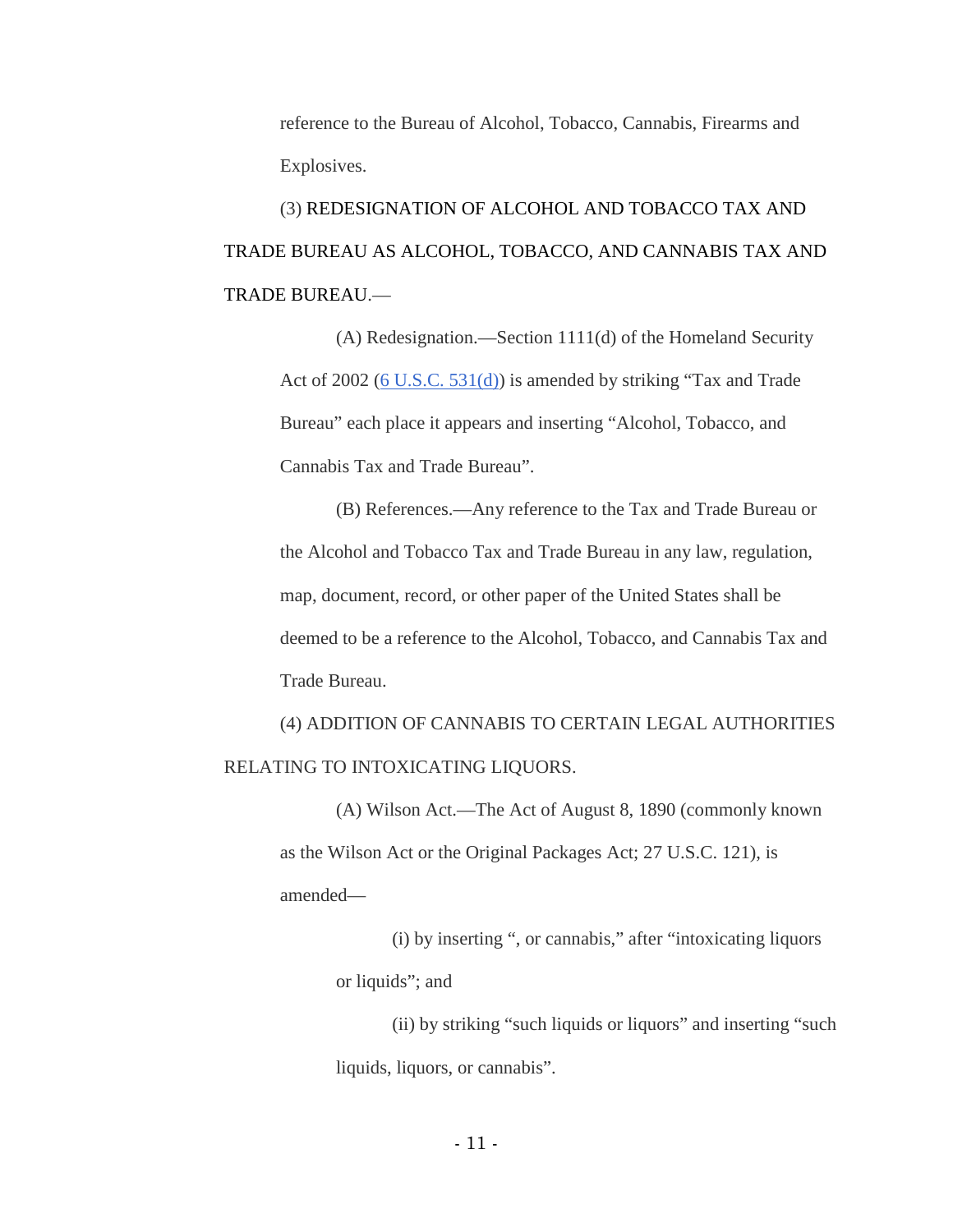(B) Webb-Kenyon Act.—The Act of March 1, 1913 (commonly known as the Webb-Kenyon Act; 27 U.S.C. 122), is amended—

> (i) by inserting "cannabis or any" after "whatsoever, of any"; and

> > (ii) by inserting "cannabis or" after "which said".

(C) Victims of Trafficking and Violence Protection Act of 2000.—

Section 2 of the Victims of Trafficking and Violence Protection Act of

2000 (27 U.S.C. 122a) is amended—

(i) in subsection (a)—

(I) by redesignating paragraphs (3) and (4) as

paragraphs (4) and (5), respectively; and

(II) by inserting after paragraph (2) the following new paragraph:

"(3) the term 'marijuana' has the meaning given the term 'marihuana' in section 102 of the Controlled Substances Act (21 U.S.C. 802);"; and

(ii) in subsections (b) and (c), by inserting "or marijuana"

after "intoxicating liquor" each place it appears.

#### **SEC. 107. CANNABIS AGRICULTURE.**

(a) CANNABIS AGRICULTURAL PRODUCTION. The Agricultural Marketing Act of 1946 (7 U.S.C. 1621 et seq.) is amended by adding at the end the following:

## **"Subtitle H—Cannabis Production**

**"SEC. 298A. DEFINITIONS.**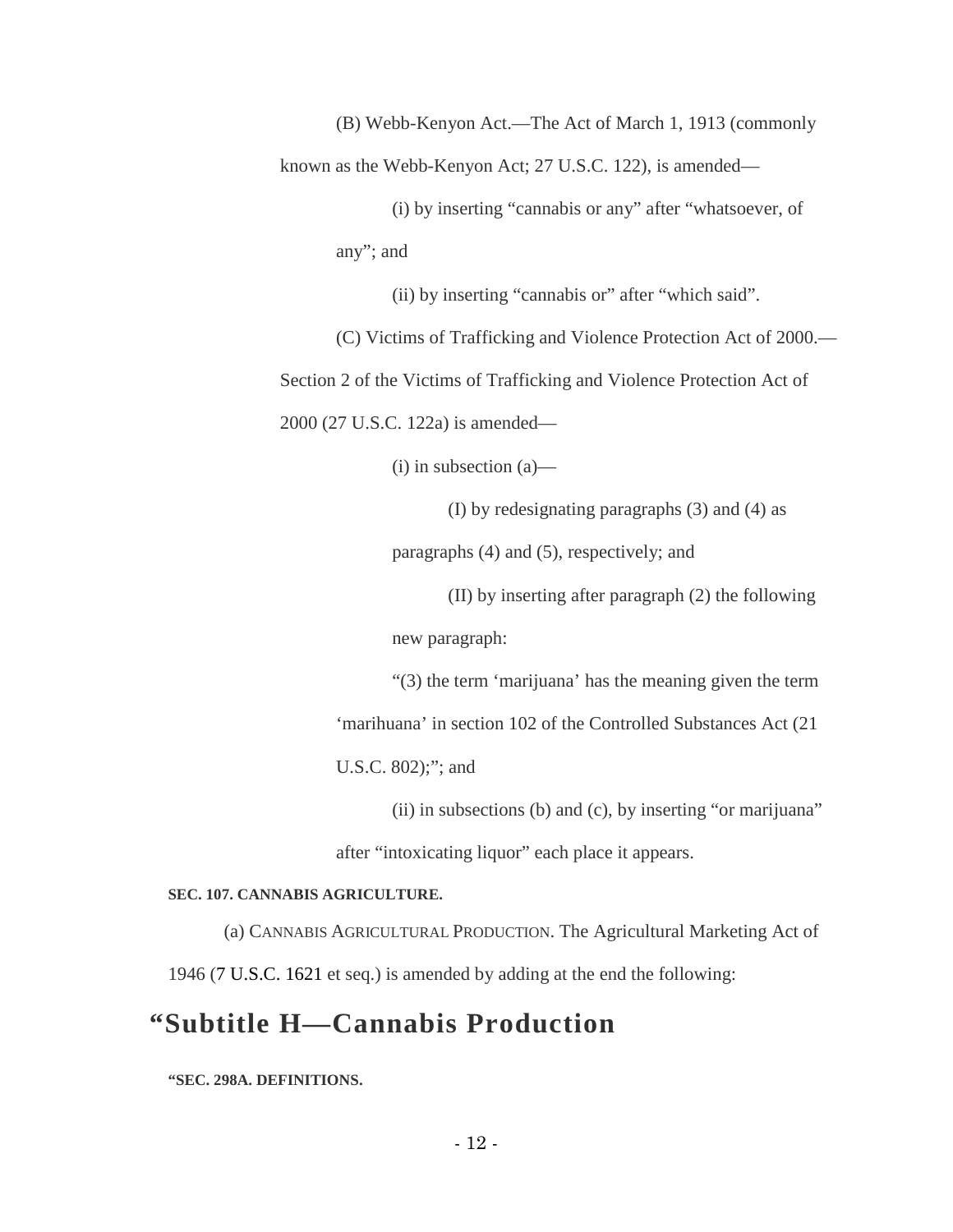"In this subtitle:

"(1) CANNABIS.—The term "cannabis" means the same as "marihuana" as defined in 21 U.S.C. § 802(16).

"(2) INDIAN TRIBE.—The term 'Indian tribe' has the meaning given the term in section 4 of the Indian Self-Determination and Education Assistance Act (25 U.S.C. 5304).

"(3) SECRETARY.—The term 'Secretary' means the Secretary of Agriculture.

"(4) STATE.—The term 'State' means—

"(A) a State;

"(B) the District of Columbia;

"(C) the Commonwealth of Puerto Rico; and

"(D) any other territory or possession of the United States.

"(5) STATE DEPARTMENT OF AGRICULTURE.—The term 'State department of agriculture' means the agency, commission, or department of a State government responsible for agriculture in the State.

"(6) TRIBAL GOVERNMENT.—The term 'Tribal government' means the governing body of an Indian tribe.

#### **"SEC. 298B. STATE AND TRIBAL PLANS.**

"(a) SUBMISSION.—

"(1) IN GENERAL.—A State or Indian tribe desiring to have primary regulatory authority over the production of cannabis in the State or territory of the Indian tribe shall submit to the Secretary, through the State department of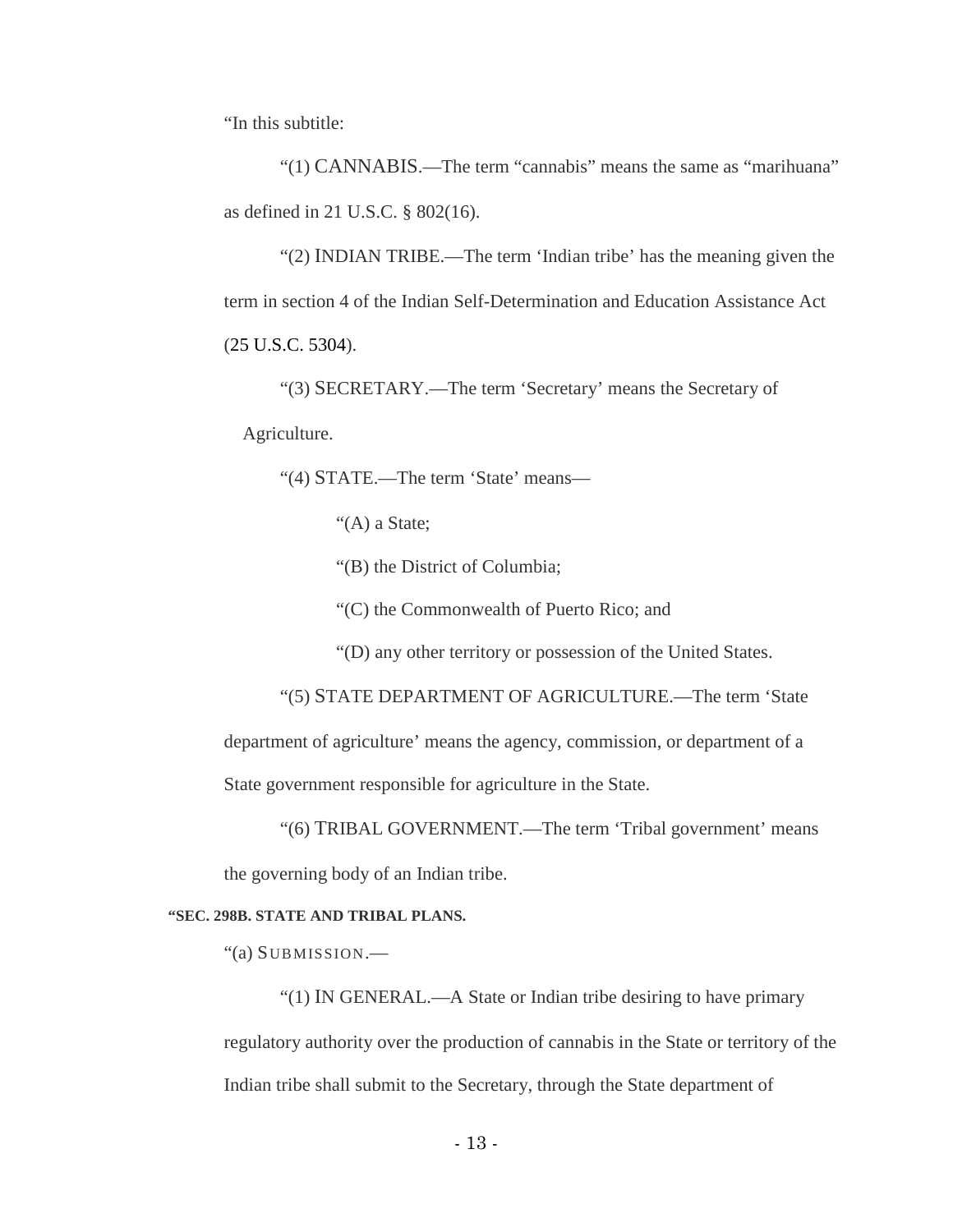agriculture (in consultation with the Governor and chief law enforcement officer of the State) or the Tribal government, as applicable, a plan under which the State or Indian tribe monitors and regulates that production as described in paragraph (2).

"(2) CONTENTS.—A State or Tribal plan referred to in paragraph (1)— "(A) shall only be required to include—

> "(i) a practice to maintain relevant information regarding land on which cannabis is produced in the State or territory of the Indian tribe, including a legal description of the land, for a period of not less than 3 calendar years;

> "(ii) a procedure for testing, using post-decarboxylation or other similarly reliable methods, delta-9 tetrahydrocannabinol concentration levels of cannabis produced in the State or territory of the Indian tribe;

> "(iii) a procedure for the effective disposal of products that are produced in violation of this subtitle; and

"(iv) a procedure to comply with the enforcement procedures under subsection (d); and

"(B) may include any other practice or procedure established by a State or Indian tribe, as applicable, to the extent that the practice or procedure is consistent with this subtitle.

"(3) RELATION TO STATE AND TRIBAL LAW.—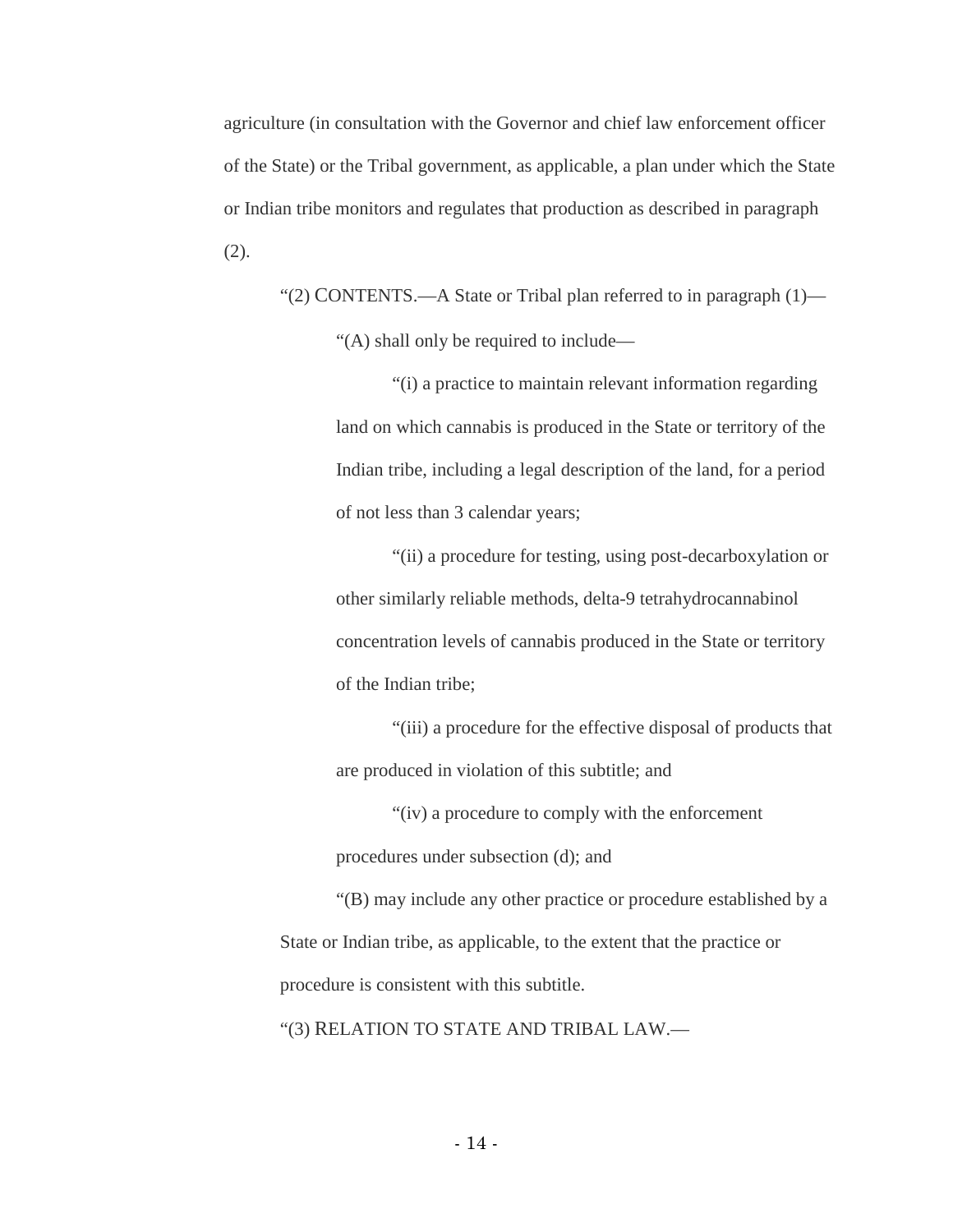"(A) NO PREEMPTION.—Nothing in this subsection preempts or limits any law of a State or Indian tribe regulating the production of cannabis, to the extent that law is consistent with this subtitle.

"(B) REFERENCES IN PLANS.—A State or Tribal plan referred to in paragraph (1) may include a reference to a law of the State or Indian tribe regulating the production of cannabis, to the extent that law is consistent with this subtitle.

"(b) APPROVAL.—

"(1) IN GENERAL.—Not later than 60 days after receipt of a State or Tribal plan under subsection (a), the Secretary shall—

"(A) approve the State or Tribal plan if the State or Tribal plan complies with subsection (a); or

"(B) disapprove the State or Tribal plan only if the State or Tribal plan does not comply with subsection (a).

"(2) AMENDED PLANS.—If the Secretary disapproves a State or Tribal plan under paragraph  $(1)(B)$ , the State, through the State department of agriculture (in consultation with the Governor and chief law enforcement officer of the State) or the Tribal government, as applicable, may submit to the Secretary an amended State or Tribal plan that complies with subsection (a).

"(c) TECHNICAL ASSISTANCE.—The Secretary may provide technical assistance to a State or Indian tribe in the development of a State or Tribal plan under subsection (a).

"(d) VIOLATIONS.—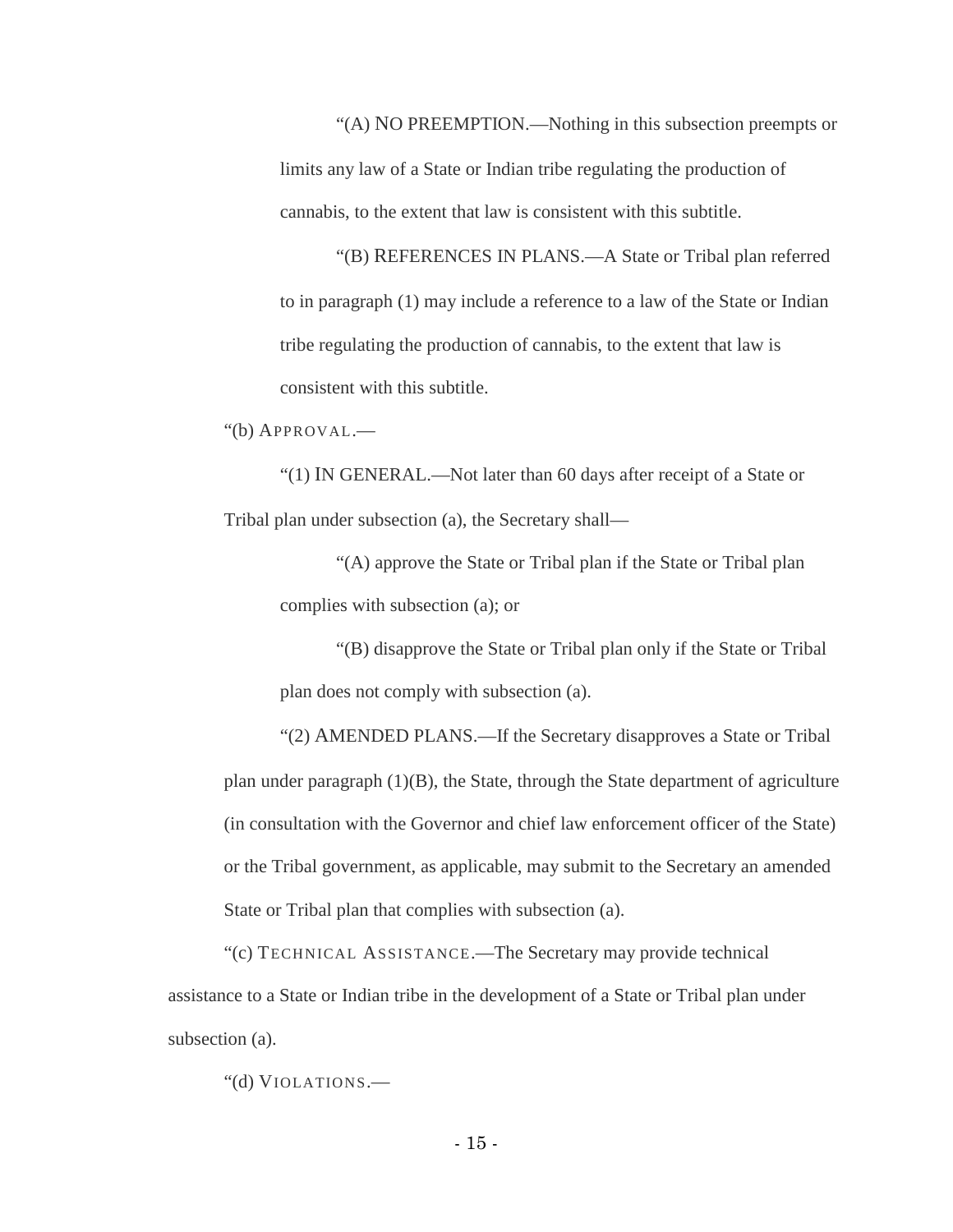"(1) IN GENERAL.—A violation of a State or Tribal plan approved under subsection (b) shall be subject to enforcement solely in accordance with this subsection.

"(2) NEGLIGENT VIOLATIONS.—

"(A) IN GENERAL.—A cannabis producer in a State or the territory of an Indian tribe for which a State or Tribal plan is approved under subsection (b) shall be subject to subparagraph (B) of this paragraph if the State department of agriculture or Tribal government, as applicable, determines that the cannabis producer has negligently violated the State or Tribal plan, including by negligently—

> "(i) failing to provide a legal description of land on which the producer produces cannabis; or

"(ii) failing to obtain a license or other required authorization from the State department of agriculture or Tribal government, as applicable.

"(B) CORRECTIVE ACTION PLAN.—A cannabis producer described in subparagraph (A) shall comply with a plan established by the State department of agriculture or Tribal government, as applicable, to correct the negligent violation, including—

"(i) a reasonable date by which the cannabis producer shall correct the negligent violation; and

"(ii) a requirement that the cannabis producer shall periodically report to the State department of agriculture or Tribal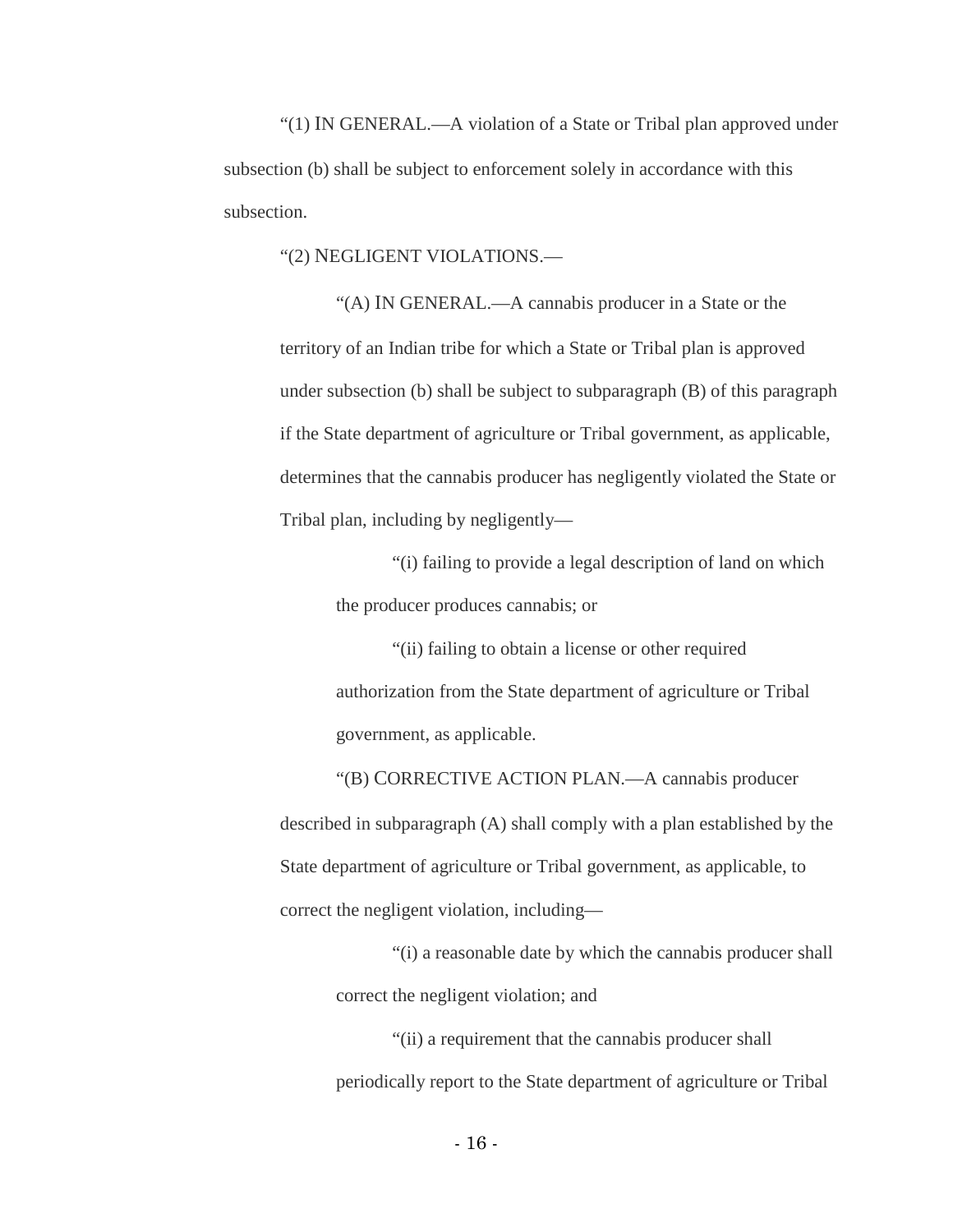government, as applicable, on the compliance of the cannabis producer with the State or Tribal plan for a period of not less than the next 2 calendar years.

"(C) RESULT OF NEGLIGENT VIOLATION.—Except as provided in subparagraph (D), a cannabis producer that negligently violates a State or Tribal plan under subparagraph (A) shall not be subject to any criminal or civil enforcement action by the Federal Government or any State government, Tribal government, or local government other than the enforcement action authorized under subparagraph (B).

"(D) REPEAT VIOLATIONS.—A cannabis producer that negligently violates a State or Tribal plan under subparagraph (A) 3 times in a 5-year period shall be ineligible to produce cannabis for a period of 5 years beginning on the date of the third violation.

"(3) OTHER VIOLATIONS.—If the State department of agriculture or Tribal government in a State or the territory of an Indian tribe for which a State or Tribal plan is approved under subsection (b), as applicable, determines that a cannabis producer in the State or territory has violated the State or Tribal plan with a culpable mental state greater than negligence—

"(A) the State department of agriculture or Tribal government, as applicable, shall immediately report the cannabis producer to—

"(i) the Attorney General; and

"(ii) in the case of a State department of agriculture, the chief law enforcement officer of the State; and

- 17 -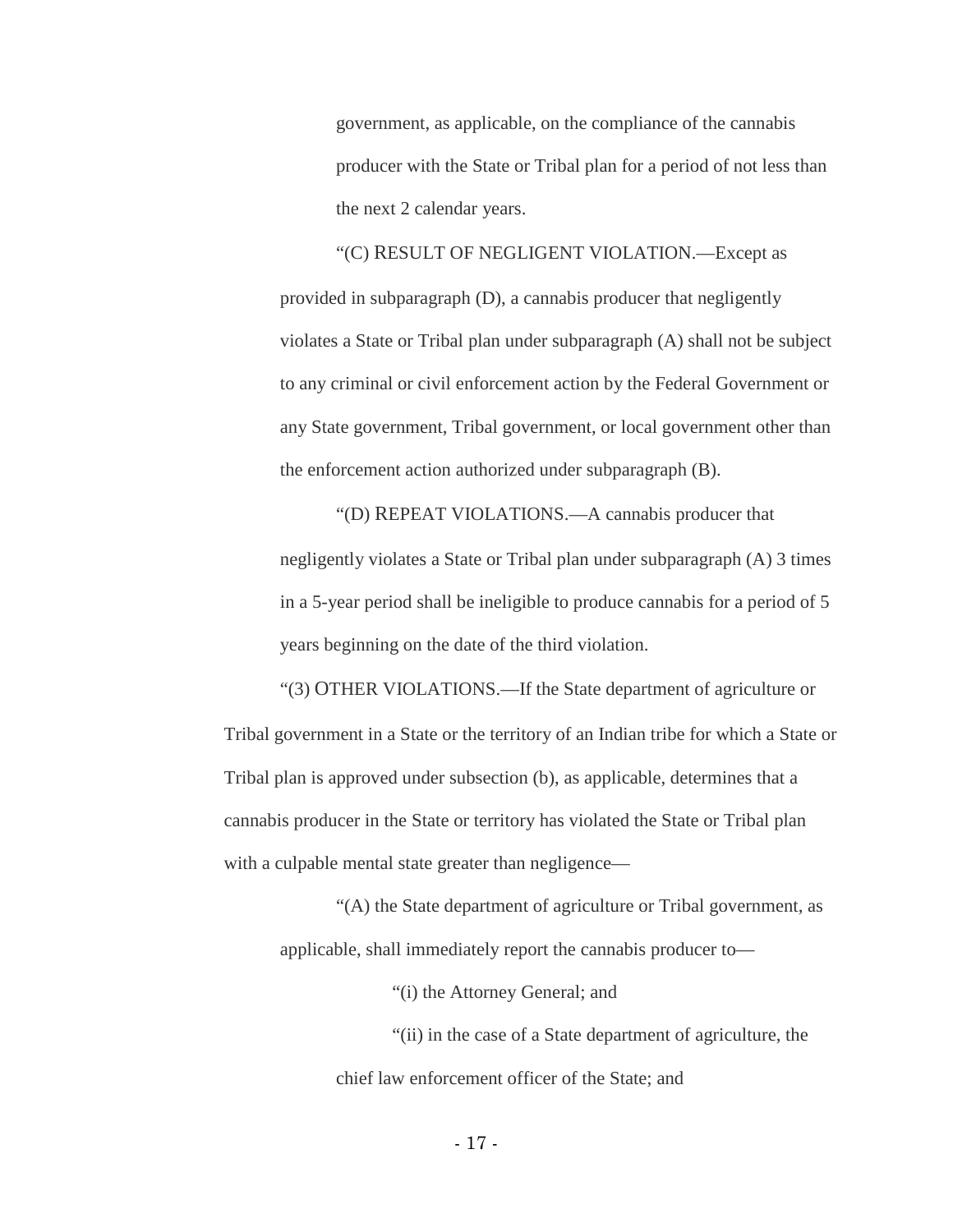"(B) paragraph (1) of this subsection shall not apply to the violation.

"(e) AUTHORIZATION OF APPROPRIATIONS.—There are authorized to be appropriated such sums as are necessary to carry out this section.

"(f) EFFECT.—Nothing in this section prohibits the production of cannabis in a State or the territory of an Indian tribe for which a State or Tribal plan is not approved under this section in accordance with other Federal laws (including regulations).

#### **"SEC. 298C. AUTHORITY TO ISSUE REGULATIONS AND GUIDELINES.**

(a) "The Secretary shall have sole authority to issue Federal regulations and guidelines that relate to the production of cannabis, including Federal regulations and guidelines that relate to the implementation of section 298B.".

(b) No later than 30 days after enactment, the Secretary of Agriculture shall propose regulations implementing this Act:

(c) Such regulations issued by the Secretary shall take into account the following congressional policy choices and directives:

(1) It is the policy of the United States, that with respect to pesticides used in cannabis farming, that regulations on the use of pesticides in cannabis farming shall encourage farmers to implement "best practices" that aim to sequester carbon in soil to improve soil health and implement protocols, including chemical, biological and cultural methods, to control or prevent the introduction of pests on cannabis cultivation. Pest, as used in this section, means any invasive or harmful insect, predatory animal, rodent nematode or weed, and any form of terrestrial, aquatic, or aerial plant or animal virus, fungus, bacteria or other microorganism.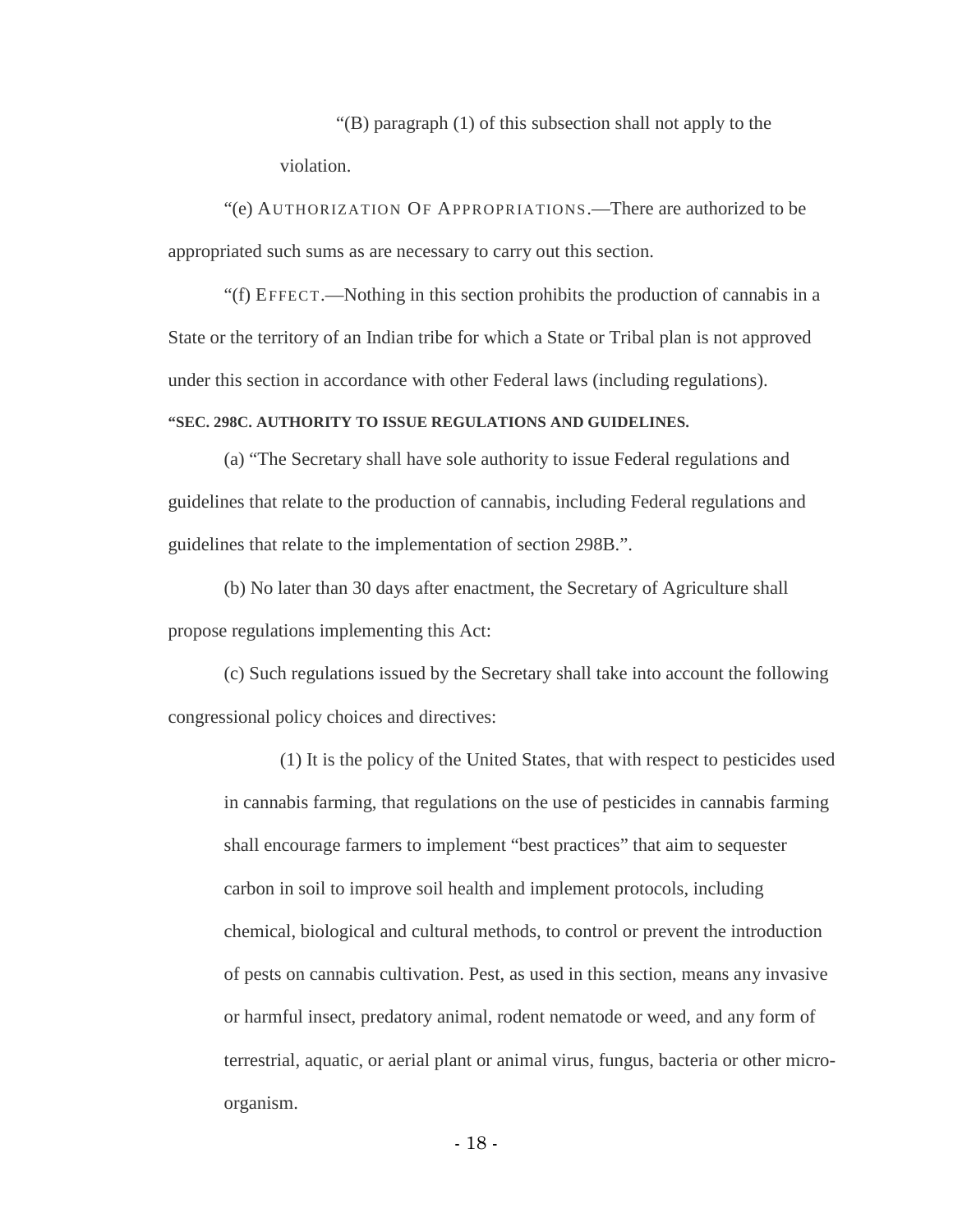(2) The Secretary shall cause cannabis to be added to the agricultural products tracked in the Pesticide Data Program.

(3) That regulations issued under the authority of this section 298C, distinguish between the following types of cannabis cultivation, meaning any activity involving the planting, growing, harvesting, drying, curing, grading or trimming of cannabis:

(A) Mixed–Light Cultivation;

(C) Outdoor Cannabis Cultivation; and

(D) Indoor Cannabis Cultivation.

(b) FUNDING FOR CANNABIS RESEARCH

(1) SUPPLEMENTAL AND ALTERNATIVE CROPS.—Section  $1473D(c)(3)(E)$  of the National Agricultural Research, Extension, and Teaching Policy Act of 1977 (7 U.S.C. 3319 $d(c)(3)(E)$ ) is amended by striking "(including hemp (as defined in section 297A of the Agricultural Marketing Act of 1946)"; by inserting "(including hemp and cannabis (as defined in sections 297A and 298A of the Agricultural Marketing Act of 1946, respectively))" after "material".

(2) CRITICAL AGRICULTURAL MATERIALS.—Section 5(b)(9) of the Critical Agricultural Materials Act (7 U.S.C. 178c(b)(9)) is amended by striking "(including hemp (as defined in section 297A of the Agricultural Marketing Act of 1946))"; by inserting "(including hemp and cannabis (as defined in sections 297A and 298A of the Agricultural Marketing Act of 1946, respectively))" after "hydrocarbon-containing plants".

(c) LEGITIMACY OF CANNABIS RESEARCH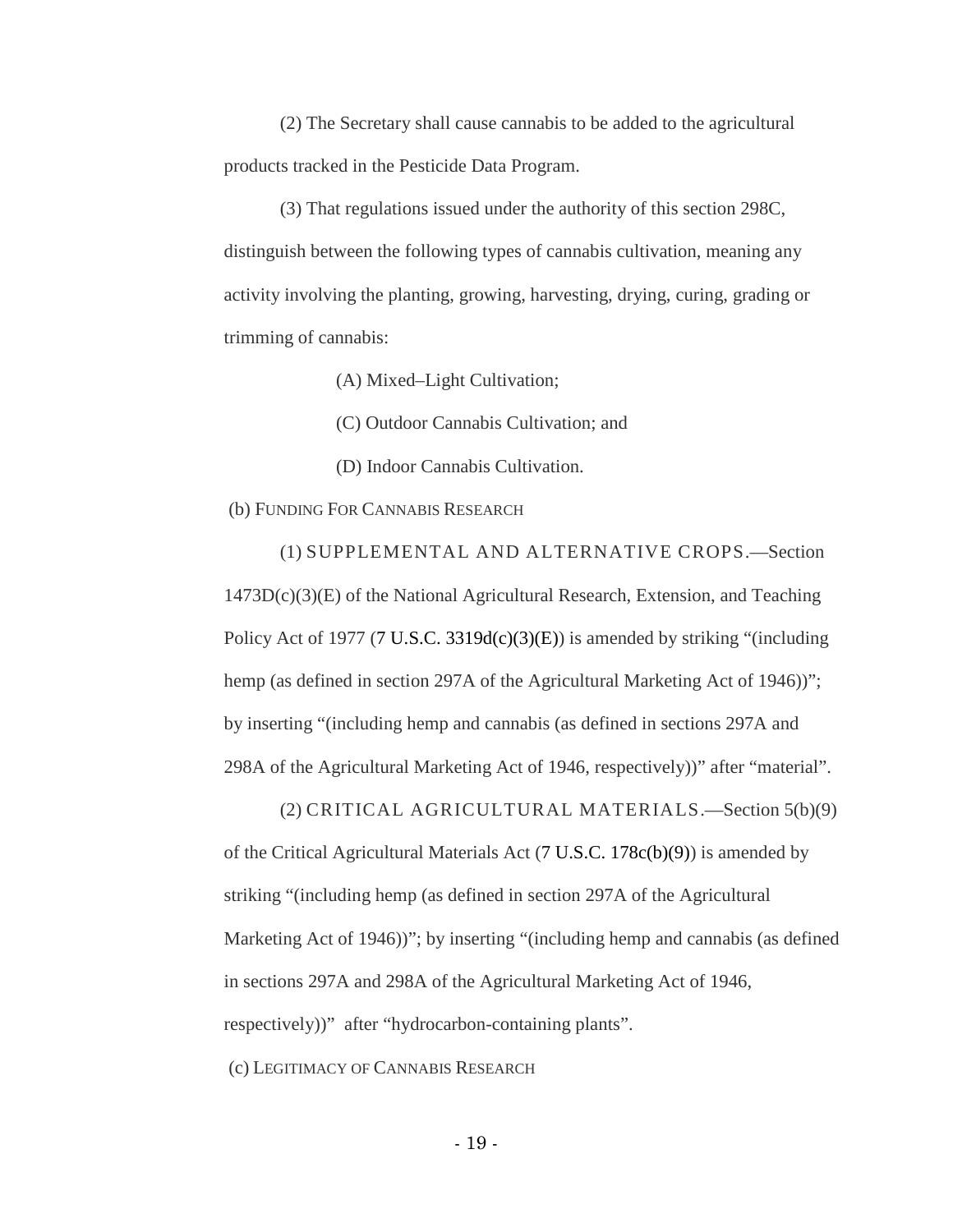(1) IN GENERAL.—Section 7606 of the Agricultural Act of 2014 (7 U.S.C. 5940) is amended—

(A) in subsection (b), by inserting " or cannabis" after each appearance of "hemp" in subsection (b); and

(B) by adding at the end the following:

"(d) CANNABIS STUDY AND REPORT.—

"(1) IN GENERAL.—The Secretary shall conduct a study of agricultural pilot programs—

"(A) to determine the economic viability of the domestic

production and sale of cannabis; and

"(B) that shall include a review of—

"(i) each agricultural pilot program; and

"(ii) any other agricultural or academic research relating to

cannabis.

"(2) REPORT.—Not later than 120 days after the date of enactment of this subsection, the Secretary shall submit to Congress a report describing the

results of the study conducted under paragraph (1).".

(d) FEDERAL CROP INSURANCE

(1) DEFINITION OF CANNABIS.—Section 502(b) of the Federal Crop Insurance Act (7 U.S.C. 1502(b)) is amended—

(A) by redesignating paragraphs (10) through (14) as paragraphs (11) through (15), respectively; and

(B) by inserting after paragraph (9) the following: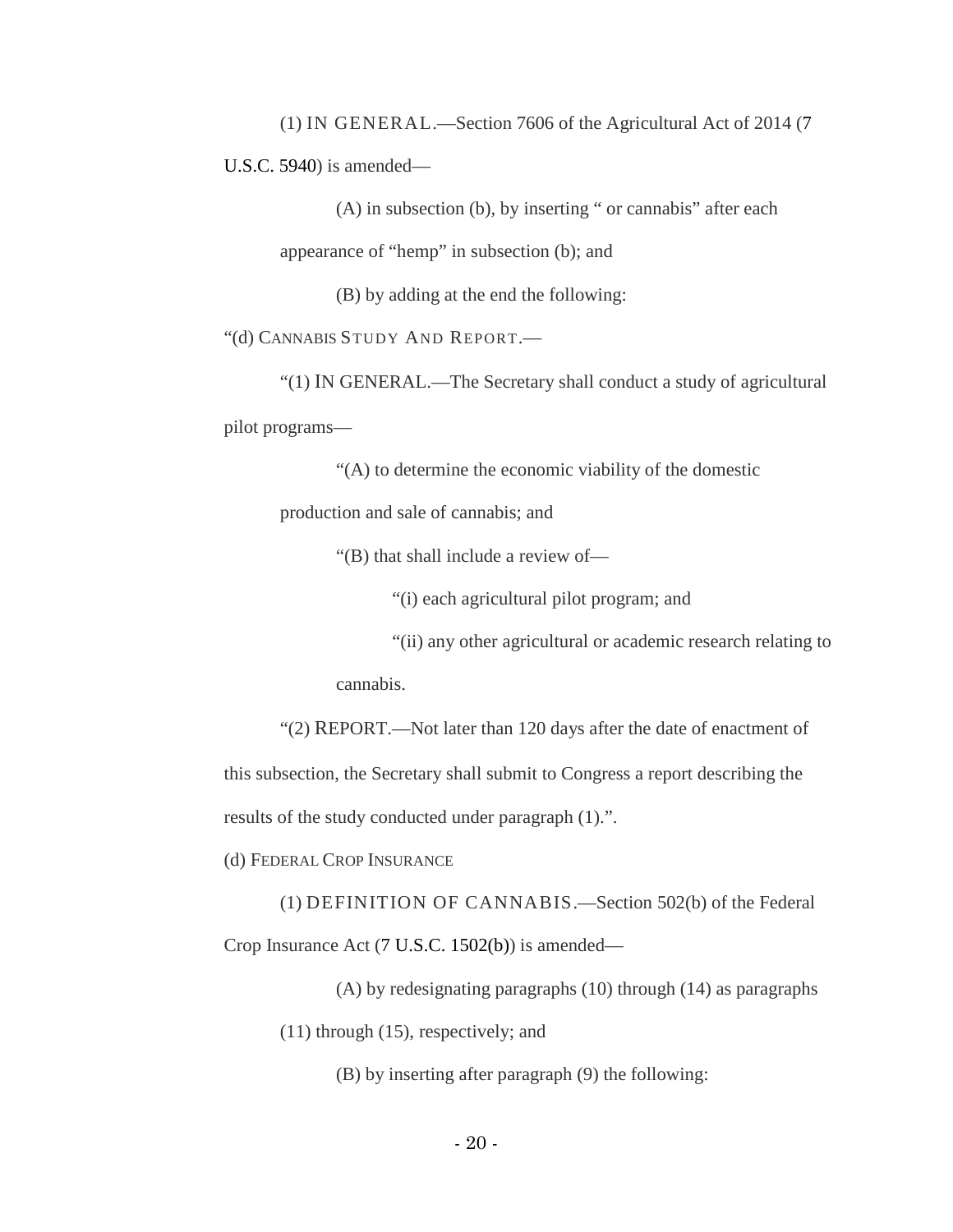"(9) CANNABIS.—The term 'cannabis' has the meaning given the term in section 298A of the Agricultural Marketing Act of 1946.".

(2) INSURANCE PERIOD.—Section 508(a)(2) of the Federal Crop Insurance Act (7 U.S.C. 1508(a)(2)) is amended by striking "sweet potatoes, and hemp" and inserting "sweet potatoes, hemp, and cannabis".

(3) SUBMISSION OF POLICIES AND MATERIALS TO

BOARD.—Section 508(h) of the Federal Crop Insurance Act (7 U.S.C. 1508(h)) is amended—

(A) in paragraph  $(1)(B)$ —

(i) by adding at the end the following:

"(iii) WAIVER FOR CANNABIS.—The Corporation may

waive the viability and marketability requirement under clause (i)(I) in the case of a policy or pilot program relating to the

production of cannabis."; and

(B) in paragraph  $(3)(C)$ —

(i) by adding at the end the following:

"(v) in the case of reviewing policies and other materials relating to the production of cannabis, may waive the viability and marketability requirement under subparagraph  $(A)(ii)(I)$ .".

(4) AGRICULTURAL COMMODITY.—Section 518 of the Federal Crop Insurance Act (7 U.S.C. 1518) is amended by inserting " cannabis," before "aquacultural species".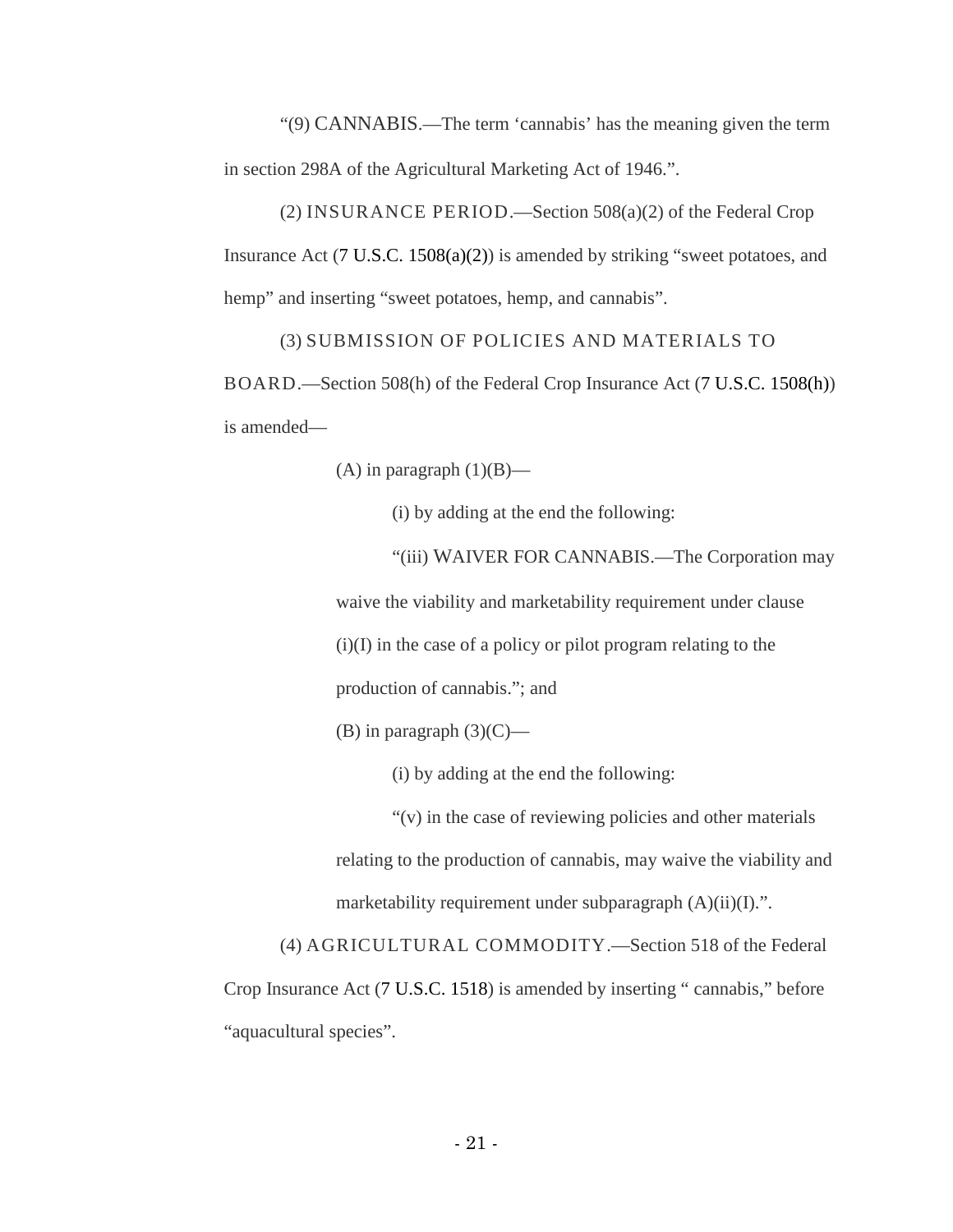(5) RESEARCH AND DEVELOPMENT AUTHORITY.—Section

522(b) of the Federal Crop Insurance Act (7 U.S.C. 1522(b)) is amended—

(A) in paragraph (2), by adding at the end the following:

"(L) WAIVER FOR CANNABIS.—The Board may waive the viability and marketability requirements under this paragraph in the case of research and development relating to a policy to insure the production of cannabis."; and

(B) in paragraph (3)—

(i) by adding at the end the following:

"(C) WAIVER FOR CANNABIS.—The Corporation may waive the marketability requirement under subparagraph (A) in the case of research and development relating to a policy to insure the production of cannabis.".

(e) RULE OF CONSTRUCTION. Nothing in this Act authorizes interference with the interstate commerce of cannabis (as defined in section 298A of the Agricultural Marketing Act of 1946, as added by this Act).

#### **SEC. 108. PROTECTING AND RESPECTING STATE LAWS**

(a) Under the constitutional power of the Federal Congress to "regulate Commerce with foreign Nations, and among the several States, and with the Indian Tribes":

(1) The transportation or importation of cannabis from any State, Territory, or Possession of the United States that has legalized cannabis into any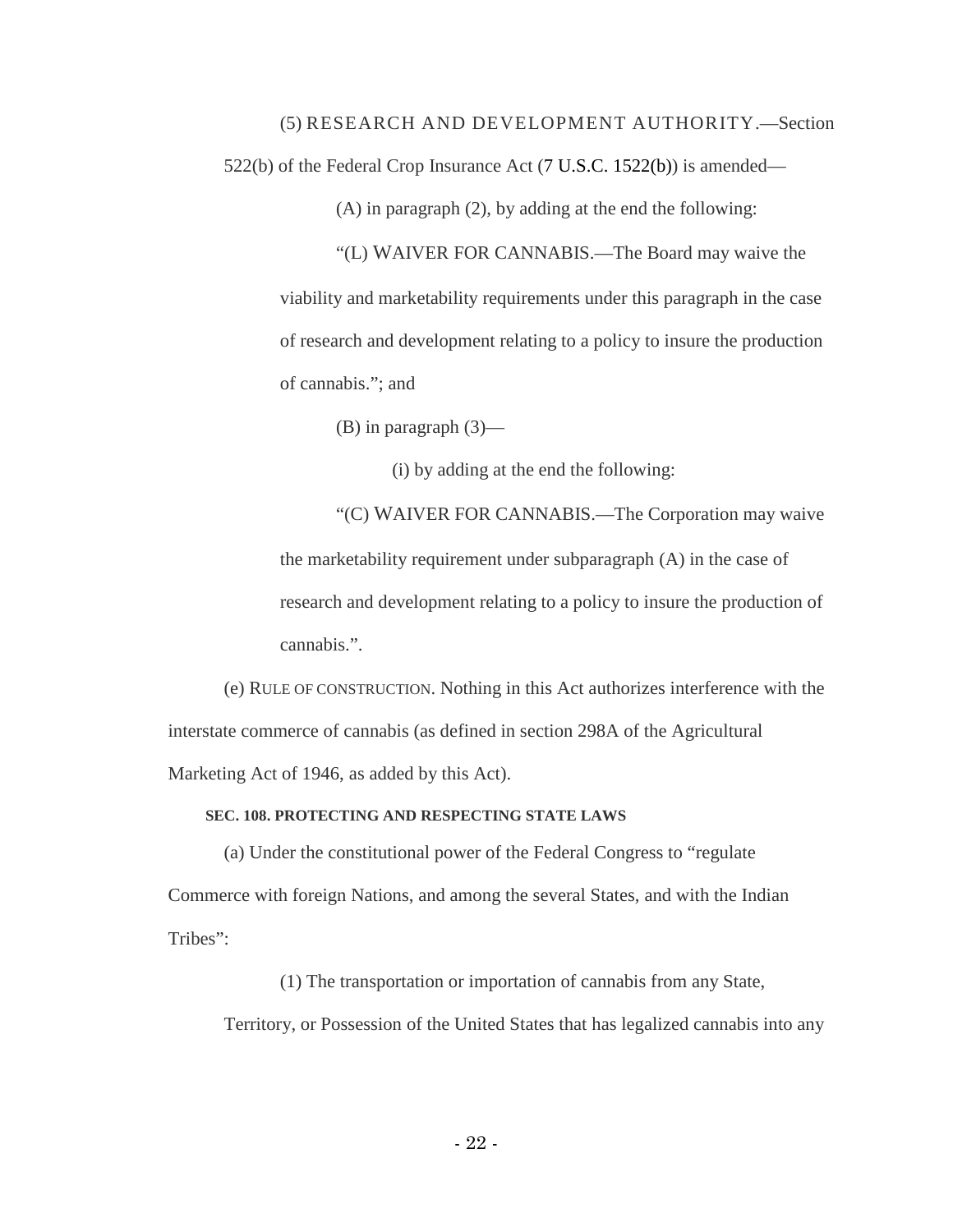State, Territory, or Possession of the United States that has legalized cannabis for delivery or use therein, is hereby lawful interstate commerce;

(2) The transportation or importation into any State, Territory, or Possession of the United States for delivery or use therein of cannabis, in violation of the laws thereof, is hereby prohibited;

(3) No law in any State, Territory, or Possession of the United States that has legalized cannabis shall unduly burden the interstate commerce in cannabis or discriminate against cannabis businesses from another State, Territory, or Possession of the United States;

(4) Nothing in this Act, or an amendment made by this Act, may be construed to modify the authority of the Federal Government to prevent cannabis trafficking from States or Foreign Nations that have legalized cannabis to those that have not;

(5) Nothing in this Act, or an amendment made by this Act, may be construed to prevent the mere transportation of cannabis from States that have legalized cannabis to other States that have, through those States that have not;

(A) The Bureau of Alcohol, Tobacco, Firearms and Explosives shall expeditiously develop and implement a track-and-trace system to ensure that no cannabis merely traveling through a state is diverted.

#### **SEC. 109. FEDERAL CANNABIS AVAILABLE FOR QUALITY TESTING CALIBRATION.**

(a) FEDERAL STOCK AVAILABLE.—The Drug Enforcement Administration shall make available upon request and ensure delivery of, from its stock of research cannabis at the University of Mississippi Marijuana Research Facility, to any state-licensed cannabis testing facility, to any state cannabis regulator, to the Alcohol and Tobacco Tax and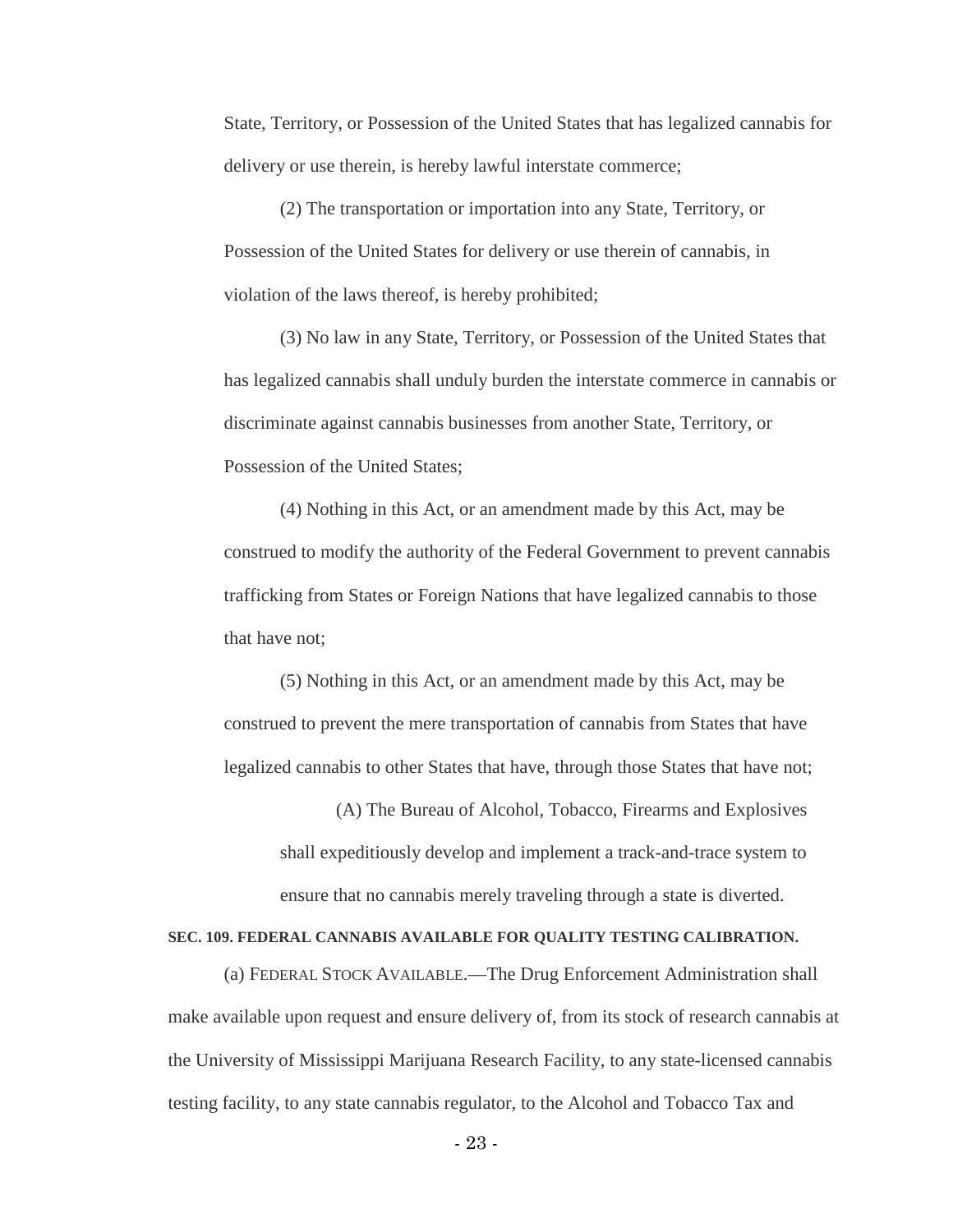Trade Bureau of the Department of the Treasury, the Food and Drug Administration, and the Bureau of Alcohol, Tobacco, and Firearms, a sufficient qualified sample of cannabis for baseline testing and equipment calibration. The size of a sufficient qualified sample for baseline and calibration testing shall be determined by the state cannabis regulator in the state in which the testing lab is located or federal regulator to which the sample is to be transferred.

## **SEC. 110. LAW ENFORCEMENT CANNABIS TRAINING AND TECHNOLOGY GRANT PROGRAM.**

(a) IN GENERAL.—There is created a "Law Enforcement Cannabis Training and Technology Grant Program."

(b) GRANT AUTHORIZATION.— The Attorney General shall carry out and administer the single grant "Law Enforcement Cannabis Training and Technology Grant Program" under which the Attorney General makes grants to States, units of local government, Indian tribal governments, other public and private entities, and multijurisdictional or regional consortia for the purposes described in subsection (3).

(c) USES OF GRANT AMOUNTS. — The purposes for which grants made under subsection (2) may be made are—

(1) to train law enforcement officers in the new legal landscape and their duties with respect to civilly policing cannabis production and consumption;

(2) to hire and train new, additional career law enforcement officers educated in cannabis legal issues for deployment in policing across the Nation, including by prioritizing the hiring and training of veterans (as defined in section 101 of title 38);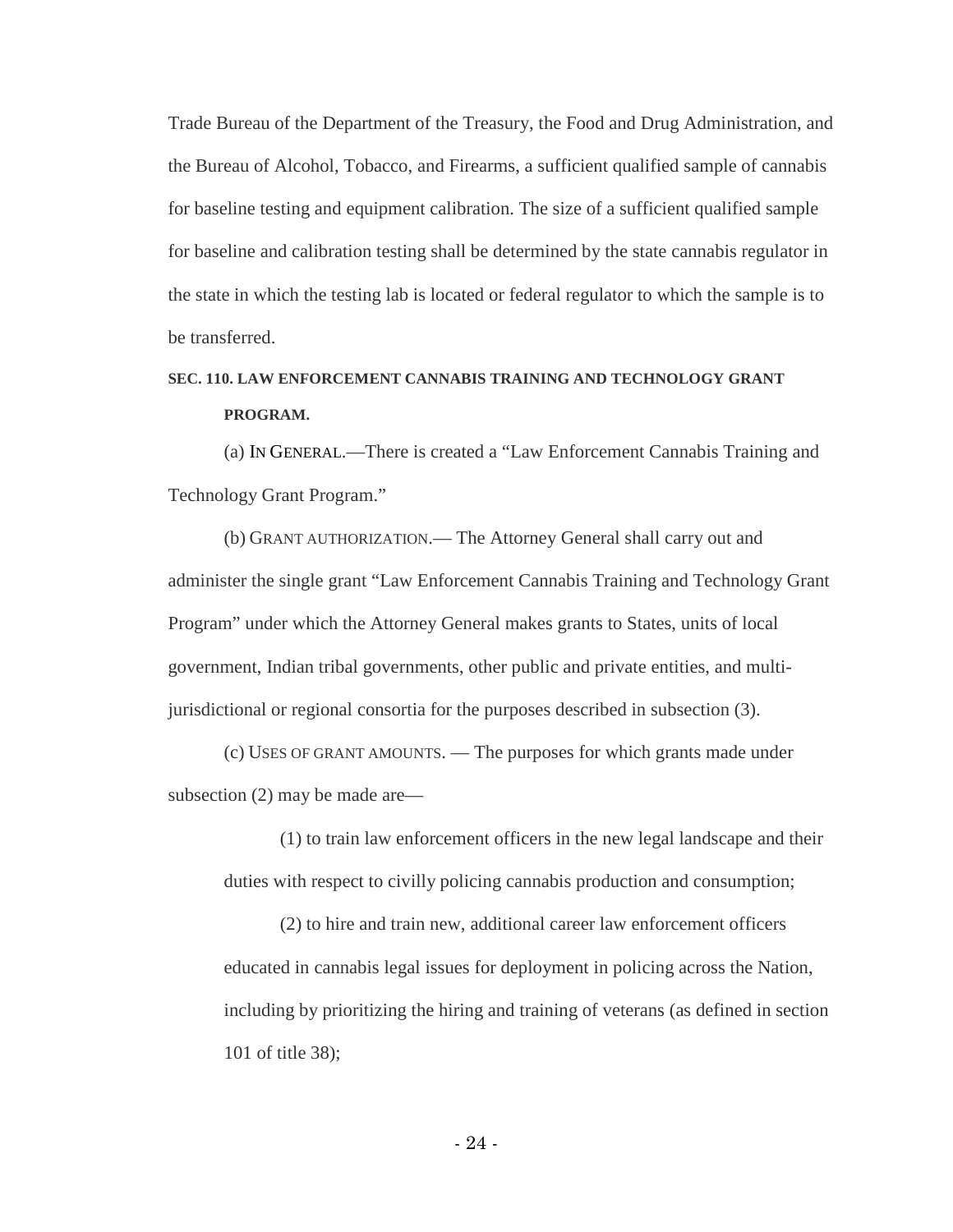(3) to procure equipment, technology, or support systems, for the purpose of policing cannabis production and use;

(4) to provide specialized training to law enforcement officers to enhance their conflict resolution, mediation, problem solving, service, and other skills needed to work in partnership with members of the community;

(5) to increase police participation in multidisciplinary early intervention teams;

(6) to develop new technologies, including interoperable communications technologies, modernized criminal record technology, and forensic technology, to assist State, tribal, and local law enforcement agencies in reorienting the emphasis of their activities from treating cannabis consumption as a criminal activity to civil enforcement and enforcement of driving-under-the-influence statutes, and to train law enforcement officers to use such technologies;

(7) to establish school-based partnerships between local law enforcement agencies and local school systems by using school resource officers who operate in and around elementary and secondary schools to combat school-related underage cannabis use, including the training of school resource officers in resolution and intervention skills and techniques to dissuade underage cannabis use without causing underage users to interact with the judicial or juvenile justice systems;

(8) to provide specialized training to law enforcement officers to—

(A) recognize individuals who have a mental illness; and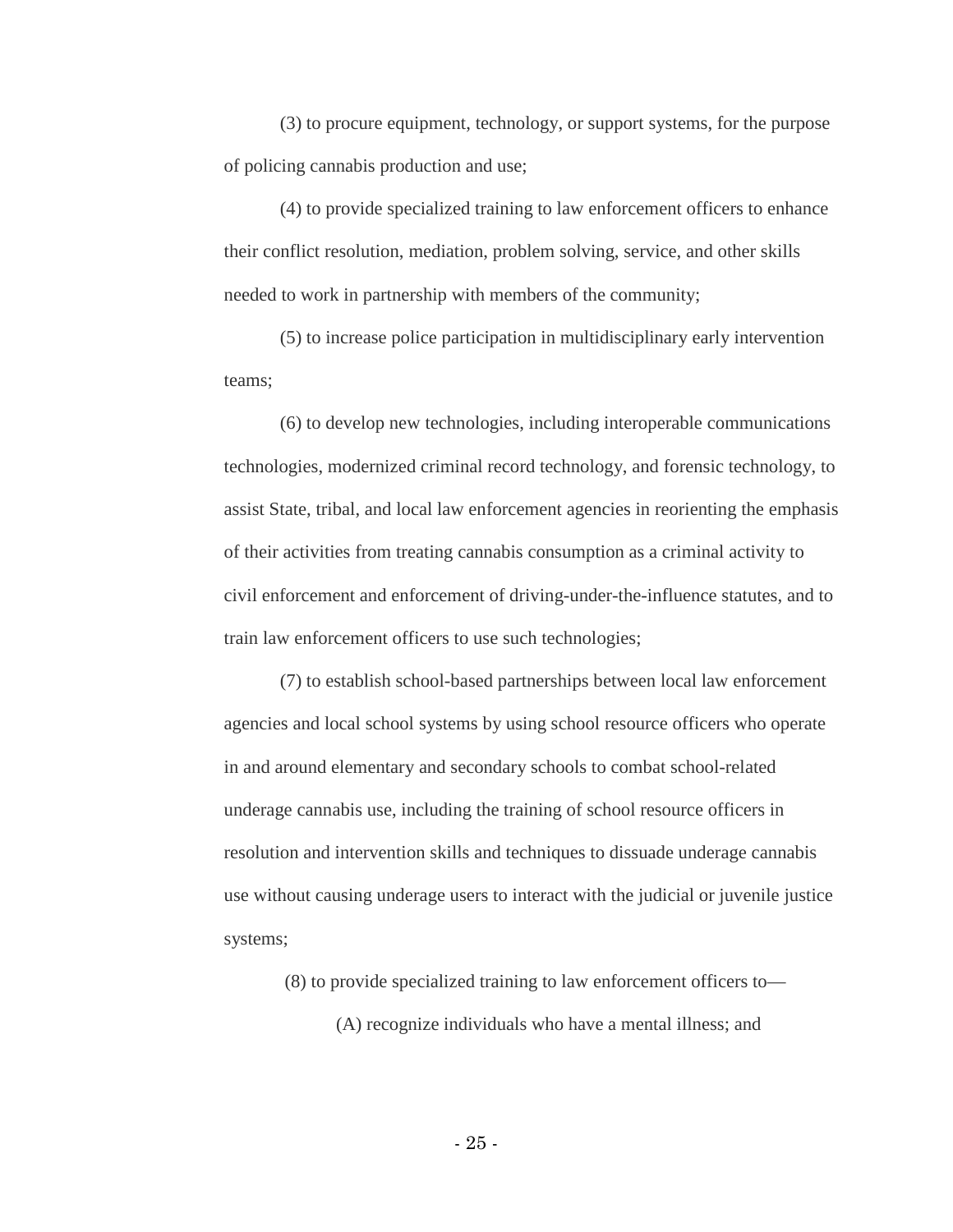(B) properly interact with individuals who have a mental illness,

including strategies for verbal de-escalation of crises;

(d) AUTHORIZATION OF APPROPRIATIONS.—There are authorized to be appropriated to the Attorney General, \$ [Lorem Ipsum] for each of fiscal years 2019 through 2023, for purposes of carrying out the activities described in subsection (2). There are authorized to be appropriated in years subsequent to fiscal years 2023, such sums as Congress deems appropriate.

#### **SEC. 111. CANNABIS FOREIGN IMPORT AND EXPORT REGULATION.**

(a) GENERAL PROVISIONS.

(1) IN GENERAL. — Importers and exporters are responsible for all applicable:

> (A) Federal excise taxes and duties collected by U.S. Customs and Border Protection as defined in the Internal Revenue Code; and

(B) Registration and Prior Notice requirements of the U.S. Food and Drug Administration.

(2) UTILIZATION OF OTHER GOVERNMENTAL AGENCIES. — The Secretary of the Treasury may, with the consent of the department or agency affected, utilize the services of any department or other agency of the Government to the extent necessary to carry out his powers and duties under this chapter and authorize officers and employees thereof to act as his agents.

(b) UNLAWFUL BUSINESSES WITHOUT PERMIT.

(1) IN GENERAL.—In order effectively to regulate interstate and foreign commerce in cannabis and to protect the revenue and enforce the postal laws with respect to cannabis: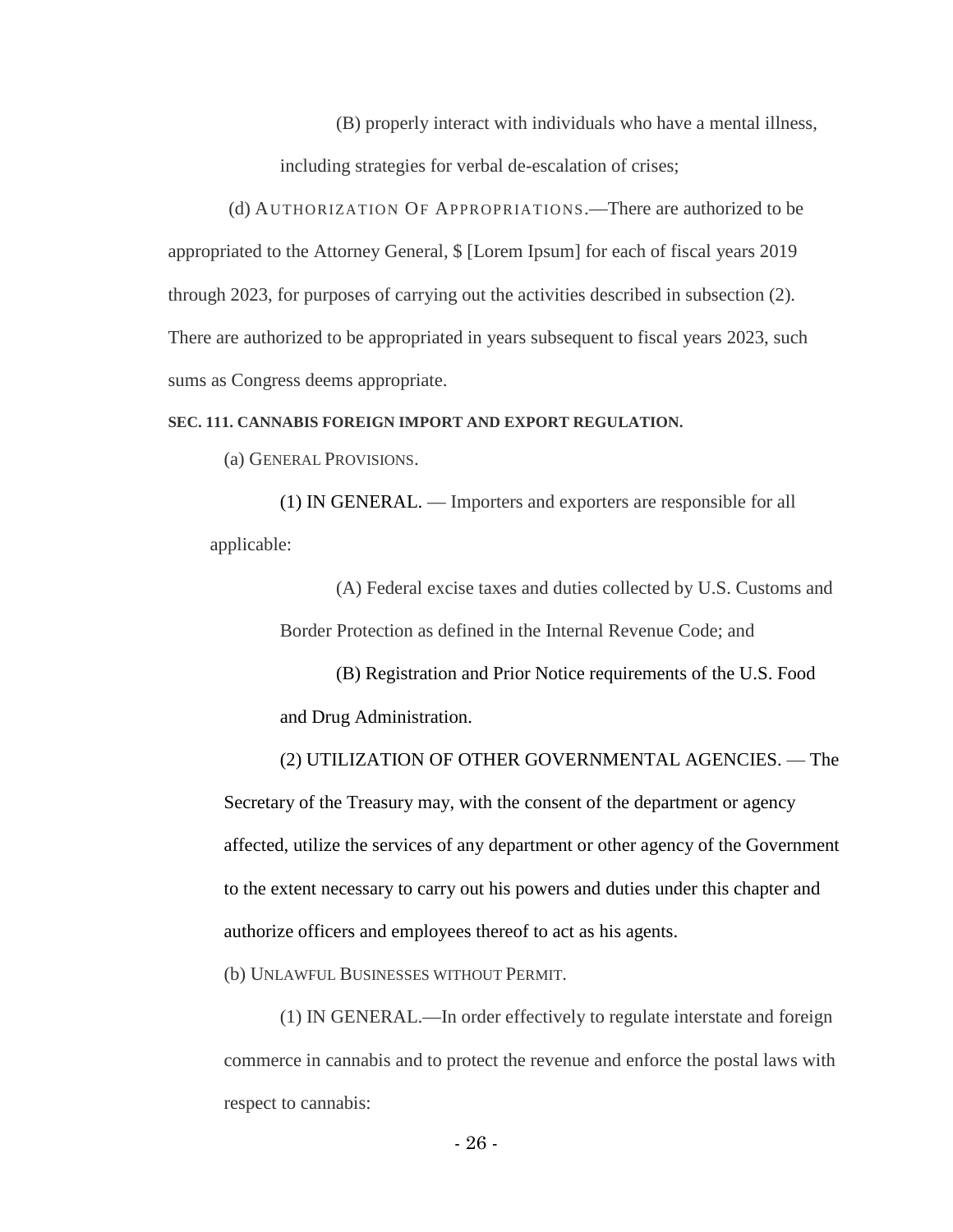(2) It shall be unlawful, except pursuant to a permit issued under this section by the Secretary of the Treasury:

> (A) to engage in the business of importing into the United States cannabis; or

(B) for any person so engaged to sell, offer or deliver for sale, contract to sell, or ship, in interstate of foreign commerce, directly or indirectly or through an affiliate, cannabis so imported.

(c) PERMIT.

(1) WHO ENTITLED THERETO.—The following persons shall, on application therefor, be entitled to a permit:

(A) Any person who, as of the date of the application:

(i) holds a valid permit under state law; or

(ii) committed an offense that is no longer an offense in

that State; or

(B) Any person unless the Secretary of the Treasury finds:

(i) that such person (or in case of a corporation, any of its officers, directors, or principal stockholders) has, within five years prior to the date of application, been convicted of a felony under Federal or State law or has, within three years prior to date of application, been convicted of a misdemeanor under any Federal law relating to cannabis, including the taxation thereof; or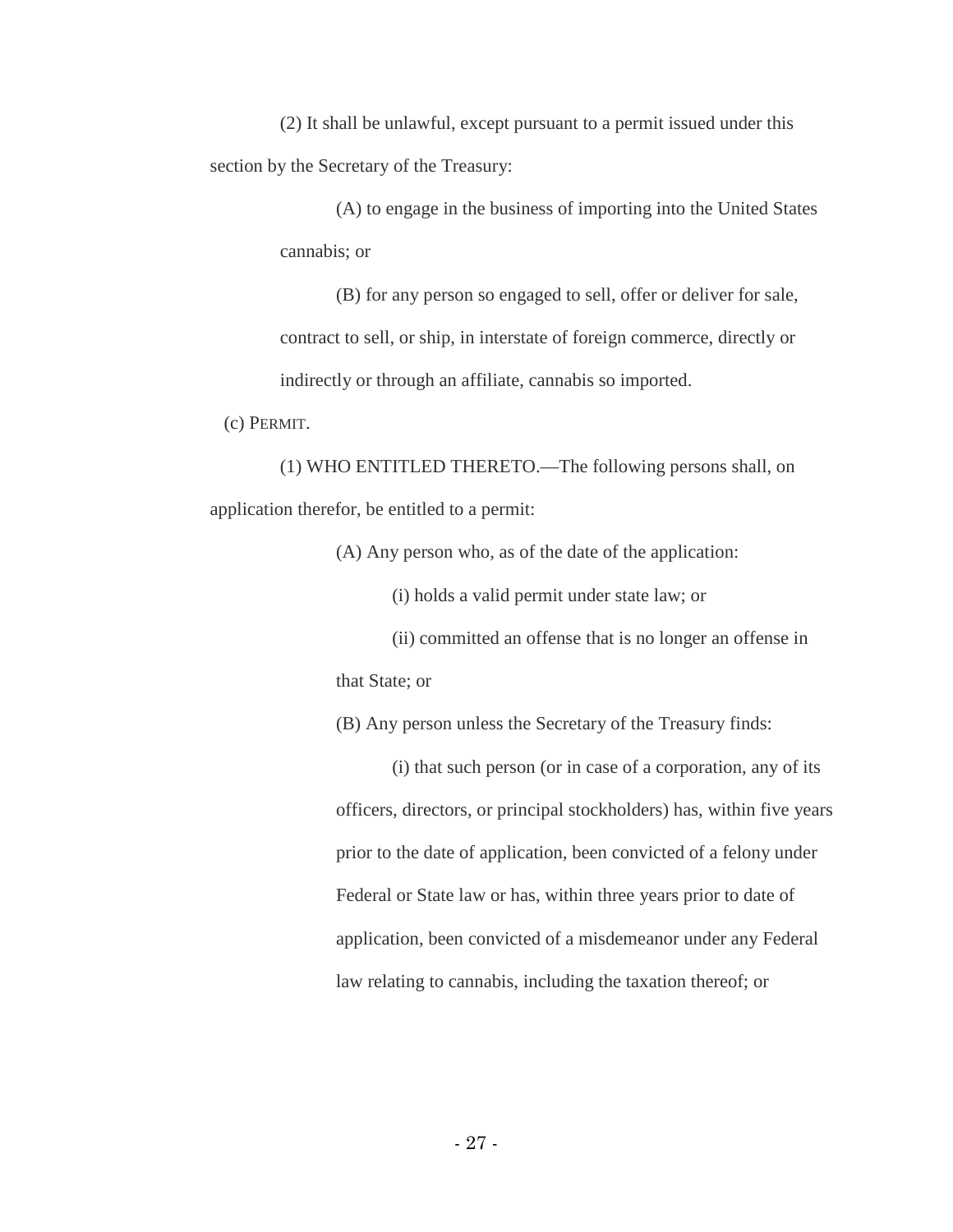(ii) that such person committed an offense that was not legal under State law in the State when and where the conduct took place; or

(iii) that such person is, by reason of his business experience, financial standing, or trade connections, not likely to commence operations within a reasonable period or to maintain such operations in conformity with Federal law; or

(iv) that the operations proposed to be conducted by such person are in violation of the law of the State in which they are to be conducted.

(2) APPLICATIONS.—The Secretary of the Treasury shall prescribe within 60 days of the effective date of this Act, and consistent with the Paperwork Reduction Act—

> (A) the manner and form of all applications for permits under this title (including the facts to be set forth therein) and the form of all permits;

(B) separate applications and permits with respect to the various classes of cannabis, and with respect to the various classes of persons entitled to permits under this title, to the extent deemed necessary by the Secretary for the efficient administration of this title;

(C) specify in any permit the authority conferred by the permit and the conditions thereof in accordance with this title. (3) DURATION.—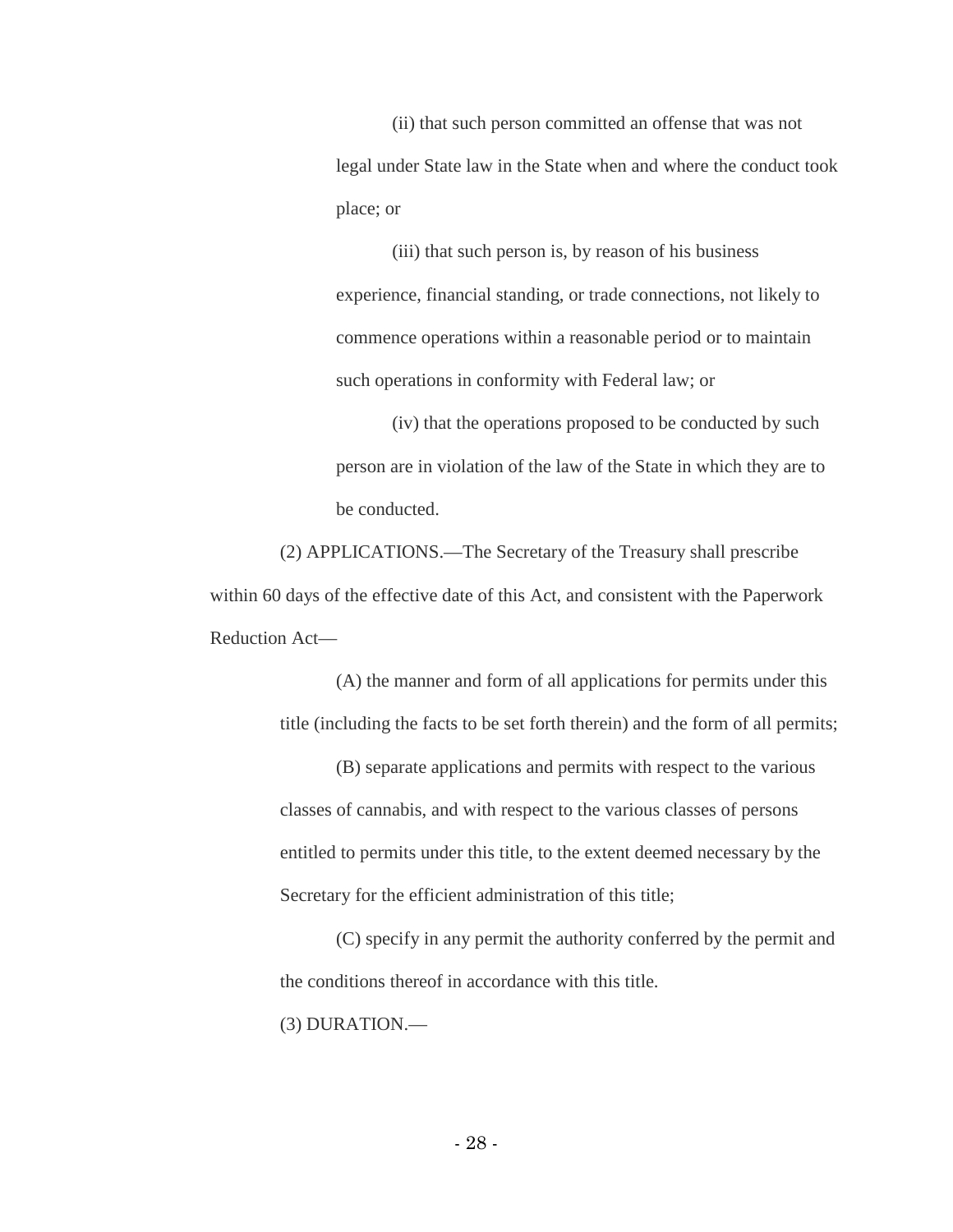(A) General rule.—Except as otherwise provided in this subsection, a permit issued under this title shall continue in effect until suspended, revoked, or annulled as provided in this title, or voluntarily surrendered.

(B) Effect of transfer.—If operations under a permit issued under this title are transferred, the permit automatically terminates 30 days after the date of that transfer, unless an application is made by the transferee before the end of that period for a permit under this title for those operations. If such an application is made, the outstanding permit shall continue in effect until such application is finally acted on by the Secretary.

(C) Definition of transfer.—For the purposes of this section, the term 'transfer' means any change of ownership or control, whether voluntary or by operation of law.

(4) CONDITIONS.—A permit under this title shall be conditioned upon—

(A) compliance with all applicable Federal laws relating to production, sale and consumption of cannabis, as well as compliance with all applicable State laws relating to said activities in the State in which the permit applicant resides and does business; and

(B) payment to the Secretary of a reasonable permit fee in an amount determined by the Secretary to be sufficient collectively over time to offset the cost of implementing and overseeing all aspects of cannabis regulation by the Federal Government; and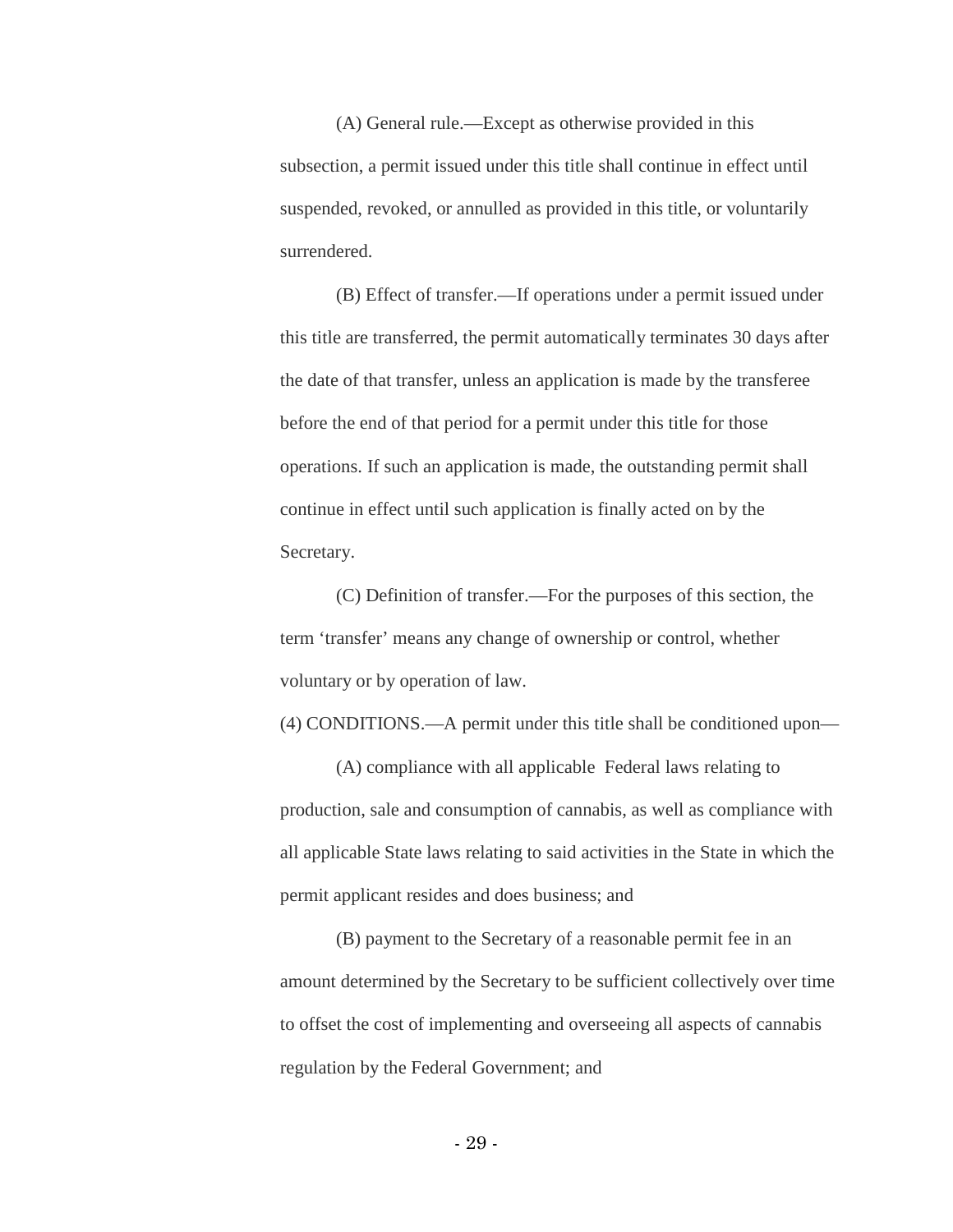(C) such other conditions as the Secretary may deem necessary to assure compliance with this law.

(D) Disclaimer.—The issuance of a permit under this title does not deprive the United States of any remedy for a violation of law. (d) PERMIT APPLICATION.

(1) IN GENERAL. — Applications for permits to engage in any of the operations set forth in the section must be made on the required form. The application will include all data, written statements, affidavits, documents, or other evidence submitted in support of the application, or upon a hearing.

(2) CONFIDENTIALITY. All financial information submitted by a permit applicant in connection with an application shall be deemed confidential business information and exempt from disclosure under the Freedom of Information Act.

(3) INCOMPLETE OR INCORRECTLY EXECUTED APPLICATIONS. — Incomplete or incorrectly executed applications will not be acted upon, but the applicant shall be entitled to file a new application without prejudice, or to complete the application already filed.

(4) CHANGE IN OWNERSHIP, MANAGEMENT, OR CONTROL OF THE APPLICANT. — In the event of any change in the ownership, management, or control of the applicant (in case of a corporation, any change in the officers, directors, or persons holding more than 10 percent of the corporate stock), after the date of filing of any application for a permit and prior to final action on such application, the applicant shall notify the appropriate officer immediately of such change.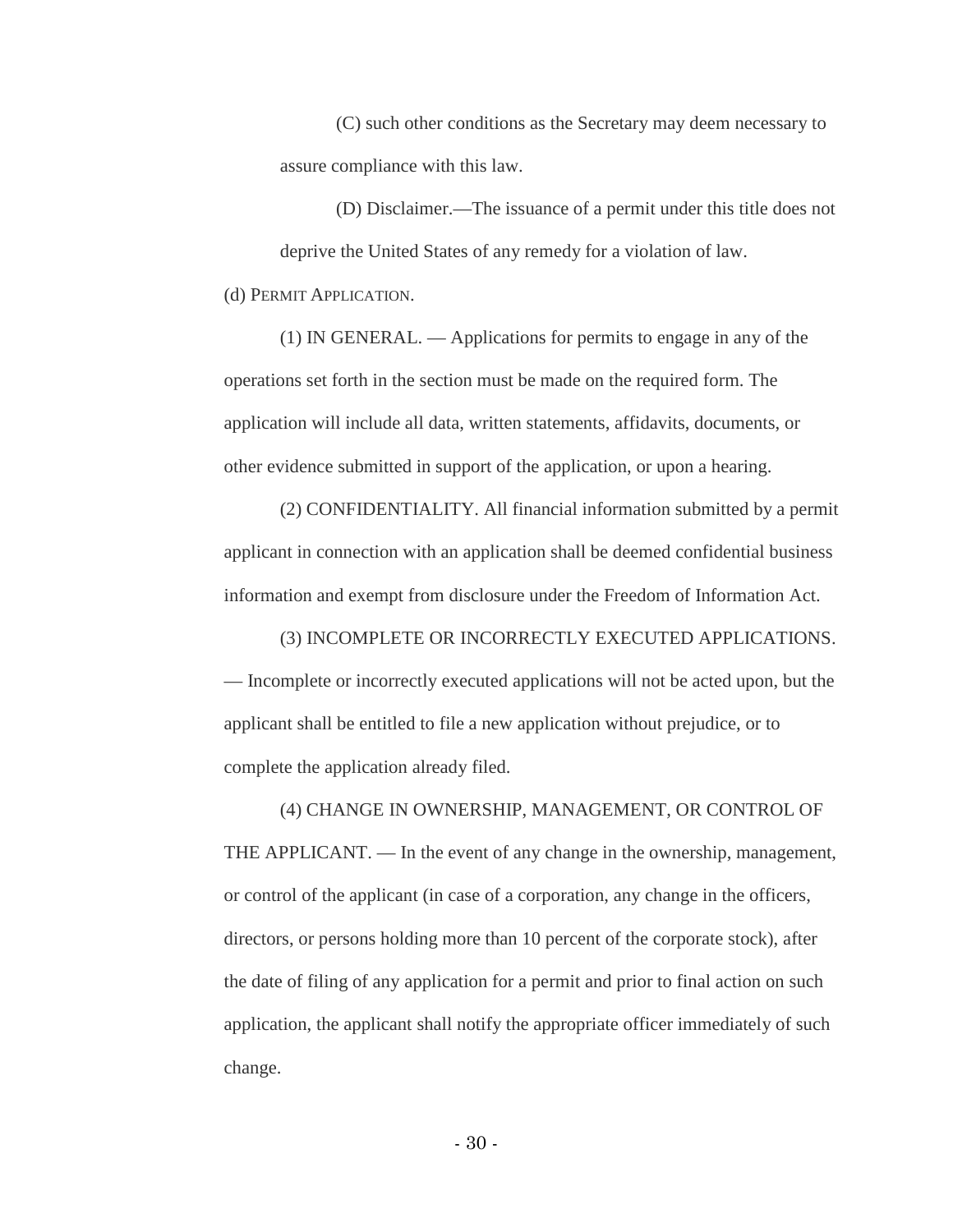(5) INDIVIDUAL PLANT OR PREMISES.— An application for a basic permit must be filed, and permit issued, to cover each individual plant or premises where any of the businesses specified in this section is engaged in.

(6) DEADLINE.— Within 90 days of receipt of an application, the Secretary or his delegate must notify the applicant whether the application has been approved or denied. This 90 day period may be extended once, by an additional 90 days, if the Secretary or his designee finds that unusual circumstances require additional time to consider the issues presented by an application. If the appropriate TTB officer extends the period, he or she must notify the applicant by letter, along with a brief explanation of the unusual circumstances causing the time period for consideration of the application to be extended. If the applicant receives no decision from the Secretary or his designee within the time periods set forth in this paragraph, the applicant may file a mandamus action l as provided for in section (5)(F) below.

(e) PERMIT REVIEW.

(1) REFUSAL OF PERMIT;.—If upon examination of any application for a permit the Secretary has reason to believe that the applicant is not entitled to such permit, the Secretary shall so notify the applicant and, upon request by the applicant, afford the applicant due notice and opportunity for hearing on the application. If the Secretary, after affording such notice and opportunity for hearing, still finds that the applicant is not entitled to a permit hereunder, the Secretary shall by order deny the application stating the findings which are the basis for the order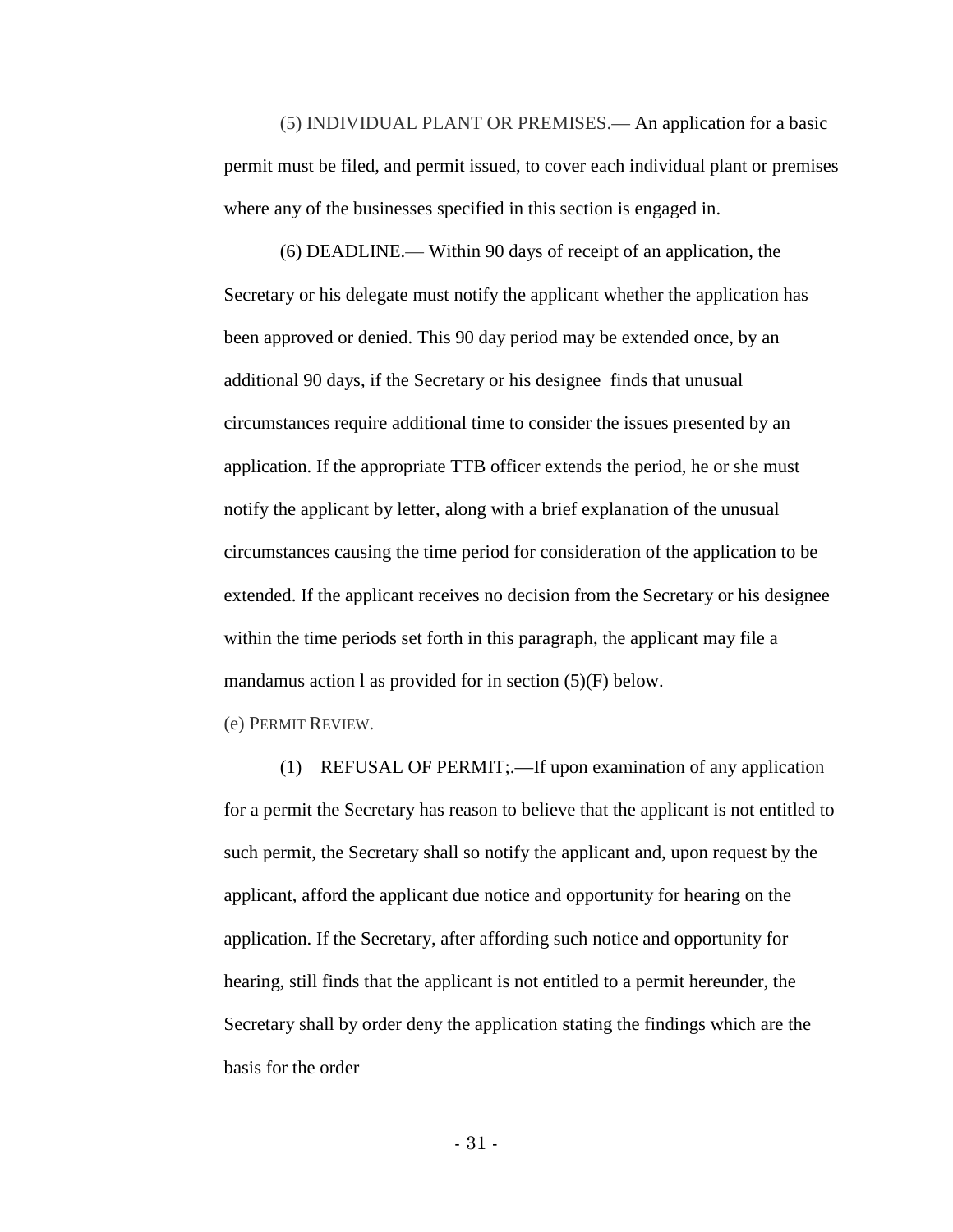#### (2) DENIAL, REVOCATION, SUSPENSION, AND ANNULMENT.—

(A) Generally.—After due notice and opportunity for hearing consistent with 5 U.S.C. § 553, the Secretary may order a permit under this title—

> (i) be denied, revoked or suspended for such period as the Secretary deems appropriate, if the Secretary finds that the permittee has willfully violated any of the conditions of the permit, but for a first violation of the conditions the permit shall be subject to suspension only;

> (ii) be revoked if the Secretary finds that the permittee has not engaged in the operations authorized by the permit for a period of more than 2 years; or

(iii) be annulled if the Secretary finds that the permit was procured through fraud, or misrepresentation, or concealment of material fact.

(B) Order to state basis for order.—The order shall state the findings which are the basis for the order.

(3) SERVICE OF ORDERS.—Each order of the Secretary with respect to any denial of application, suspension, revocation, annulment, or other proceedings, shall be served—

(A) in person by any officer or employee of the Secretary designated by him or any internal revenue or customs officer authorized by the Secretary for the purpose; or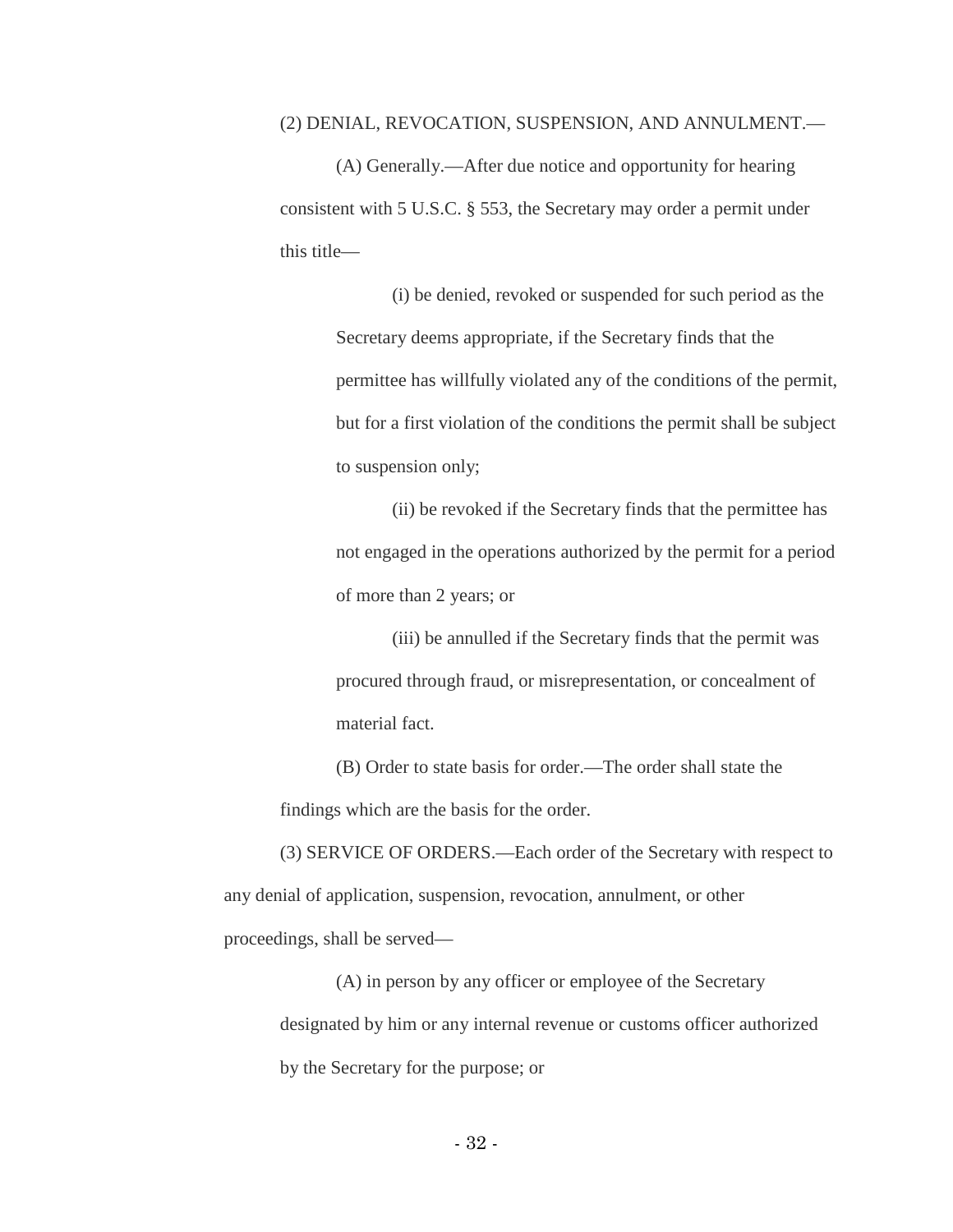(B) by mailing the order by registered mail, addressed to the applicant or respondent at his last known address in the records of the Secretary.

(4) PROCEEDINGS. — The provisions of 27 C.F.R. Part 200— Rules of Practice in Permit Proceedings, as amended from time to time, shall be applicable to the jurisdiction, powers, and duties of the Secretary of the Treasury under this section.

(5) APPEAL.— An appeal may be taken by the permittee or applicant for a permit from any order of the Secretary of the Treasury denying an application for, or suspending, revoking, or annulling, a basic permit. Such appeal shall be taken by filing, in the court of appeals of the United States within any circuit wherein such person resides or has his principal place of business, or in the United States Court of Appeals for the District of Columbia, within sixty days after the entry of such order, a written petition praying that the order of the Secretary be modified or set aside in whole or in part. A copy of such petition shall be forthwith transmitted by the clerk of the court to the Secretary, or any officer designated by him for that purpose, and thereupon the Secretary shall file in the court the record upon which the order complained of was entered, as provided in section 2112 of title 28. Upon the filing of such petition such court shall have exclusive jurisdiction to affirm, modify, or set aside such order, in whole or in part. No objection to the order of the Secretary shall be considered by the court unless such objection shall have been urged before the Secretary or unless there were reasonable grounds for failure so to do. The finding of the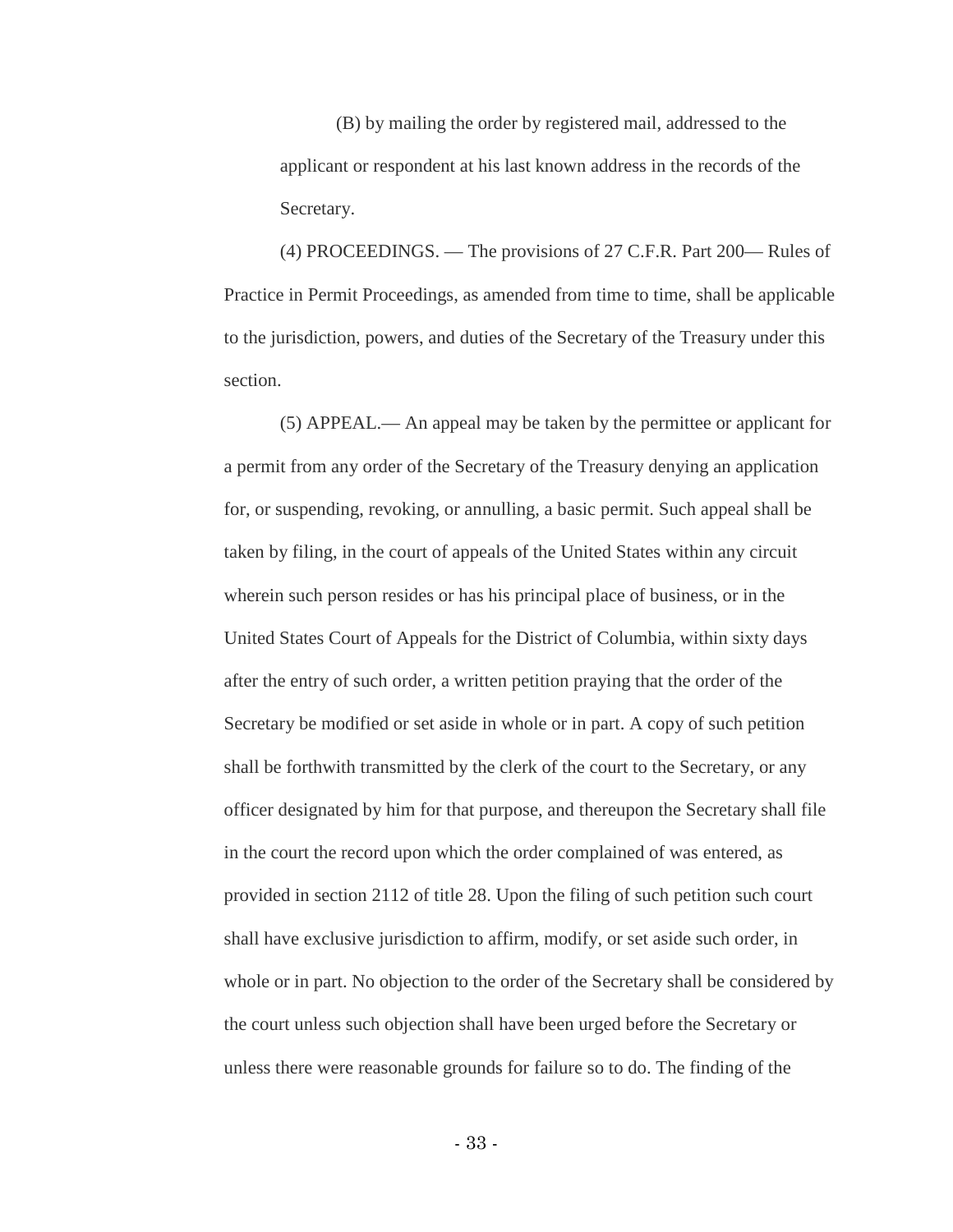Secretary as to the facts, if supported by substantial evidence, shall be conclusive. If any party shall apply to the court for leave to adduce additional evidence, and shall show to the satisfaction of the court that such additional evidence is material and that there were reasonable grounds for failure to adduce such evidence in the proceeding before the Secretary, the court may order such additional evidence to be taken before the Secretary and to be adduced upon the hearing in such manner and upon such terms and conditions as to the court may seem proper. The Secretary may modify his findings as to the facts by reason of the additional evidence so taken, and he shall file with the court such modified or new findings, which, if supported by substantial evidence, shall be conclusive, and his recommendation, if any, for the modification or setting aside of the original order. The judgment and decree of the court affirming, modifying, or setting aside, in whole or in part, any such order of the Secretary shall be final, subject to review by the Supreme Court of the United States upon certiorari or certification as provided in section 1254 of title 28. The commencement of proceedings under this subsection shall, unless specifically ordered by the court to the contrary, operate as a stay of the Secretary's order.

(6) MANDAMUS - Should the Secretary fail to make a permit application decision within ninety days of submission of a completed application, and applicant shall have the right to compel a decision pursuant to 28 U.S.C. § 1361 in any United States District Court where the applicant resides or does business or in the United States District Court for the District of Columbia. Should the applicant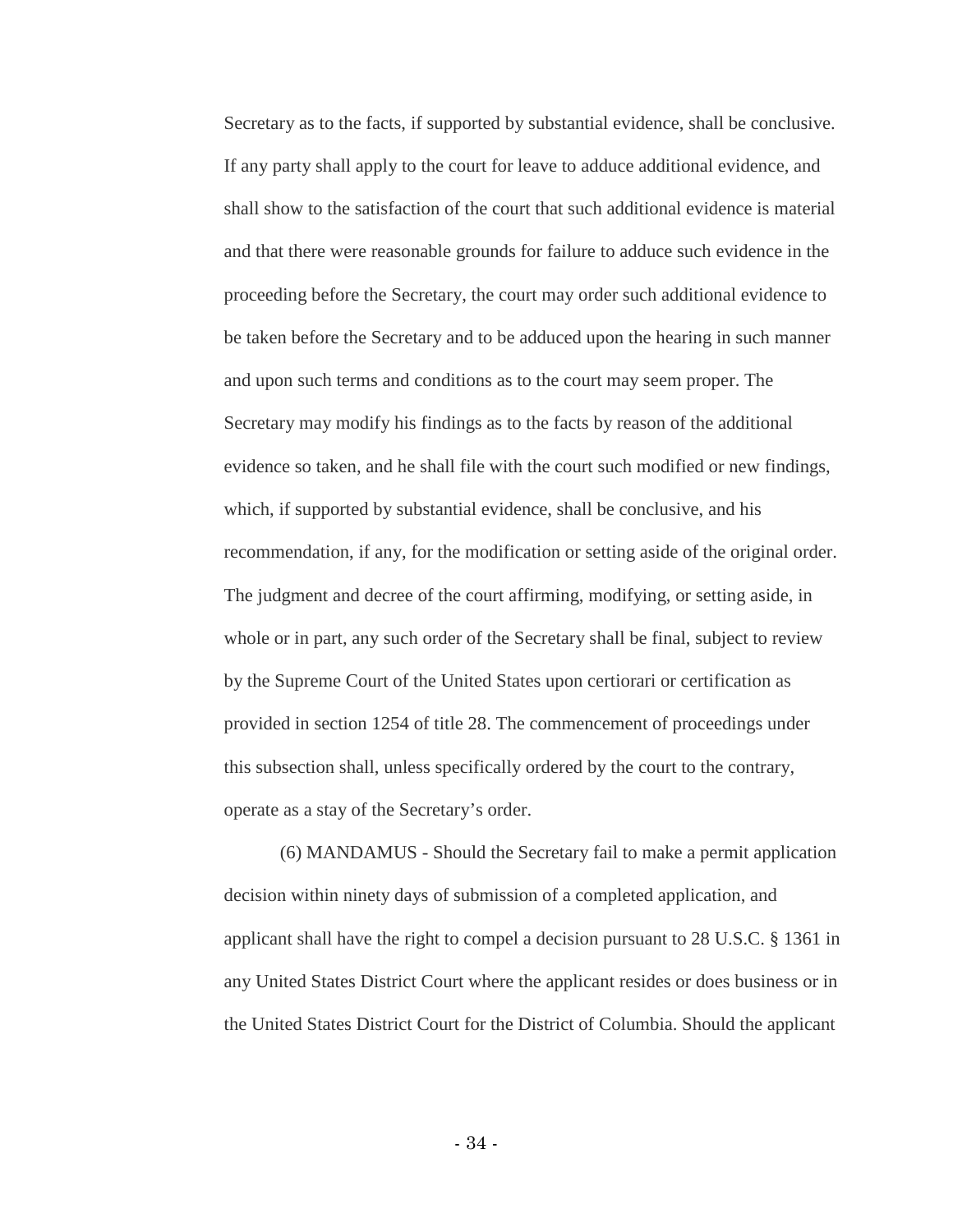substantially prevail, such applicant shall be entitled to attorneys fees and costs associated with compelling a decision under this Section.

(7) STATUTE OF LIMITATIONS.—

(A) In general.—No proceeding for the suspension or revocation of a permit for violation of any condition thereof relating to compliance with Federal law shall be instituted by the Secretary more than 18 months after conviction of the violation of Federal law, or, if no conviction has been had, more than 3 years after the violation occurred.

(B) Compromise.—No permit shall be suspended or revoked for a violation of any such condition thereof if the alleged violation of Federal law has been compromised by any officer of the Government authorized to compromise such violation.

(f) PENALTIES.

(1) GENERALLY.—Any person violating this section shall be fined not more than \$1,000 per article imported unlawfully.

(2) SETTLEMENT IN COMPROMISE.—The Secretary of the Treasury is authorized, with respect to any violation of this section, to compromise the liability arising with respect to such violation upon payment of a sum not in excess of \$500 for each violation to be collected by the Secretary and to be paid into the Treasury as miscellaneous receipts

(3) CIVIL ACTION FOR RELIEF.—The Attorney General may, in a civil action, obtain appropriate relief to prevent and restrain a violation of this title. (g) IMPORTED CANNABIS QUALITY.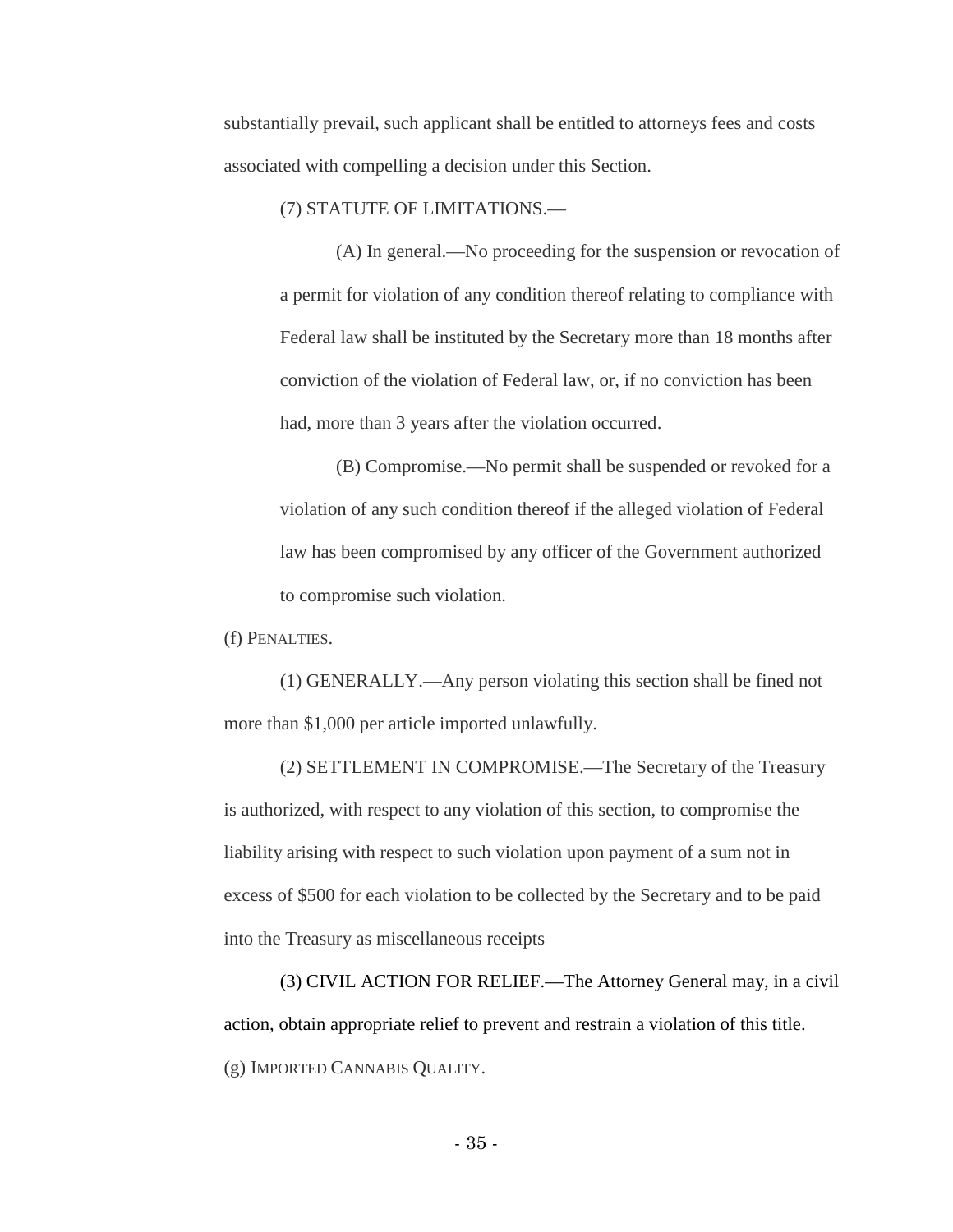(1) GENERALLY. —The regulations promulgated by the Secretary under this Act shall ensure that any cannabis imported into the United States meets the quality, packaging, and labeling standards for cannabis produced in the United States for the same commercial purpose.

# **SEC. 112. ESTABLISHMENT OF EXCISE TAX RELATING TO CANNABIS PRODUCTS.**

IN GENERAL.—Subtitle E of title I of the Internal Revenue Code of 1986 is amended by adding at the end the following new chapter:

#### **"CHAPTER 56—CANNABIS PRODUCTS**

#### "SUBCHAPTER A. TAX ON CANNABIS PRODUCTS

"Sec. 5901. Imposition of tax.

"Sec. 5902. Liability and Method of Payment

"Sec. 5903. Exemption from Tax

"Sec. 5904. Credit, Refund, or Drawback of Tax

# **"SEC. 5901 IMPOSITION OF TAX**

"(a) IMPOSITION OF TAX.—There is hereby imposed on any cannabis product produced in or imported into the United States a tax equal to X percent of the prevailing sales price of cannabis products sold in the United States during the 12-month period ending one calendar quarter before such calendar year, expressed on a per ounce basis, as determined by the Secretary, distinguishing between the per-ounce price of flower, edible, and concentrate cannabis.

#### **"SEC. 5902. LIABILITY AND METHOD OF PAYMENT.**

"(a) LIABILITY FOR TAX.—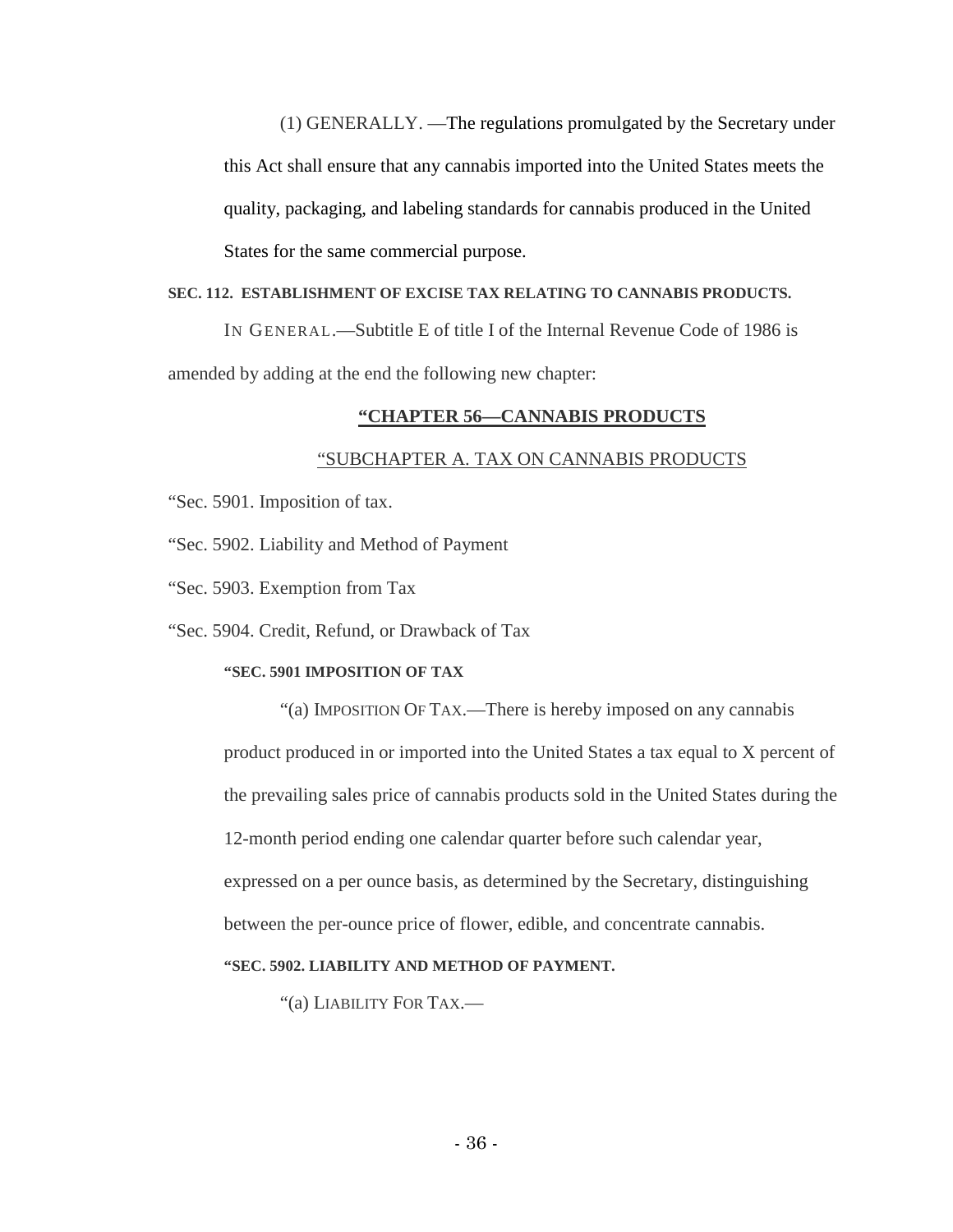"(1) ORIGINAL LIABILITY.—The producer or importer of any cannabis product shall be liable for the taxes imposed thereon by section 5901.

"(2) TRANSFER OF LIABILITY.—

"(A) IN GENERAL.—When cannabis products are transferred, without payment of tax, pursuant to section 5903, the liability for tax shall be transferred in accordance with the provisions of this paragraph.

"(B) TRANSFER BETWEEN PRODUCER AND EXPORT WAREHOUSE PROPRIETOR.—In the case of cannabis products which are transferred between the bonded premises of producers and export warehouse proprietors, the transferee shall become liable for the tax upon receipt by the transferee of such articles, and the transferor shall thereupon be relieved of their liability for such tax.

"(C) TRANSFER FROM CUSTOMS CUSTODY TO PRODUCER.—In the case of cannabis products which are released in bond from customs custody for transfer to the bonded premises of a producer, the transferee shall become liable for the tax on such articles upon release from customs custody, and the importer shall thereupon be relieved of their liability for such tax.

"(D) RETURNED TO BOND.—All provisions of this chapter applicable to cannabis products in bond shall be applicable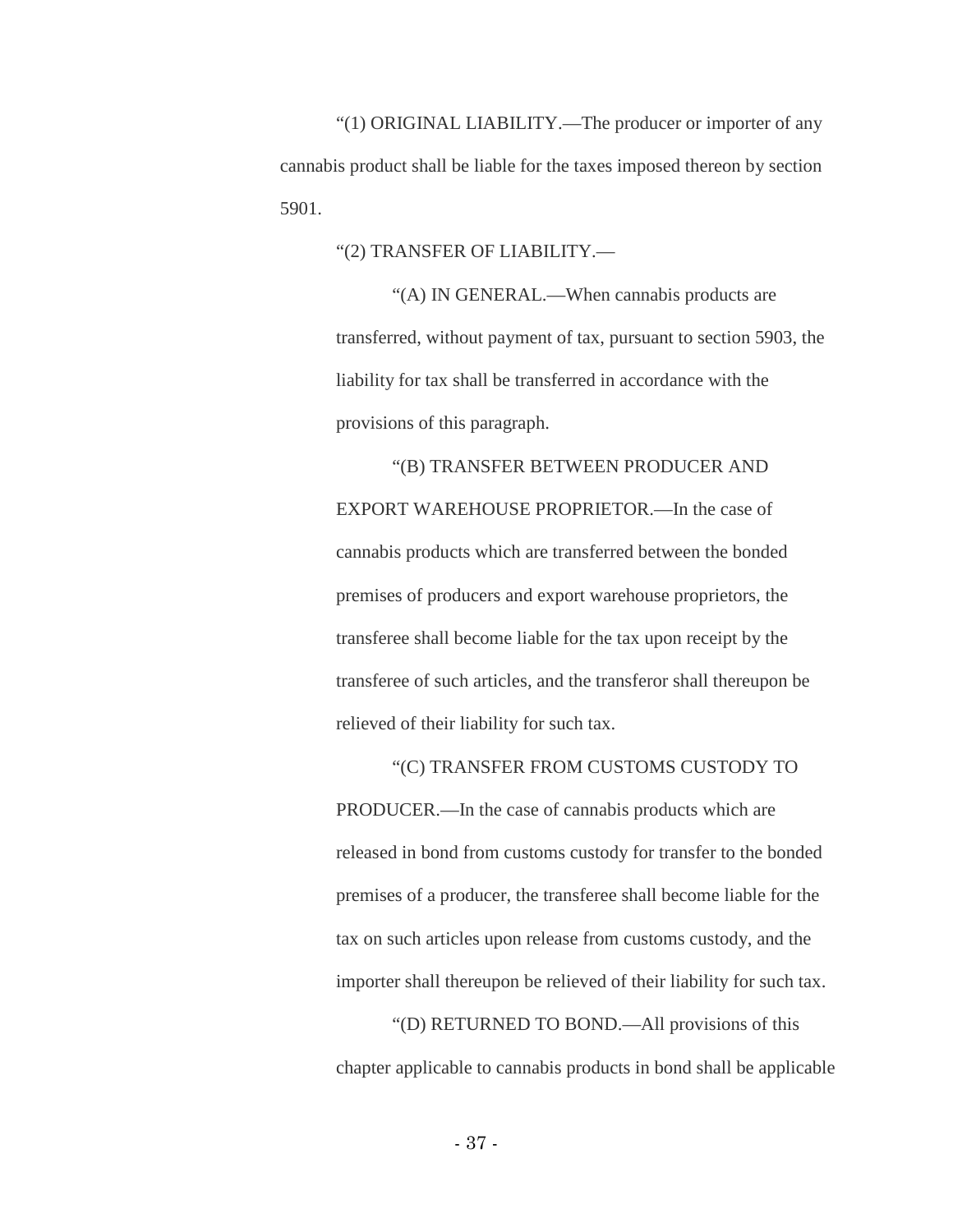to such articles returned to bond upon withdrawal from the market or returned to bond after previous removal for a tax-exempt purpose.

"(b) METHOD OF PAYMENT OF TAX.—

"(1) IN GENERAL.—

"(A) DETERMINATION AND PAYMENT OF TAX.— The taxes imposed by section 5901 shall be determined at the time of removal of the cannabis products. Such taxes shall be paid on the basis of return. The Secretary shall, by regulations, prescribe the period or the event for which such return shall be made and the information to be furnished on such return.

"(B) POSTPONEMENT.—Any postponement under this subsection of the payment of taxes determined at the time of removal shall be conditioned upon the filing of such additional bonds, and upon compliance with such requirements, as the Secretary may prescribe for the protection of the revenue. The Secretary may, by regulations, require payment of tax on the basis of a return prior to removal of the cannabis products where a person defaults in the postponed payment of tax on the basis of a return under this subsection or regulations prescribed thereunder.

"(C) ADMINISTRATION AND PENALTIES.—All administrative and penalty provisions of this title, insofar as applicable, shall apply to any tax imposed by section 5901.

- 38 -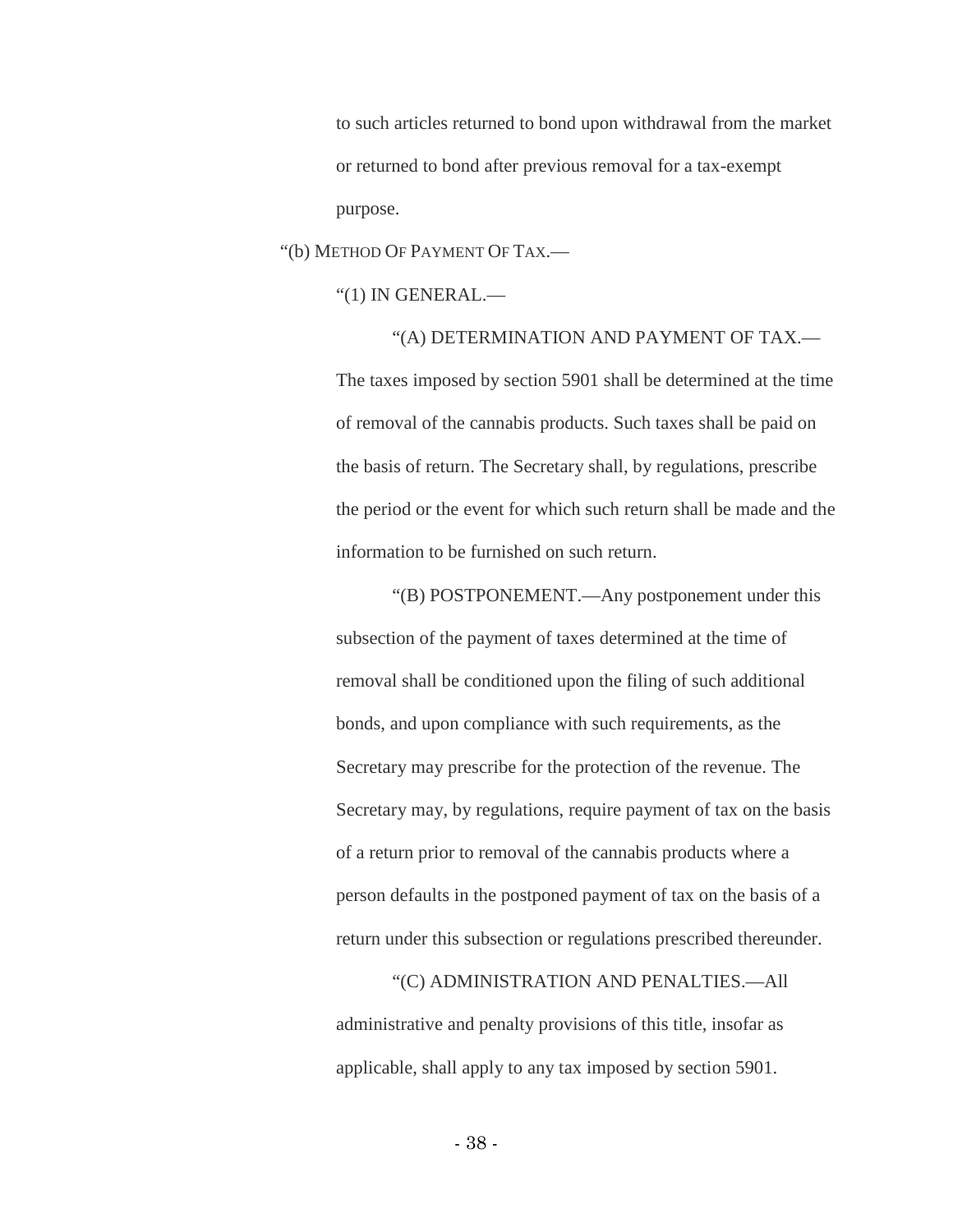## "(2) TIME FOR PAYMENT OF TAXES.—

"(A) IN GENERAL.—Except as otherwise provided in this paragraph, in the case of taxes on cannabis products removed during any semimonthly period under bond for deferred payment of tax, the last day for payment of such taxes shall be the 14th day after the last day of such semimonthly period.

"(B) IMPORTED ARTICLES.—In the case of cannabis products which are imported into the United States, the following provisions shall apply:

> "(i) IN GENERAL.—The last day for payment of tax shall be the 14th day after the last day of the semimonthly period during which the article is entered into the customs territory of the United States.

> > "(ii) SPECIAL RULE FOR ENTRY OF

WAREHOUSING.—Except as provided in clause (iv), in the case of an entry for warehousing, the last day for payment of tax shall not be later than the 14th day after the last day of the semimonthly period during which the article is removed from the first such warehouse.

"(iii) FOREIGN TRADE ZONES.—Except as provided in clause (iv) and in regulations prescribed by the Secretary, articles brought into a foreign trade zone shall, notwithstanding any other provision of law, be treated for

- 39 -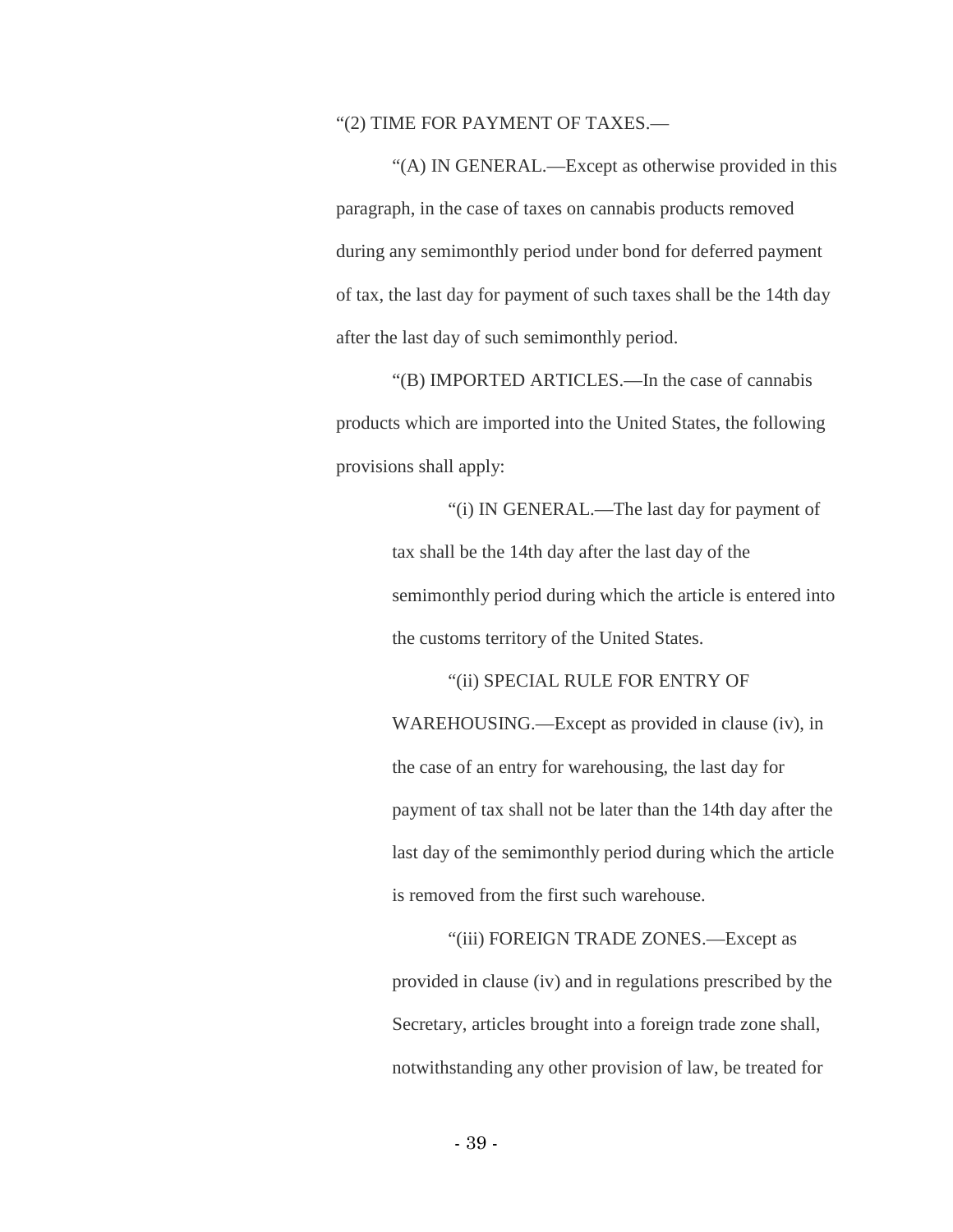purposes of this subsection as if such zone were a single customs warehouse.

"(iv) EXCEPTION FOR ARTICLES DESTINED FOR EXPORT.—Clauses (ii) and (iii) shall not apply to any article which is shown to the satisfaction of the Secretary to be destined for export.

"(C) CANNABIS PRODUCTS BROUGHT INTO THE UNITED STATES FROM PUERTO RICO.—In the case of cannabis products which are brought into the United States from Puerto Rico, the last day for payment of tax shall be the 14th day after the last day of the semimonthly period during which the article is brought into the United States.

"(D) SPECIAL RULE WHERE DUE DATE FALLS ON SATURDAY, SUNDAY, OR HOLIDAY.—Notwithstanding section 7503, if, but for this subparagraph, the due date under this paragraph would fall on a Saturday, Sunday, or a legal holiday (as defined in section 7503), such due date shall be the immediately preceding day which is not a Saturday, Sunday, or such a holiday.

"(E) SPECIAL RULE FOR UNLAWFULLY PRODUCED CANNABIS PRODUCTS.—In the case of any cannabis products produced in the United States at any place other than the premises of a producer that has filed the bond and obtained the permit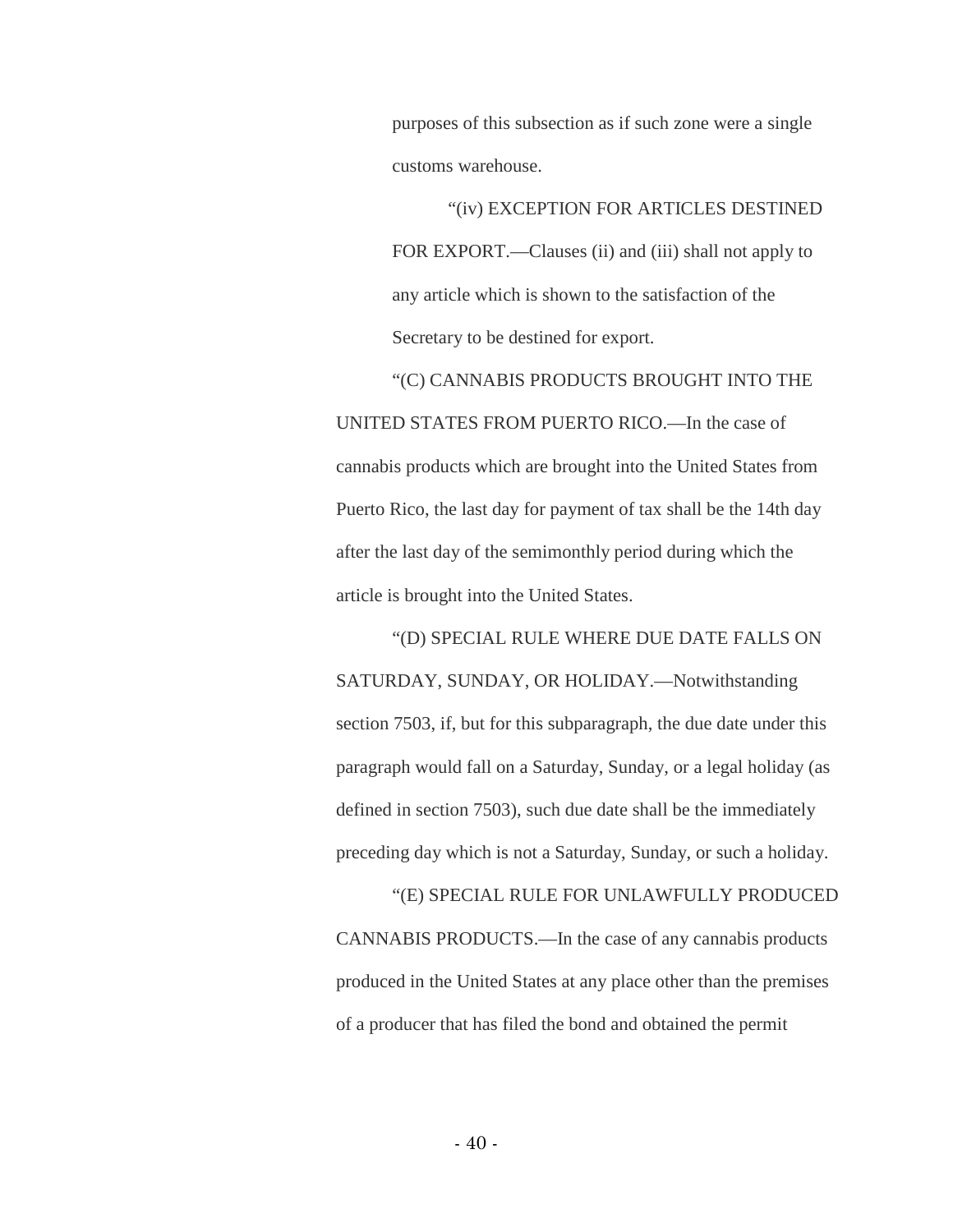required under this chapter, tax shall be due and payable immediately upon production.

"(3) PAYMENT BY ELECTRONIC FUND TRANSFER.—Any person who in any 12-month period, ending December 31, was liable for a gross amount equal to or exceeding \$5,000,000 in taxes imposed on cannabis products by section 5901 (or section 7652) shall pay such taxes during the succeeding calendar year by electronic fund transfer (as defined in section 5061(e)(2)) to a Federal Reserve Bank. Rules similar to the rules of section  $5061(e)(3)$  shall apply to the \$5,000,000 amount specified in the preceding sentence.

"(c) DEFINITION OF PRICE.—

"(1) CONTAINERS, PACKING AND TRANSPORTATION CHARGES.—In determining, for the purposes of this chapter, the price for which an article is sold, there shall be included any charge for coverings and containers of whatever nature, and any charge incident to placing the article in condition packed ready for shipment, but there shall be excluded the amount of tax imposed by this chapter, whether or not stated as a separate charge. A transportation, delivery, insurance, installation, or other charge (not required by the preceding sentence to be included) shall be excluded from the price only if the amount thereof is established to the satisfaction of the Secretary in accordance with regulations.

"(2) CONSTRUCTIVE SALE PRICE.—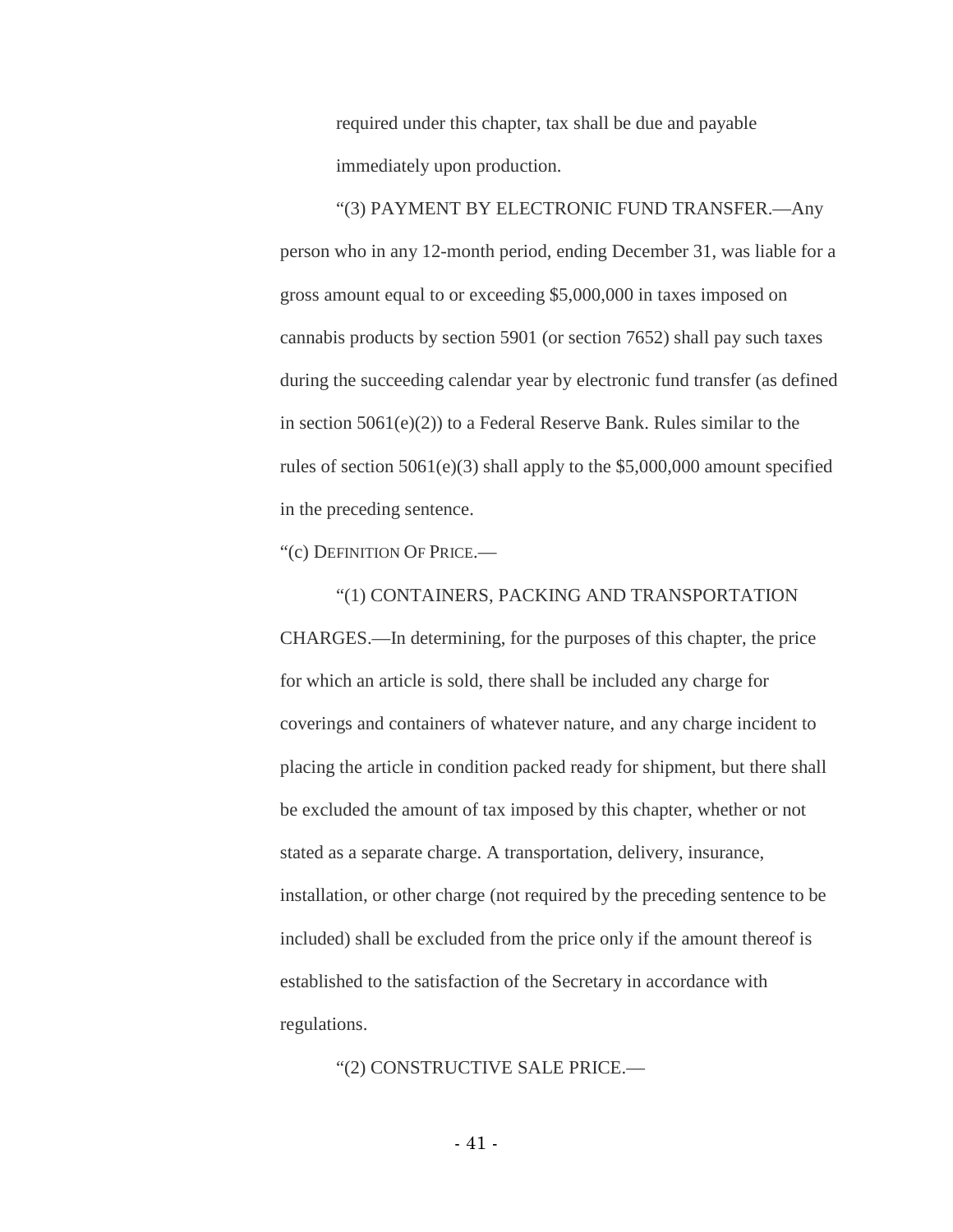"(A) IN GENERAL.—If an article is sold directly to consumers, sold on consignment, or sold (otherwise than through an arm's length transaction) at less than the fair market price, or if the price for which the article sold cannot be determined, the tax under section 5901(a) shall be computed on the price for which such articles are sold, in the ordinary course of trade, by producers thereof, as determined by the Secretary.

"(B) ARM'S LENGTH.—

"(i) IN GENERAL.—For purposes of this section, a sale is considered to be made under circumstances otherwise than at arm's length if—

> "(I) the parties are members of the same controlled group, whether or not such control is actually exercised to influence the sale price, or

"(II) the sale is made pursuant to special arrangements between a producer and a purchaser. "(ii) CONTROLLED GROUPS.—

"(I) IN GENERAL.—The term 'controlled group' has the meaning given to such term by subsection (a) of section 1563, except that 'more than 50 percent' shall be substituted for 'at least 80 percent' each place it appears in such subsection.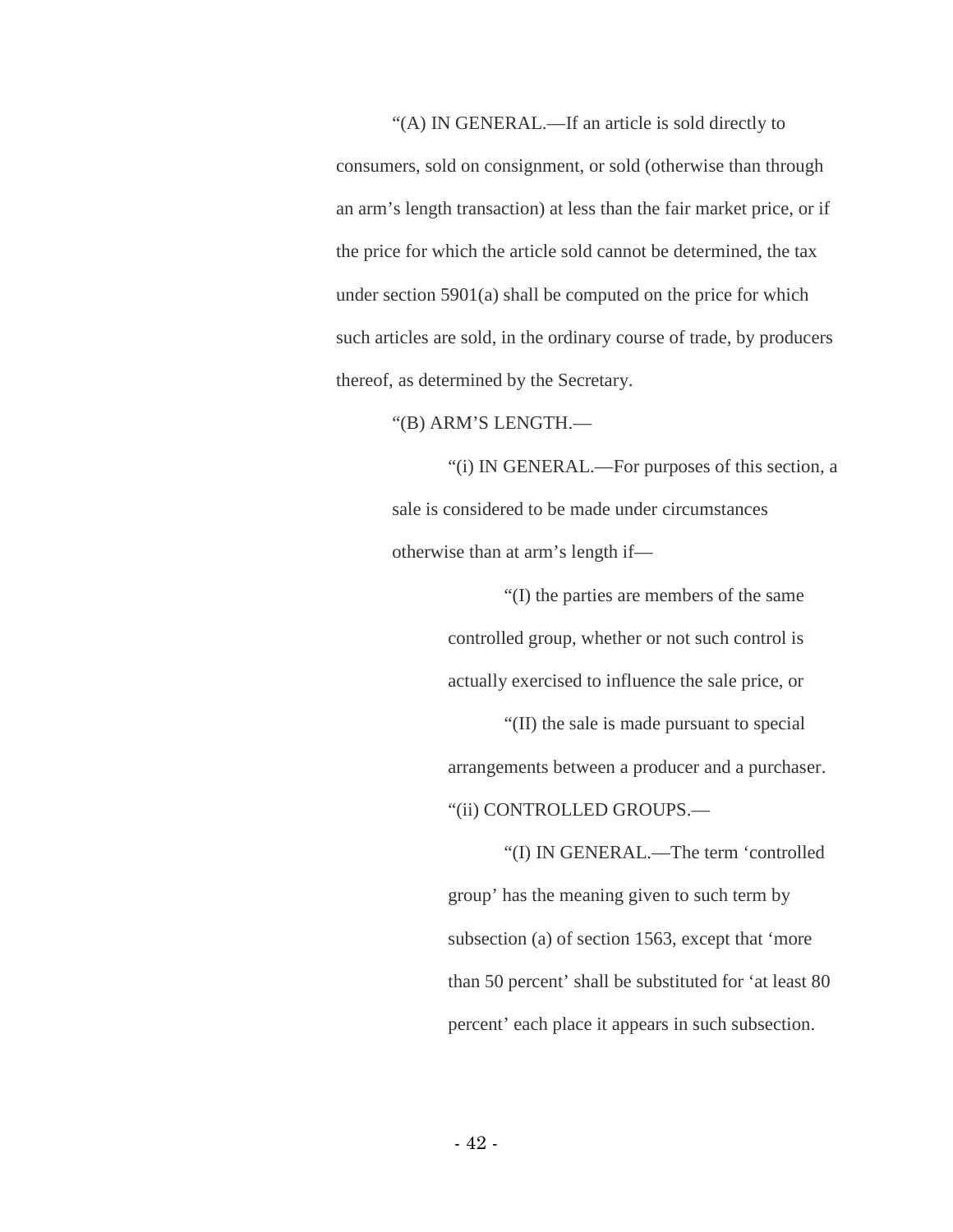# "(II) CONTROLLED GROUPS WHICH

INCLUDE NONINCORPORATED PERSONS.— Under regulations prescribed by the Secretary, principles similar to the principles of subclause (I) shall apply to a group of persons under common control where one or more of such persons is not a corporation.

"(d) PARTIAL PAYMENTS AND INSTALLMENT ACCOUNTS.—

"(1) PARTIAL PAYMENTS.—There shall be paid upon each payment with respect to the article a percentage of such payment equal to the rate of tax in effect on the date such payment is due for any—

> "(A) contract for the sale of an article wherein it is provided that the price shall be paid by installments and title to the article sold does not pass until a future date notwithstanding partial payment by installments,

> > "(B) conditional sale, or

"(C) chattel mortgage arrangement wherein it is provided that the sales price shall be paid in installments.

"(2) SALES OF INSTALLMENT ACCOUNTS.—If installment accounts, with respect to payments on which tax is being computed as provided in paragraph (1), are sold or otherwise disposed of, then paragraph (1) shall not apply with respect to any subsequent payments on such accounts (other than subsequent payments on returned accounts with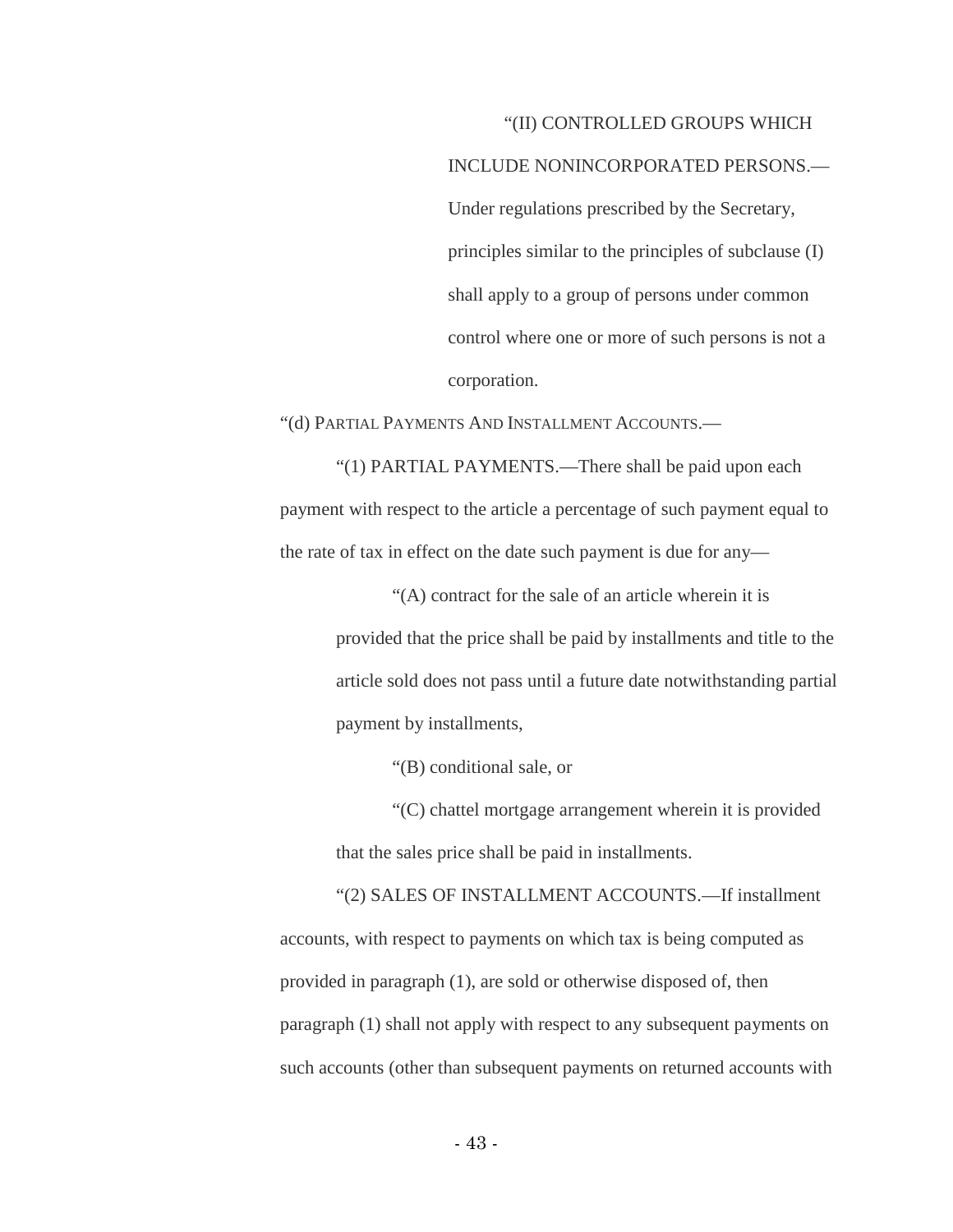respect to which credit or refund is allowable by reason of section  $6416(b)(5)$ , but instead—

> "(A) there shall be paid an amount equal to the difference between—

"(i) the tax previously paid on the payments on such installment accounts, and

"(ii) the total tax which would be payable if such installment accounts had not been sold or otherwise disposed of (computed as provided in paragraph (1)), except that

"(B) if any such sale is pursuant to the order of, or subject to the approval of, a court of competent jurisdiction in a bankruptcy or insolvency proceeding, the amount computed under subparagraph (A) shall not exceed the sum of the amounts computed by multiplying—

> "(i) the proportionate share of the amount for which such accounts are sold which is allocable to each unpaid installment payment, by

"(ii) the rate of tax under this chapter in effect on the date such unpaid installment payment is or was due. "(3) The sum of the amounts payable under this subsection in respect of the sale of any article shall not exceed the total tax.

**"SEC. 5903. EXEMPTION FROM TAX.**

- 44 -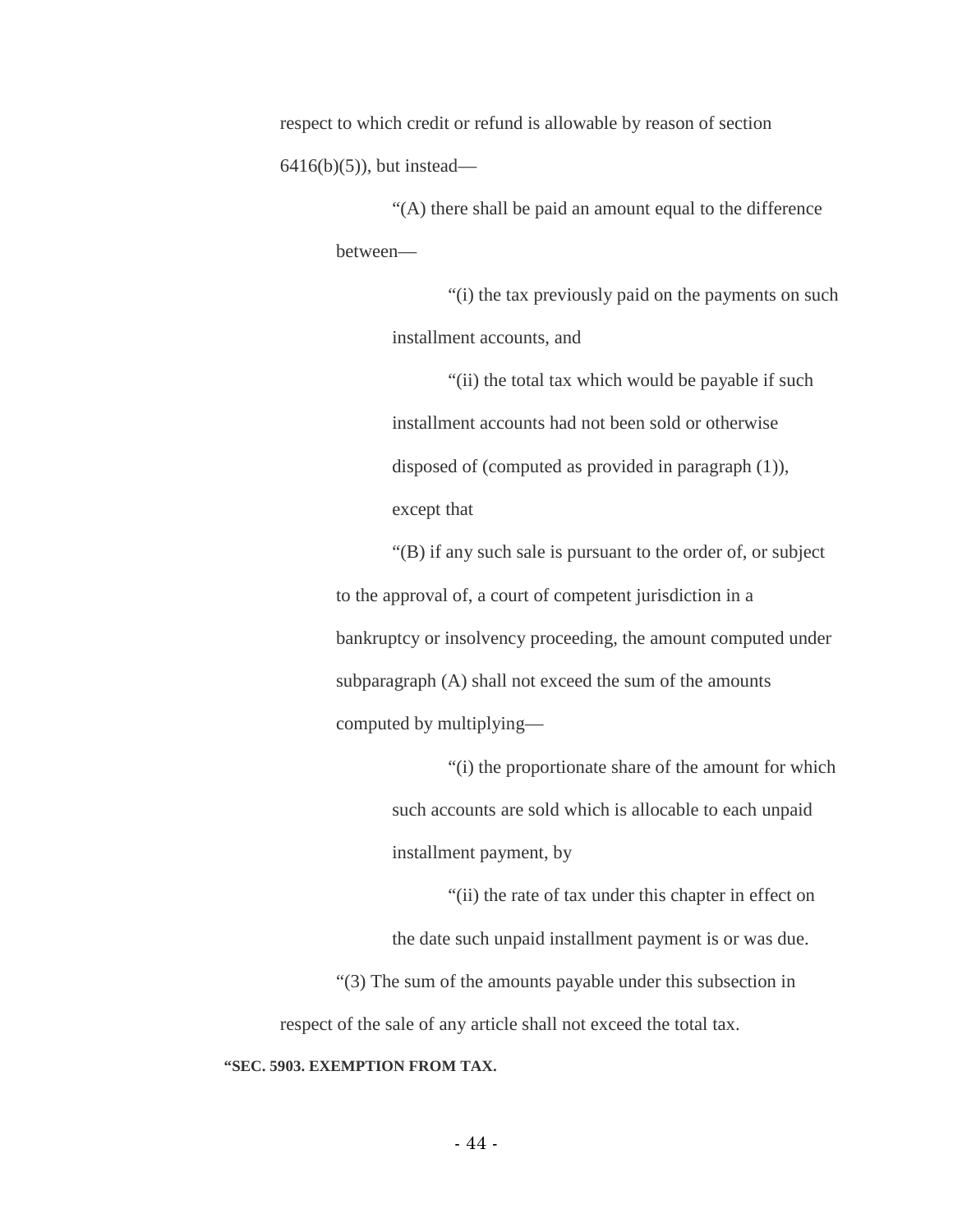"(a) IN GENERAL.—Cannabis products on which the internal revenue tax has not been paid or determined may, subject to such regulations as the Secretary shall prescribe, be withdrawn from the bonded premises of any producer in approved containers free of tax and not

for resale for use—

"(1) exclusively in scientific research by a laboratory,

"(2) by a proprietor of a cannabis production facility in research, development, or testing (other than consumer testing or other market analysis) of processes, systems, materials, or equipment, relating to cannabis or cannabis operations, under such limitations and conditions as to quantities, use, and accountability as the Secretary may by regulations require for the protection of the revenue, or

"(3) by the United States or any governmental agency thereof, any State, any political subdivision of a State, or the District of Columbia, for nonconsumption purposes.

"(b) CANNABIS PRODUCTS TRANSFERRED OR REMOVED IN BOND FROM DOMESTIC FACTORIES AND EXPORT WAREHOUSES.—

"(1) IN GENERAL.—Subject to such regulations and under such bonds as the Secretary shall prescribe, a producer or export warehouse proprietor may transfer cannabis products, without payment of tax, to the bonded premises of another producer or export warehouse proprietor, or remove such articles, without payment of tax, for shipment to a foreign country, Puerto Rico, the Virgin Islands, or a possession of the United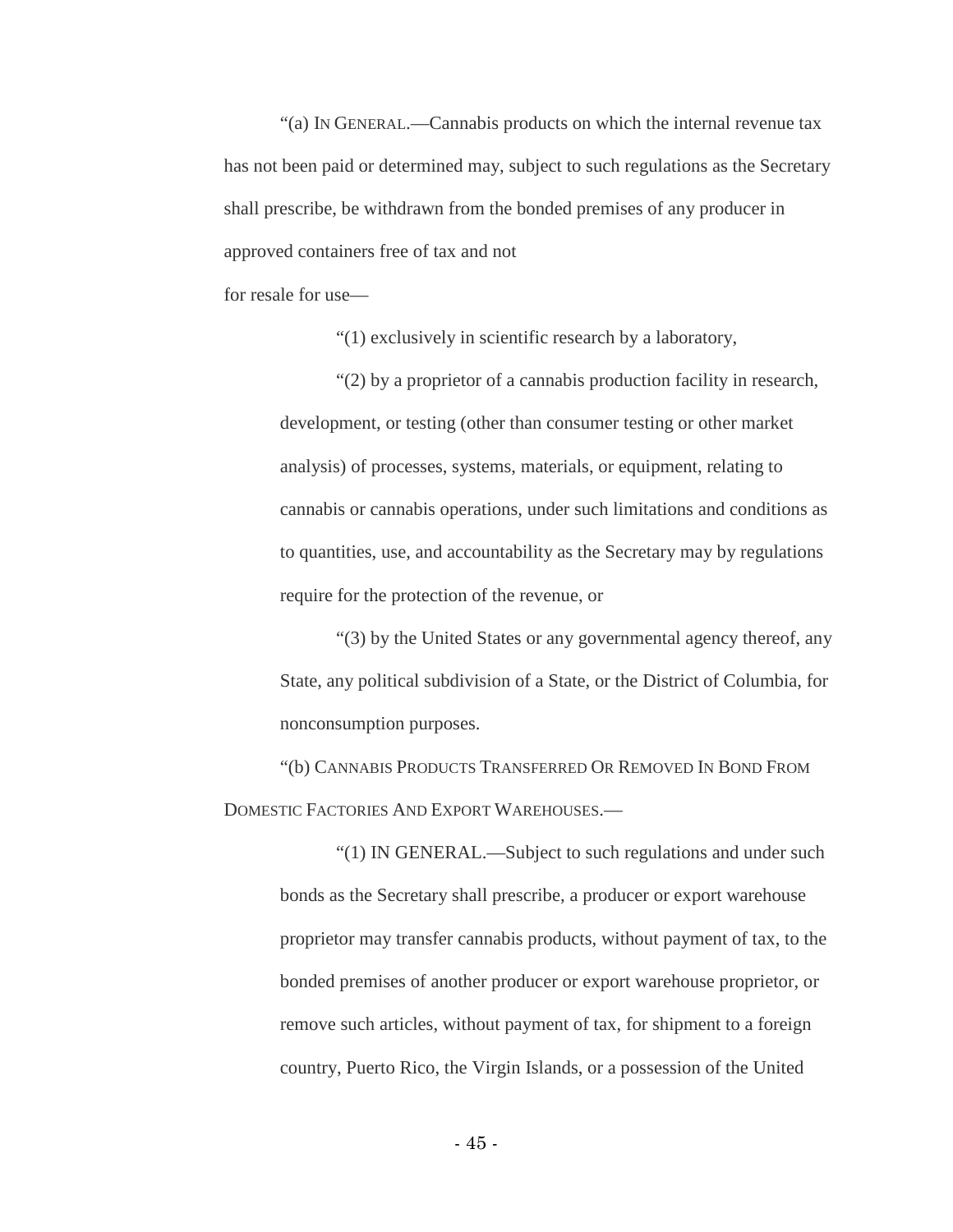States, or for consumption beyond the jurisdiction of the internal revenue laws of the United States.

"(2) LABELING.—Cannabis products may not be transferred or removed under this subsection unless such products bear such marks, labels, or notices as the Secretary shall by regulations prescribe.

"(c) CANNABIS PRODUCTS RELEASED IN BOND FROM CUSTOMS CUSTODY.—Cannabis products imported or brought into the United States may be released from customs custody, without payment of tax, for delivery to a producer or export warehouse proprietor if such articles are not put up in packages, in accordance with such regulations and under such bond as the Secretary shall prescribe.

"(d) CANNABIS PRODUCTS EXPORTED AND RETURNED.—Cannabis products classifiable under item 9801.00.10 of the Harmonized Tariff Schedule of the United States (relating to duty on certain articles previously exported and returned), as in effect on the date of the enactment of this [Model Legislation title] Act, may be released from customs custody, without payment of that part of the duty attributable to the internal revenue tax for delivery to the original producer of such cannabis products or to the export warehouse proprietor authorized by such producer to receive such products, in accordance with such regulations and under such bond as the Secretary shall prescribe. Upon such release such products shall be subject to this chapter as if they had not been exported or otherwise removed from internal revenue bond.

#### **"SEC. 5904. CREDIT, REFUND, OR DRAWBACK OF TAX.**

"(a) CREDIT OR REFUND.—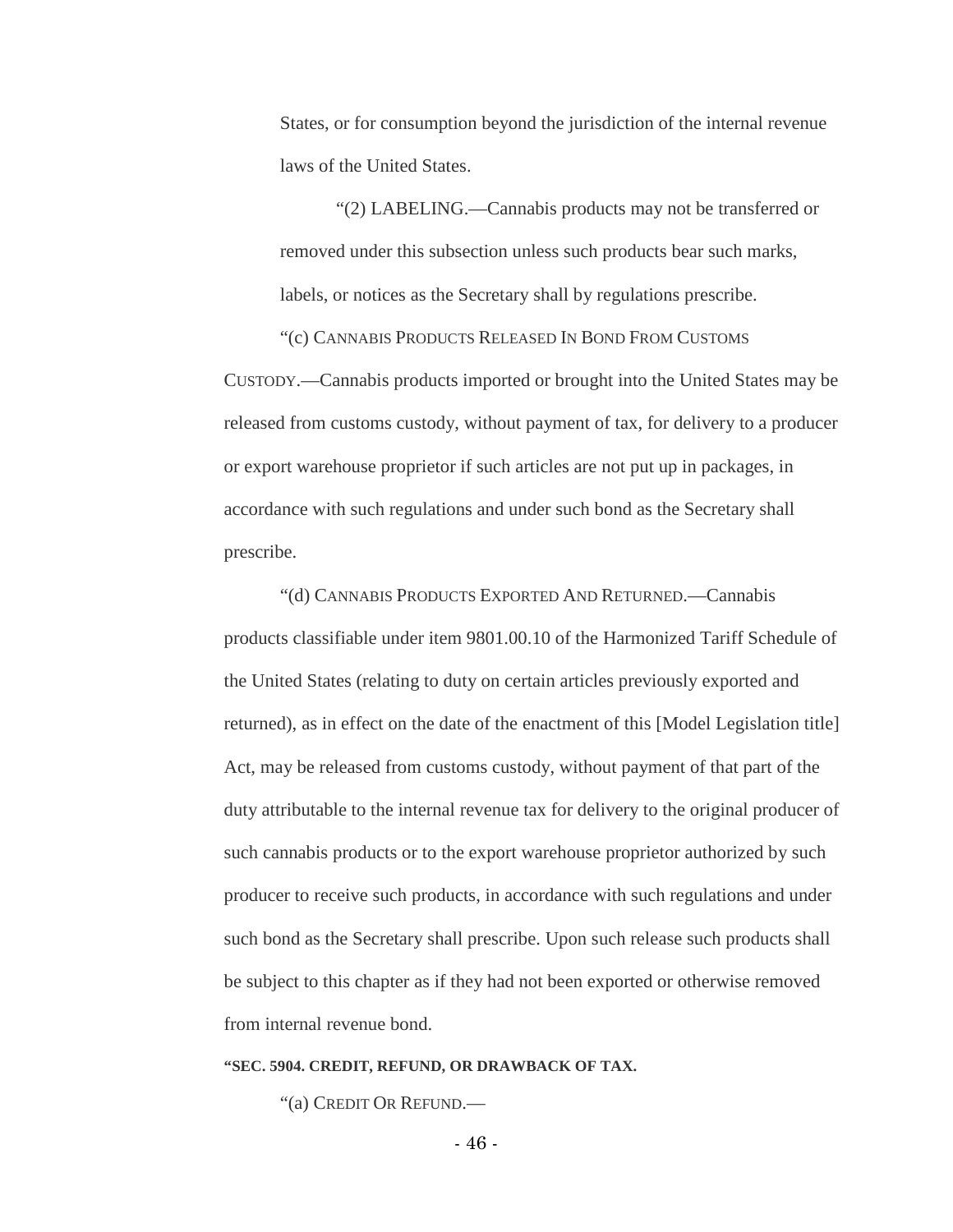"(1) IN GENERAL.—Credit or refund of any tax imposed by this chapter or section 7652 shall be allowed or made (without interest) to the producer, importer, or export warehouse proprietor on proof satisfactory to the Secretary that the claimant producer, importer, or export warehouse proprietor has paid the tax on—

> "(A) cannabis products withdrawn from the market by the claimant, or

> "(B) such products lost (otherwise than by theft) or destroyed, by fire, casualty, or act of God, while in the possession or ownership of the claimant.

"(2) CANNABIS PRODUCTS LOST OR DESTROYED IN BOND.—

> "(A) EXTENT OF LOSS ALLOWANCE.—No tax shall be collected in respect of cannabis products lost or destroyed while in bond, except that such tax shall be collected—

> > "(i) in the case of loss by theft, unless the Secretary finds that the theft occurred without connivance, collusion, fraud, or negligence on the part of the proprietor of cannabis production facility, owner, consignor, consignee, bailee, or carrier, or their employees or agents,

> > "(ii) in the case of voluntary destruction, unless such destruction is carried out as provided in paragraph (3), and

> > > - 47 -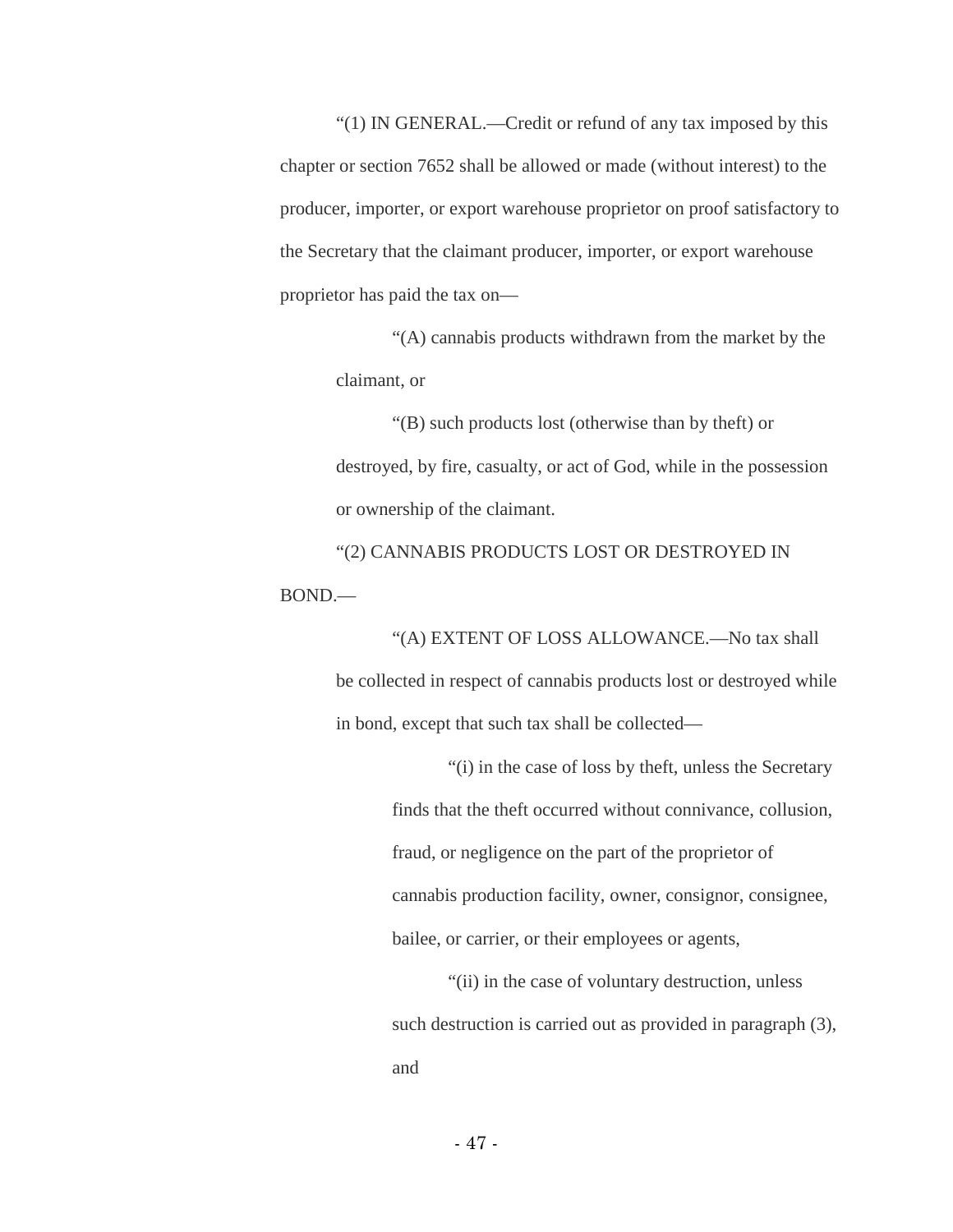"(iii) in the case of an unexplained shortage of cannabis products.

"(B) PROOF OF LOSS.—In any case in which cannabis products are lost or destroyed, whether by theft or otherwise, the Secretary may require the proprietor of a cannabis production facility or other person liable for the tax to file a claim for relief from the tax and submit proof as to the cause of such loss. In every case where it appears that the loss was by theft, the burden shall be upon the proprietor of the cannabis production facility or other person responsible for the tax under section 5901 to establish to the satisfaction of the Secretary that such loss did not occur as the result of connivance, collusion, fraud, or negligence on the part of the proprietor of the cannabis production facility, owner, consignor, consignee, bailee, or carrier, or their employees or agents.

"(C) REFUND OF TAX.—In any case where the tax would not be collectible by virtue of subparagraph (A), but such tax has been paid, the Secretary shall refund such tax.

"(D) LIMITATIONS.—Except as provided in subparagraph (E), no tax shall be abated, remitted, credited, or refunded under this paragraph where the loss occurred after the tax was determined. The abatement, remission, credit, or refund of taxes provided for by subparagraphs (A) and (C) in the case of loss

- 48 -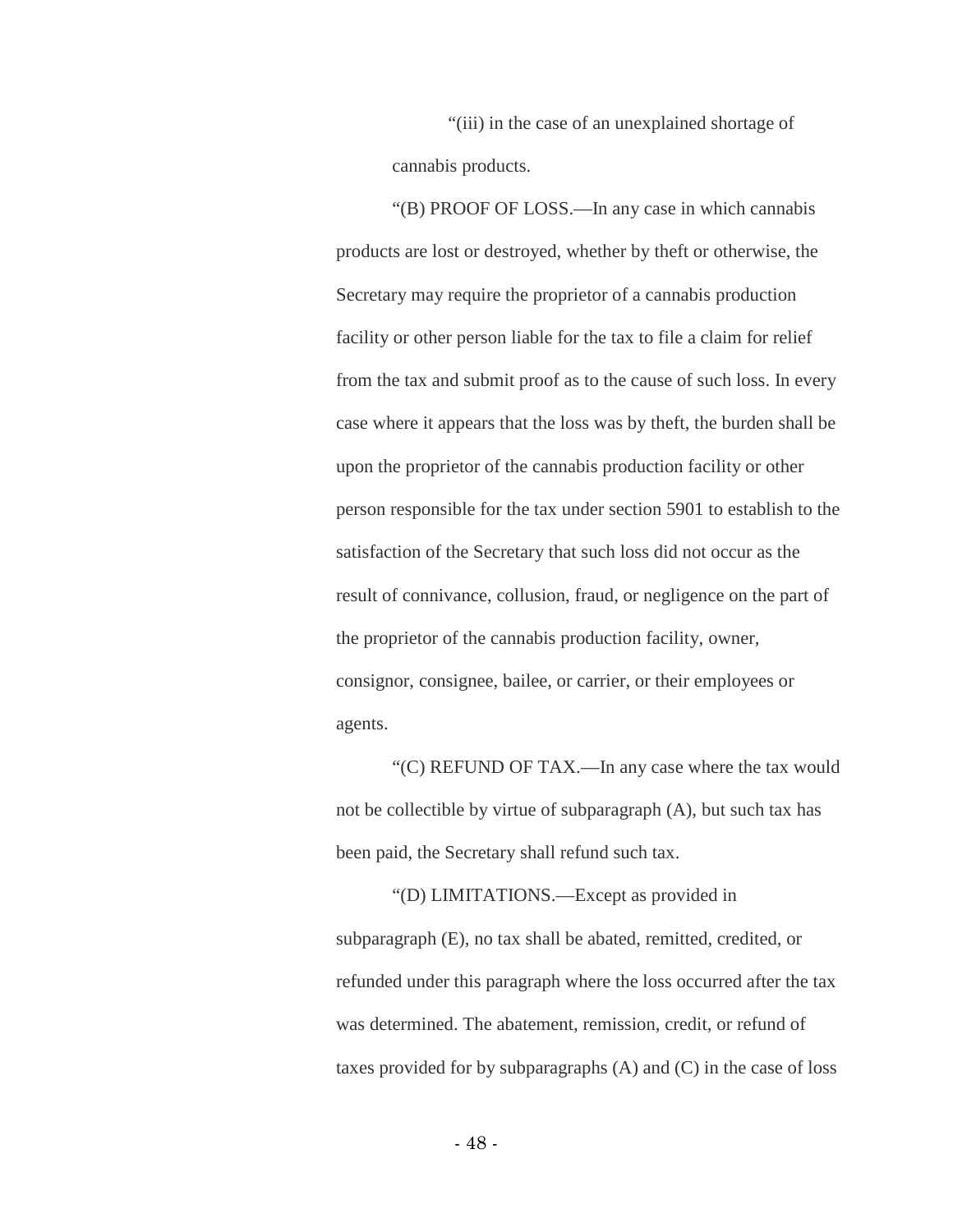of cannabis products by theft shall only be allowed to the extent that the claimant is not indemnified against or recompensed in respect of the tax for such loss.

"(E) APPLICABILITY.—The provisions of this paragraph shall extend to and apply in respect of cannabis products lost after the tax was determined and before completion of the physical removal of the cannabis products from the bonded premises.

"(3) VOLUNTARY DESTRUCTION.—The proprietor of a cannabis production facility or other persons liable for the tax imposed by this chapter or by section 7652 with respect to any cannabis product in bond may voluntarily destroy such products, but only if such destruction is under such supervision and under such regulations as the Secretary may prescribe.

"(4) LIMITATION.—Any claim for credit or refund of tax under this subsection shall be filed within 6 months after the date of the withdrawal from the market, loss, or destruction of the products to which the claim relates, and shall be in such form and contain such information as the Secretary shall by regulations prescribe.

"(b) DRAWBACK OF TAX.—There shall be an allowance of drawback of tax paid on cannabis products, when shipped from the United States, in accordance with such regulations and upon the filing of such bond as the Secretary shall prescribe.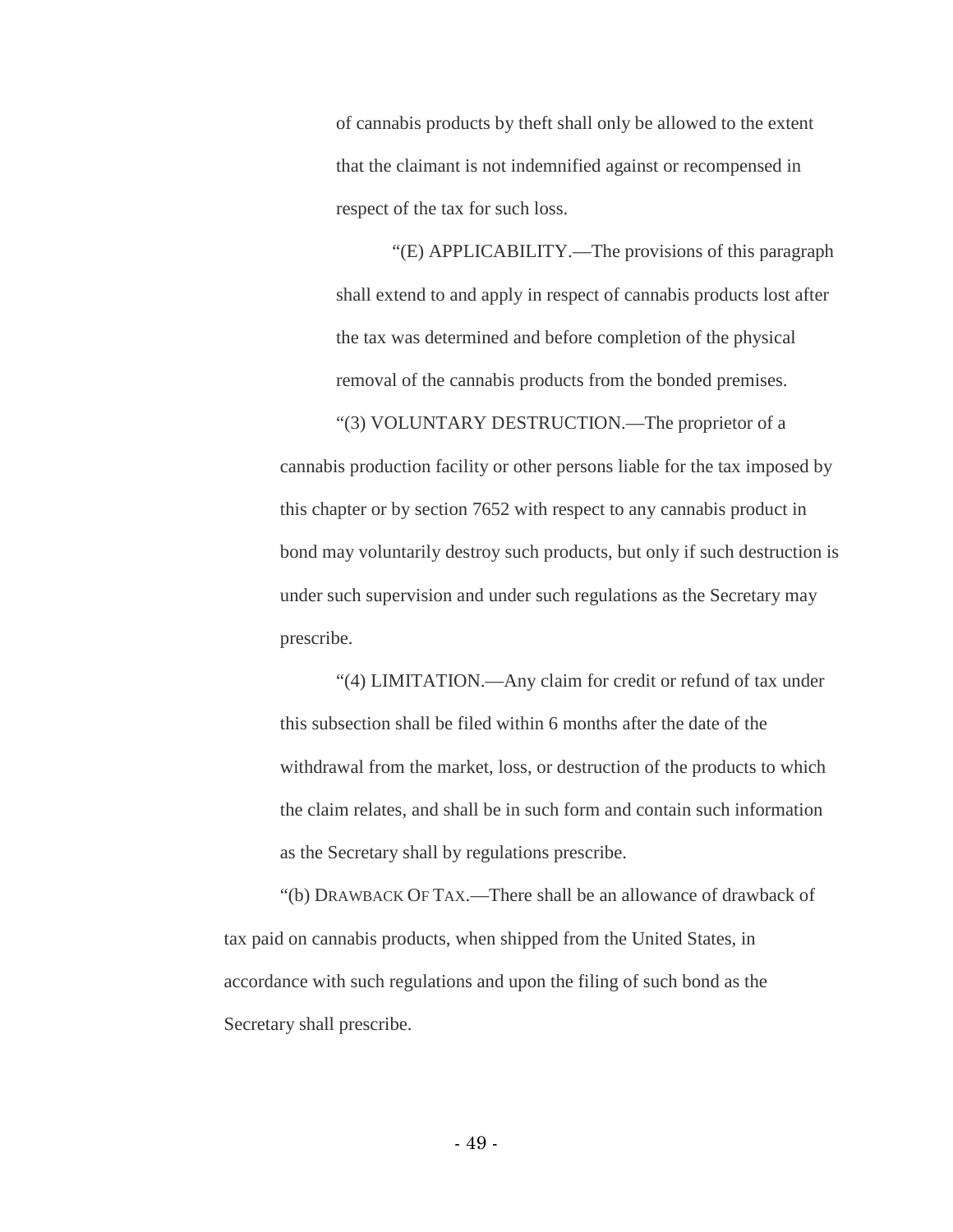#### **SEC. 113. CANNABIS SAFETY.**

—Subtitle V of title 21 of the United States Code (The Food, Drug, and Cosmetic Act) is amended by adding at the end the following new Part:

# "PART J—CANNABIS PRODUCTS

"Sec. 360ggg. Definitions.

"Sec. 360ggg-1. Regulation of medical cannabis

"Sec. 360ggg-2. Cannabis-Infused Foods

"Sec. 360ggg-3. Inapplicability of drug fees to medical cannabis

#### "**SEC. 360ggg. DEFINITIONS.**

(a) In this part:

(1) The term "designated medical cannabis product" means any "medical cannabis product" that also meets the standards set forth in an official compendium.

(2) Any other medical cannabis product deemed appropriate by the Secretary, after taking into account any investigational new drug application or investigational new animal drug application for the same medical cannabis product submitted in accordance with regulations applicable to such applications in title 21 of the Code of Federal Regulations, unless any period of exclusivity for a new drug under section 355(c)(3)(E)(ii) of this title or section 355(j)(5)(F)(ii) of this title, or the extension of any such period under section 355a of this title, or any period of exclusivity for a new animal drug under section 360b(c)(2)(F) of this title, applicable to such medical cannabis product has not expired.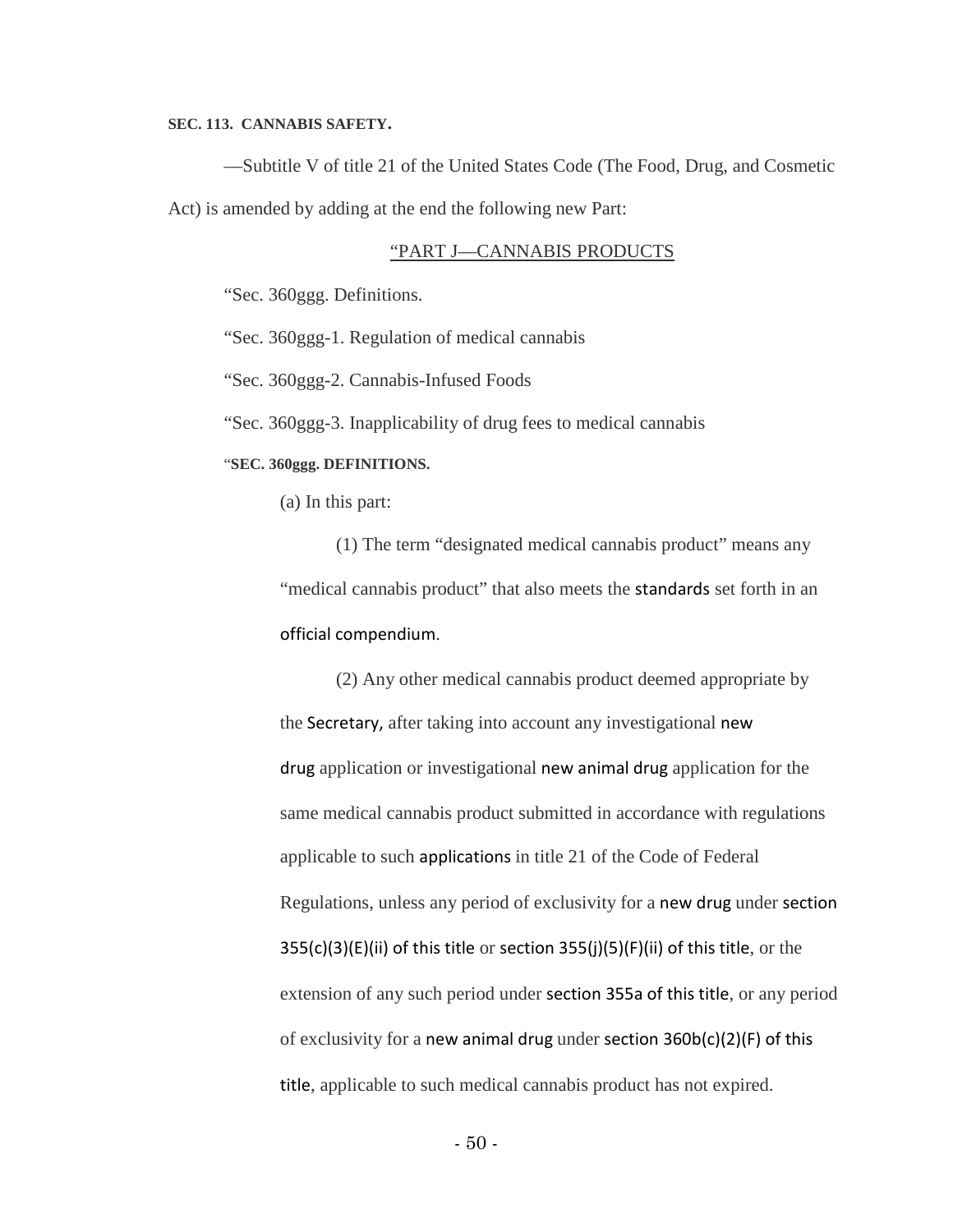(b)The term "medical cannabis product" means an article that—

(1) is labeled such that the labeling and promotional claims themselves intend to show uses that bring it within the drug definition; and w§ 802(16)).

#### **"SEC. 360ggg-1. REGULATION OF MEDICAL CANNABIS PRODUCTS.**

(a) CERTIFICATION OF DESIGNATED MEDICAL CANNABIS PRODUCTS.—

(1) SUBMISSION. Beginning 30 days after the passage of this act, any person who seeks to initially introduce or deliver for introduction a designated medical cannabis product into interstate commerce may file with the Secretary a request for certification of a medical cannabis product as a designated medical cannabis product. Any such request shall contain the following information:

(A) A description of the medical cannabis product.

(B) The name and address of the sponsor.

(C) The name and address of the facility or facilities where the medical cannabis product is or will be cultivated and manufactured.

(D) Any other information deemed appropriate by the Secretary to determine whether the medical cannabis product is a designated medical cannabis product.

(2) GRANT OF CERTIFICATION. The certification requested under paragraph (1) is deemed to be granted unless, within 30 days of the filing of such request, the Secretary finds that—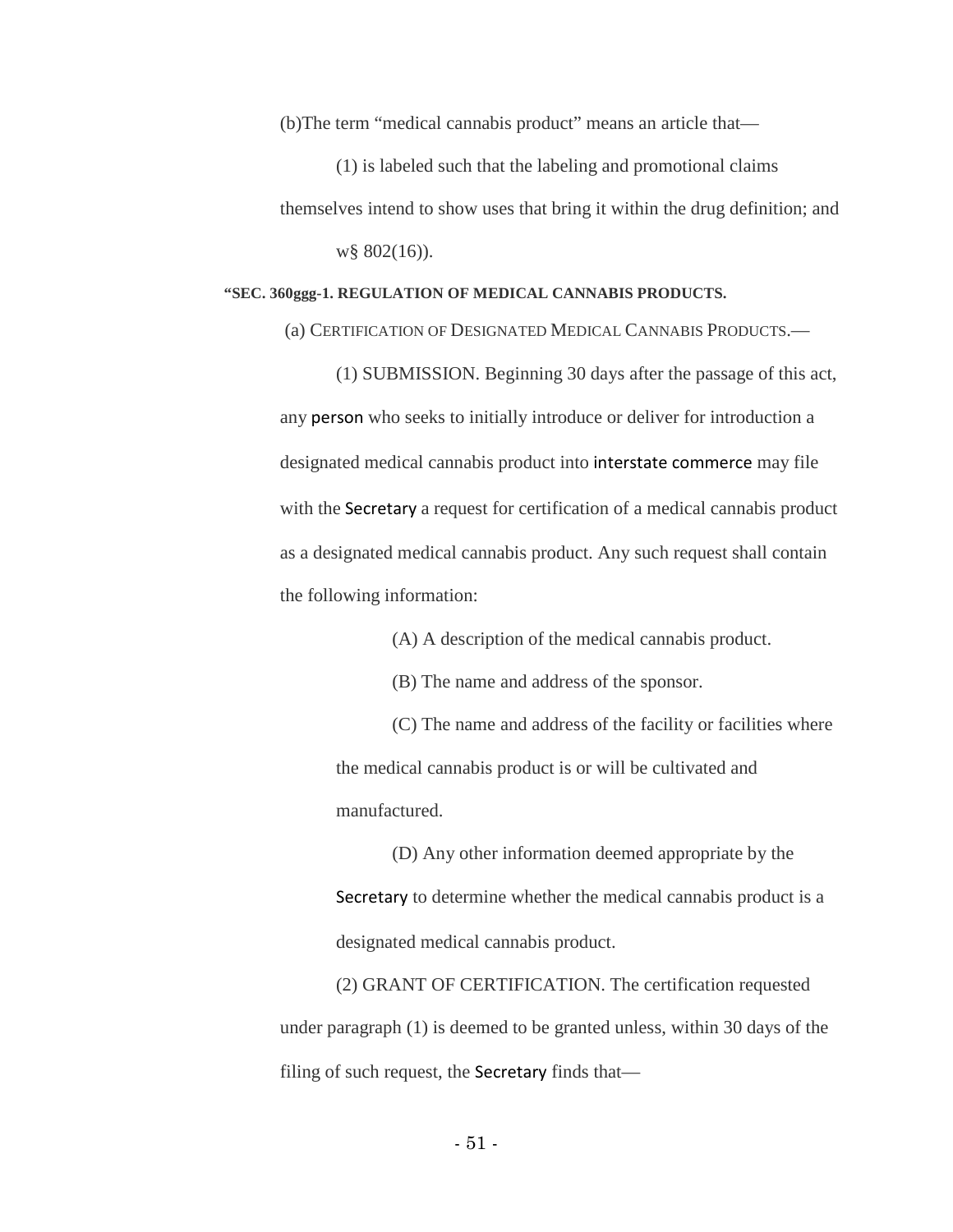(A) the medical cannabis product subject to the certification is not a medical cannabis product.

(B) the request does not contain the information required under paragraph (1) or otherwise lacks sufficient information to permit the Secretary to determine that the medical cannabis product is a designated medical cannabis product; or

(C) denying the request is necessary to protect the public health.

# (3) EFFECT OF CERTIFICATION

(A) In general

(i) Approved uses.— A designated medical cannabis product for which a certification is granted under paragraph (2) is deemed, alone or in combination, as medically appropriate, with another designated medical cannabis product or products for which a certification or certifications have been granted, to have in effect an approved application under section 355 or 360b of this title, subject to all applicable postapproval requirements, for the following indications for use:

(I) the treatment of arthritis.

(II) the treatment of chemotherapy-induced and non-chemotherapy-induced nausea and vomiting

- 52 -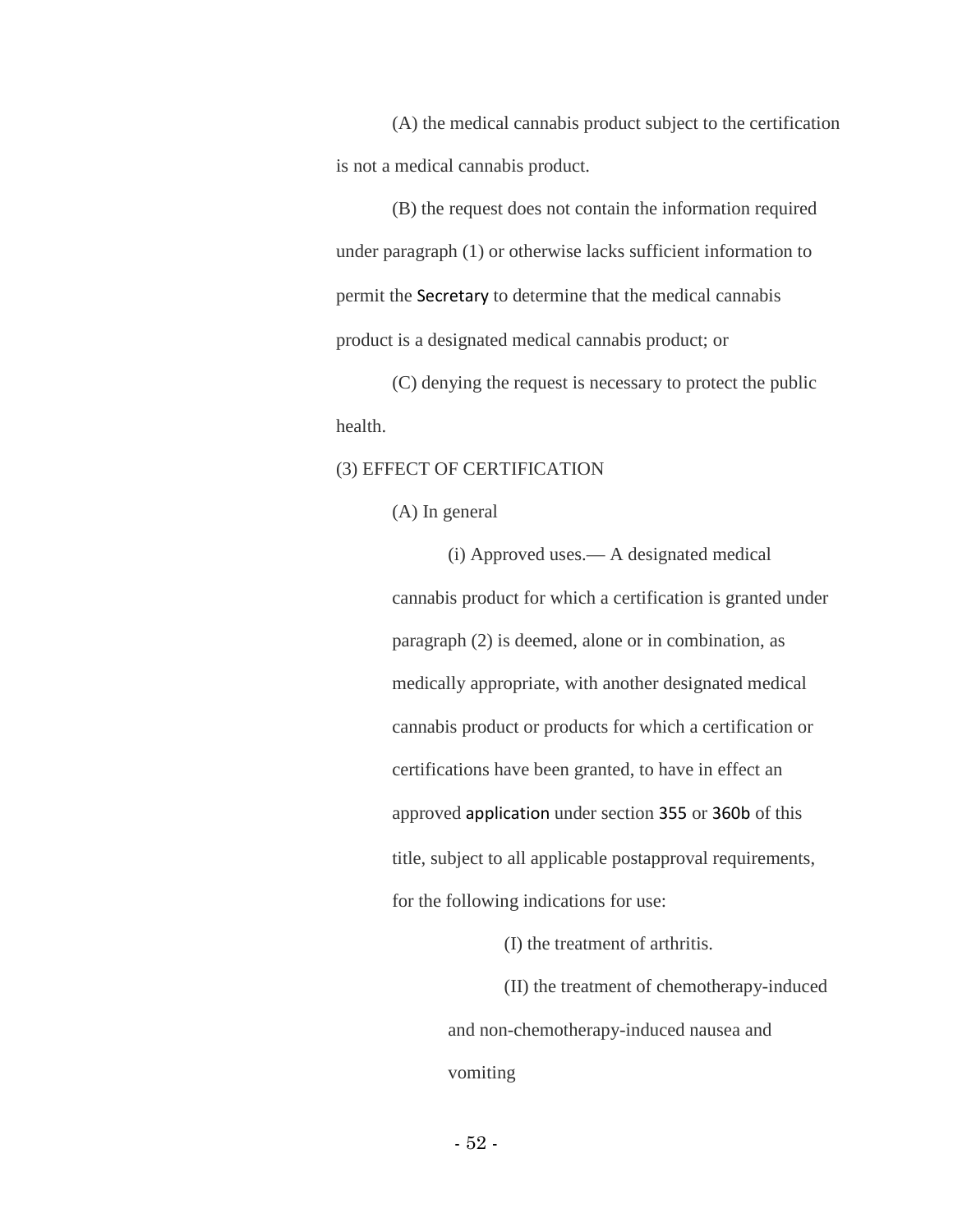(III) the stimulation of appetite

(IV) the treatment of the symptoms of patients with HIV/AIDS or for anorexia associated with AIDS

(V) the treatment of temporary or chronic pain and analgesia.

(VI) the treatment of muscle spasms (VII) the treatment of insomnia and restlessness.

(VIII) Any other indication for use for a designated medical cannabis product or combination of designated medical cannabis products deemed appropriate by the Secretary, unless any period of exclusivity for a new drug under clause (iii) or (iv) of section  $355(c)(3)(E)$ of this title, clause (iii) or (iv) of section 355(j)(5)(F) of this title, or section 360cc of this title, or the extension of any such period under section 355a of this title, applicable to such indication for use for such medical cannabis product or combination of products has not expired.

(ii)Labeling.—The requirements of sections 353(b)(4) and 352(f) of this title are deemed to have been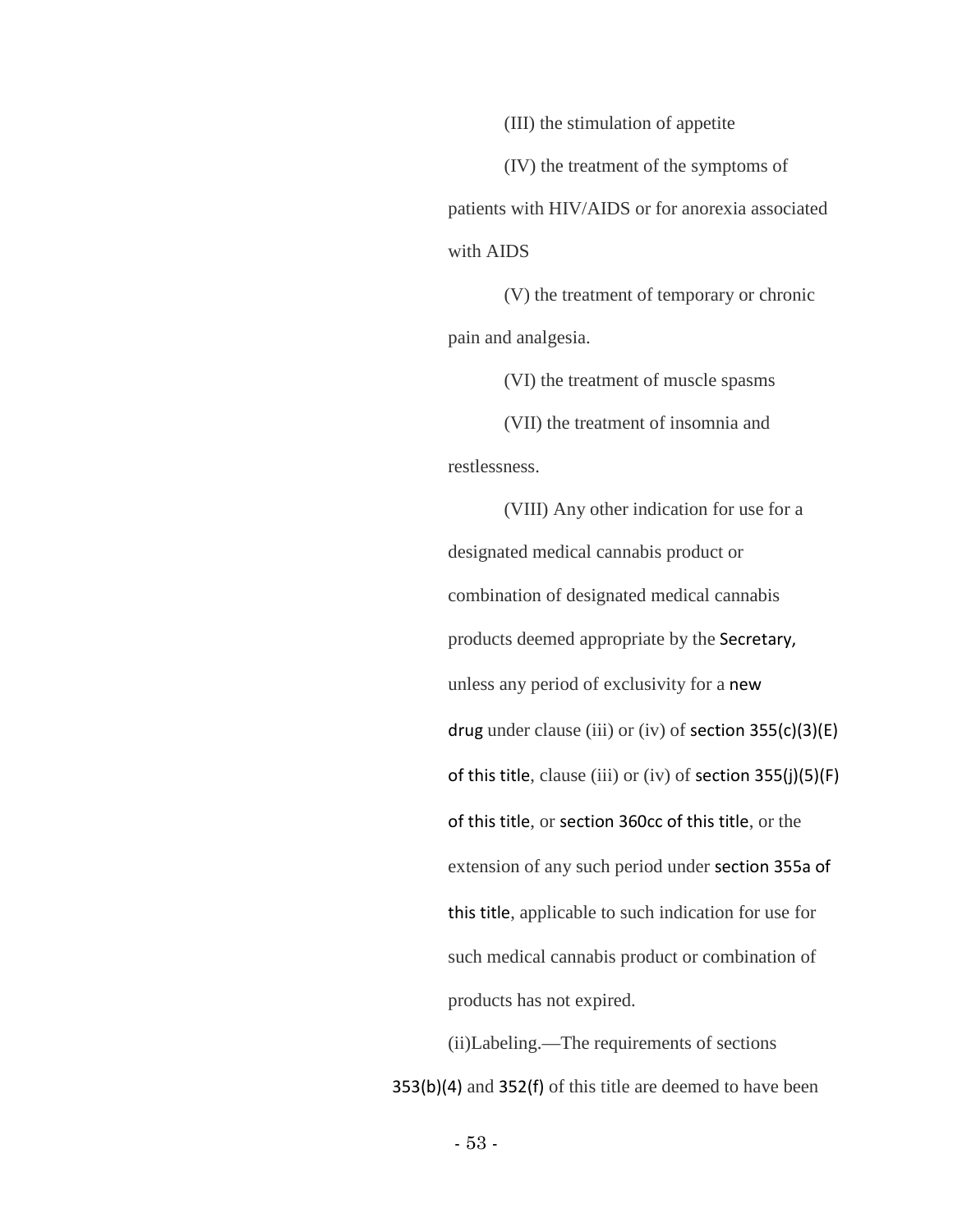met for a designated medical cannabis product if the labeling on the final use container for such medical cannabis product bears—

(I) the information required by section

353(b)(4) of this title;

(II) a warning statement concerning the use of the medial cannabis products as determined by the Secretary by regulation; and

(III) appropriate directions and warnings concerning storage and handling.

(B) Inapplicability of exclusivity provisions

(i) No exclusivity for a certified medical cannabis product. No designated medical cannabis product deemed under subparagraph (A)(i) to have in effect an approved application is eligible for any period of exclusivity for a new drug under section 355(c), 355(j), or 360cc of this title, or the extension of any such period under section 355a of this title, on the basis of such deemed approval.

(ii) Effect on certification. No period of exclusivity under section 355(c), 355(j), or section 360cc of this title, or the extension of any such period under section 355a of this title, with respect to an application for a drug product,

- 54 -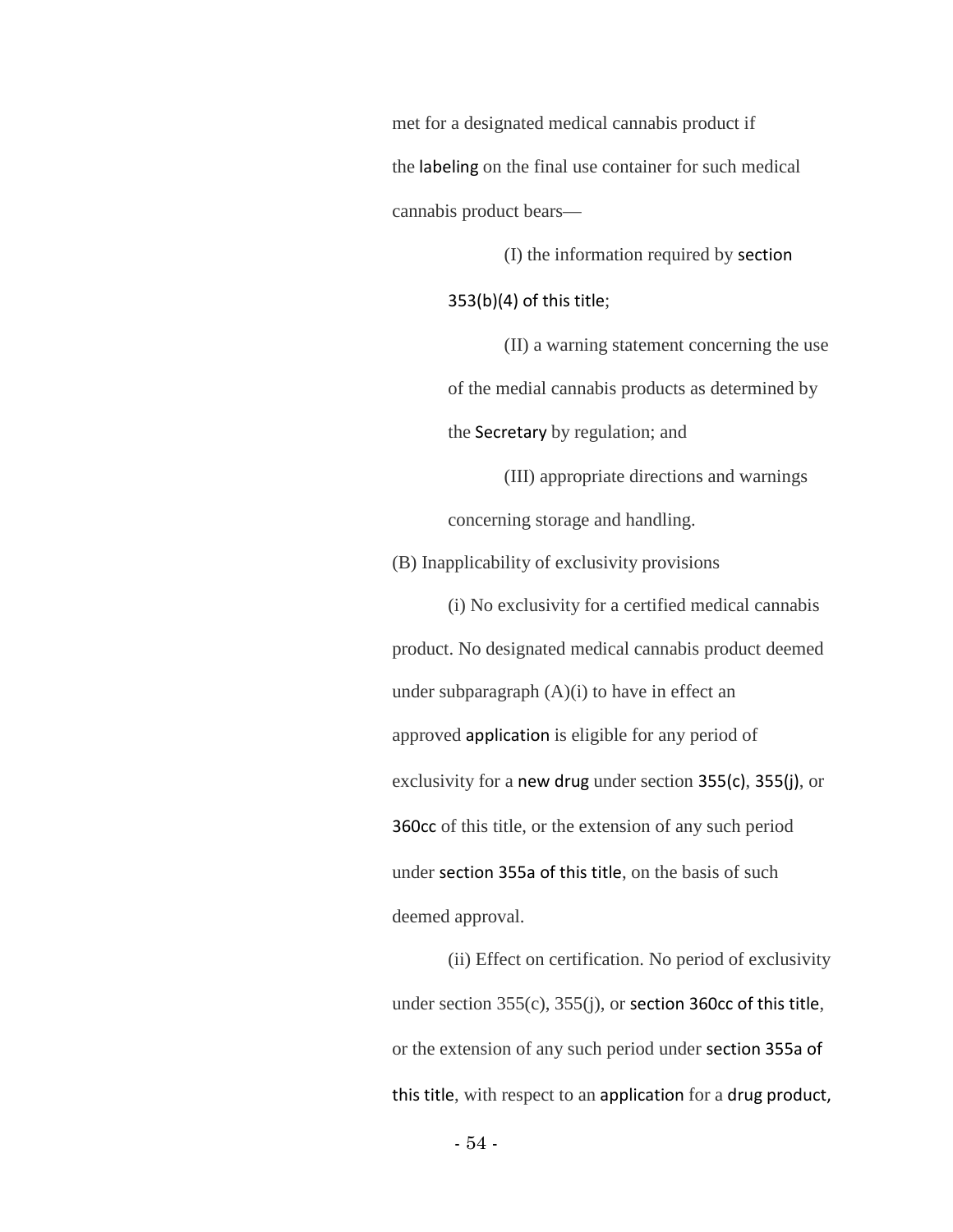shall prohibit, limit, or otherwise affect the submission, grant, or effect of a certification under this section, except as provided in subsection  $(a)(3)(A)(i)(VIII)$  and section 360ddd(1)(H) of this title.

(4) WITHDRAWAL, SUSPENSION, OR REVOCATION OF APPROVAL

> (A) Withdrawal, suspension of approval. Nothing in this part limits the Secretary's authority to withdraw or suspend approval of a drug product, including a designated medical cannabis product deemed under this section to have in effect an approved application under section 355 of this title or section 360b of this title.

(B) Revocation of certification. The Secretary may revoke the grant of a certification under paragraph (2) if the Secretary determines that the request for certification contains any material omission or falsification.

(b) PRESCRIPTION OR RECOMMENDATION REQUIREMENT.

(1) In general—A designated medical cannabis product is not approved for use without a prescription by a qualified medical professional or a recommendation by a qualified medical professional as defined by the law of the state in which the qualified medical professional is providing said prescription or recommendation.

(2) Certain Historically Understood Uses—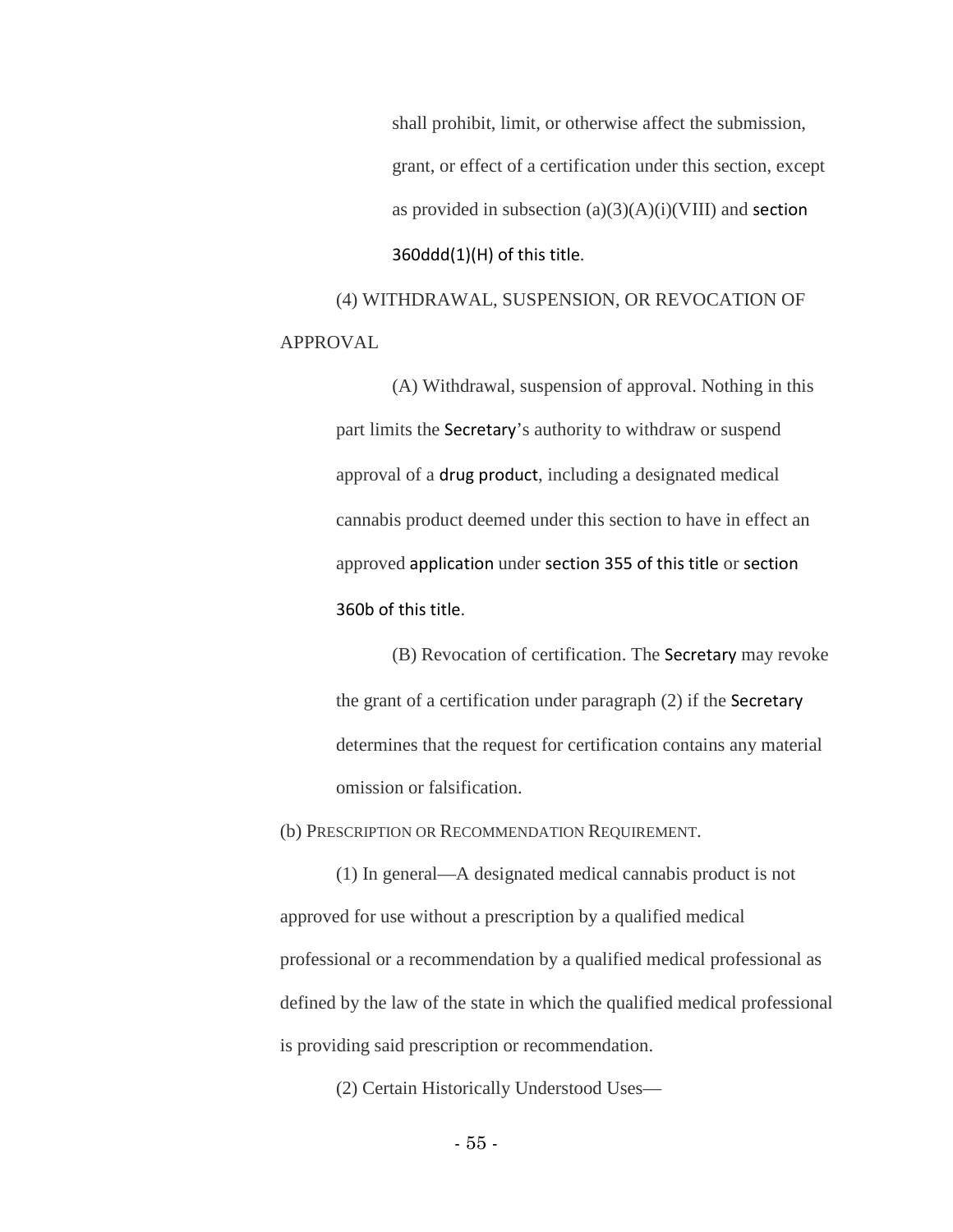(A) No prescription required for certain uses.

Notwithstanding paragraph (1), designated medical cannabis products may be provided without a prescription for the following uses:

(i) the treatment of analgesia.

(ii) the treatment of insomnia and restlessness

(iii) as an appetite stimulant

(B) Labeling. For medical cannabis products provided pursuant to subparagraph (A), the Secretary shall issue labeling requirements within 30 days of the passage of this Act.

(5) NO DRUG PRECLUSION. Notwithstanding any other law, 21

U.S.C. § 331(ll), the "drug preclusion" rule, shall not apply to

"marihuana," as defined in 21 U.S.C. § 802(16). Notwithstanding any other federal law or provision of the Food, Drug, and Cosmetics Act, the Food and Drug Administration shall treat cannabis without respect to the doctrine of drug preclusion.

#### **"SEC. 360ggg-2. CANNABIS-INFUSED FOODS**

(a) NO SUPPLEMENT/ADDITIVE PRECLUSION. Notwithstanding any other law, 21 U.S.C. § 321(s)(6), shall not apply to "marihuana," as defined in 21 U.S.C. § 802(16). Notwithstanding any other federal law or provision of the Food, Drug, and Cosmetics Act, the Food and Drug Administration shall treat cannabis without respect to the doctrine of dietary supplement and food additive preclusion.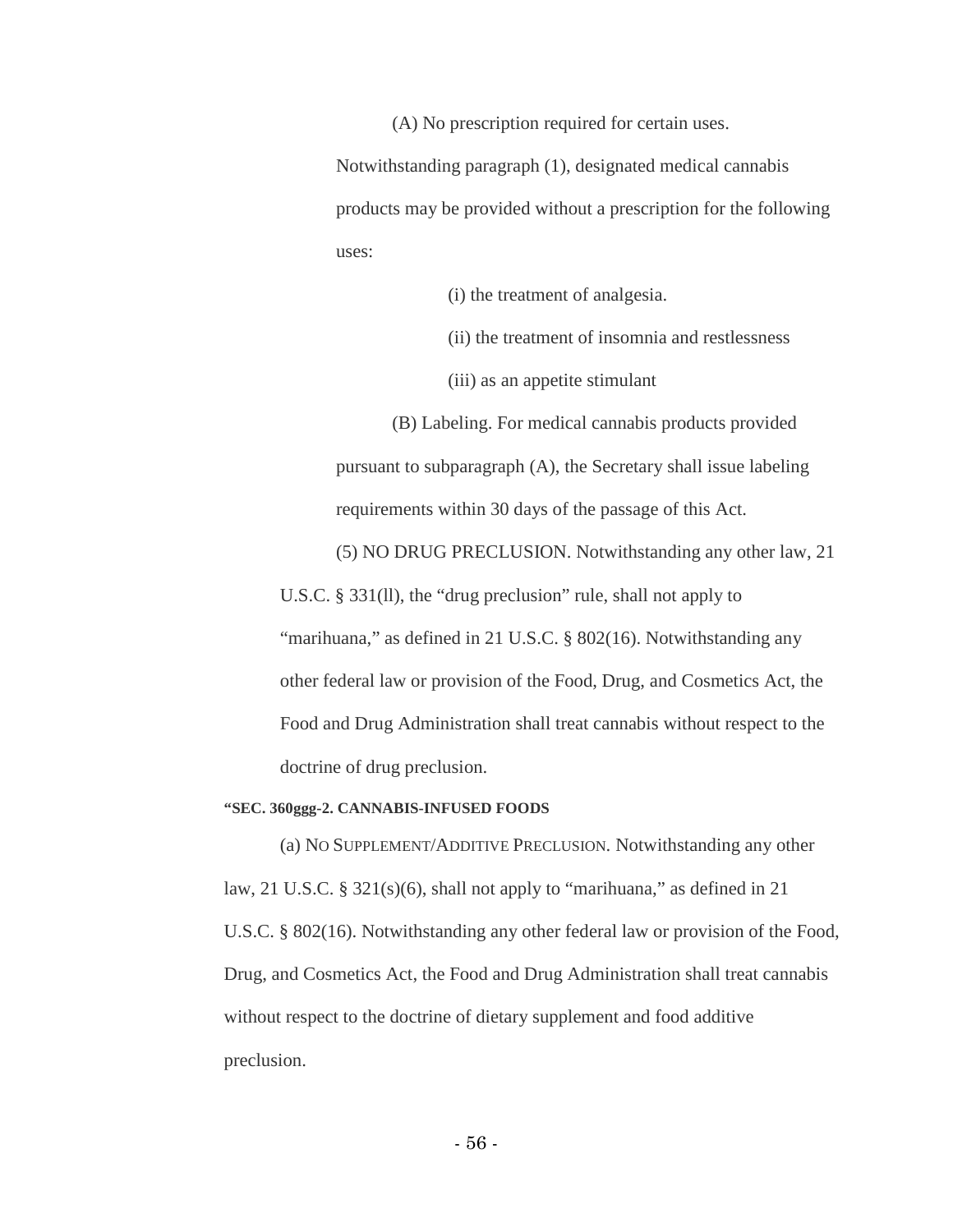(b) MEDICAL-USE CANNABIS-INFUSED FOODS; CLASSIFICATION AS OLD DIETARY INGREDIENT. Notwithstanding any other law, "marihuana," as defined in 21 U.S.C. § 802(16), shall be deemed to have been marketed in the United States as a dietary ingredient before October 15, 1994 for the purposes of 21 U.S.C. §§ 350b(a), 350b(d).

(c) ADULT-USE CANNABIS-INFUSED FOODS; CLASSIFICATION AS GENERALLY SAFE THROUGH COMMON EXPERIENCE. Notwithstanding any other law, "marihuana," as defined in 21 U.S.C. § 802(16), shall be deemed to be generally recognized as safe through experience based on common use in food prior to January 1, 1958, for the purposes of 21 U.S.C. § 321(s) and 21 C.F.R. § 170.30(a).

#### **"SEC. 360ggg-3. LIABILITY AND METHOD OF PAYMENT.**

(a) A designated medical cannabis product, alone or in combination with another designated medical cannabis product or products (as medically appropriate) deemed under section 360ggg–1 of this title to have in effect an approved application shall not be assessed fees under section 379h(a) or 379j– 12(a) of this title on the basis of such deemed approval.

# **SEC. 114. REPATRIATION OF CANNABIS BUSINESS FUNDS AND REVIEW OF CONVICTIONS FOR FEDERAL CANNABIS OFFENSES.**

(a) REPATRIATION OF FUNDS. Notwithstanding any other provision of law, the federal government shall not pursue, and shall immediately desist any present administrative or enforcement action against any U.S. person where the cause of controversy is rooted in the illicit cannabis trade for non-violent acts having occurred between the passage of the Marijuana Tax Act of 1937 (Pub. L. 75–238, 50 Stat. 551) and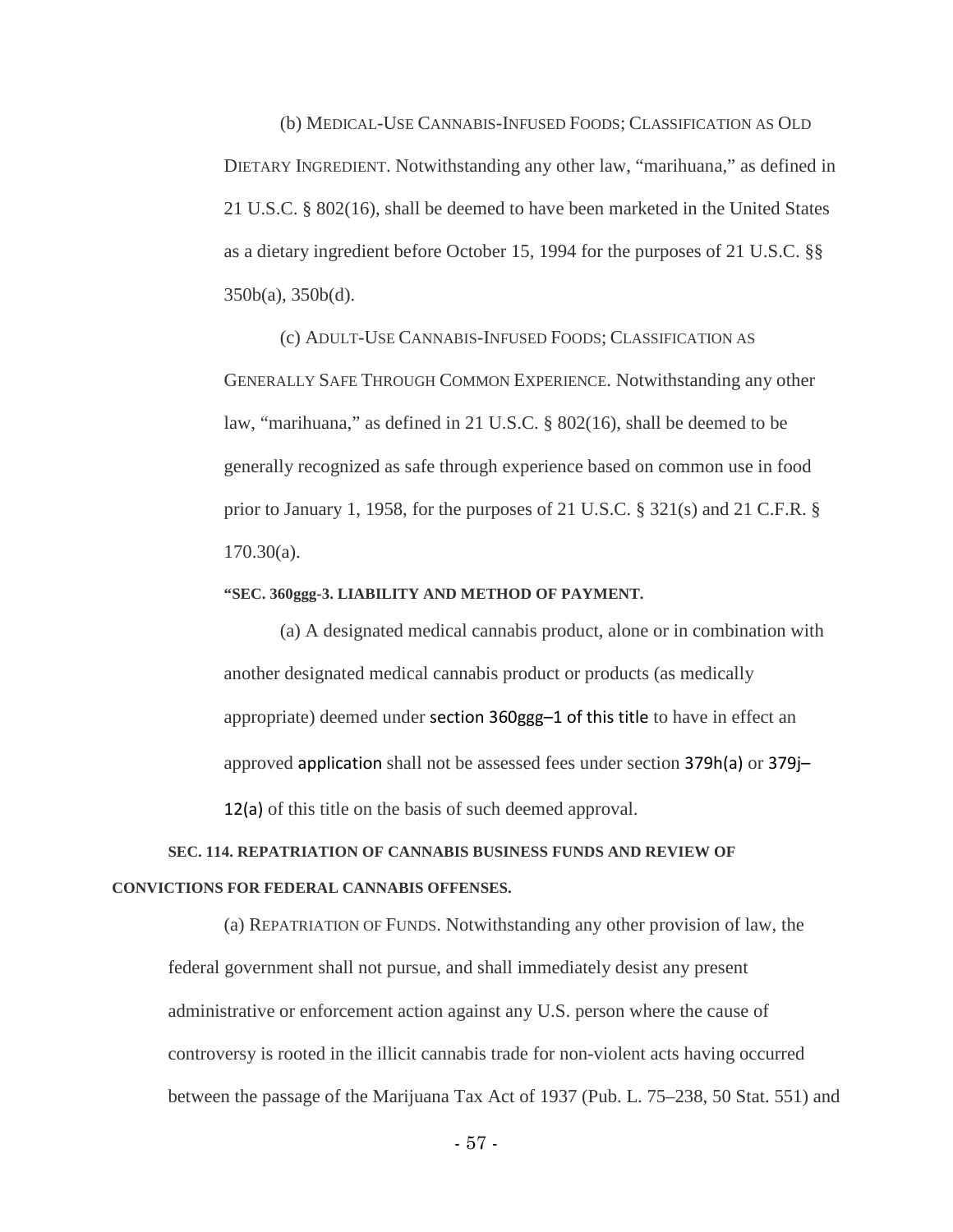this Act, nor shall the proceeds of such trade or acts be considered the proceeds of illegal drug trade or a criminal activity.

(1) This provision applies solely to persons who traded exclusively in cannabis rather than other substances controlled under the Controlled Substances Act;

(2) This provision applies to each and every organ of the federal government;

(3) This provision does not apply to acts occurring after the passage of this Act or transactions involving persons under the age of 18 at the time of the transaction;

(4) This provision does not apply to U.S. persons that are or were merely the instrumentality of a foreign agent, "drug cartel," or power;

(5) The federal and administrative courts of the United States shall not have jurisdiction to hear cases brought by the federal government that meet the criteria described in Subsection (1) of this Section.

(b) REVIEW OF CANNABIS OFFENSES. The Attorney General of the United States is directed to review every federal conviction where the convicted individual is currently serving a sentence and the individual was convicted of a cannabis offense between the passage of the Marijuana Tax Act of 1937 (Pub. L. 75–238, 50 Stat. 551) and the passage of this Act, and provide an individualized recommendation to the President of the United States as to a grant of reprieve or pardon. The Attorney General shall recommend a full pardon for any non-violent cannabis offender currently in federal prison, with all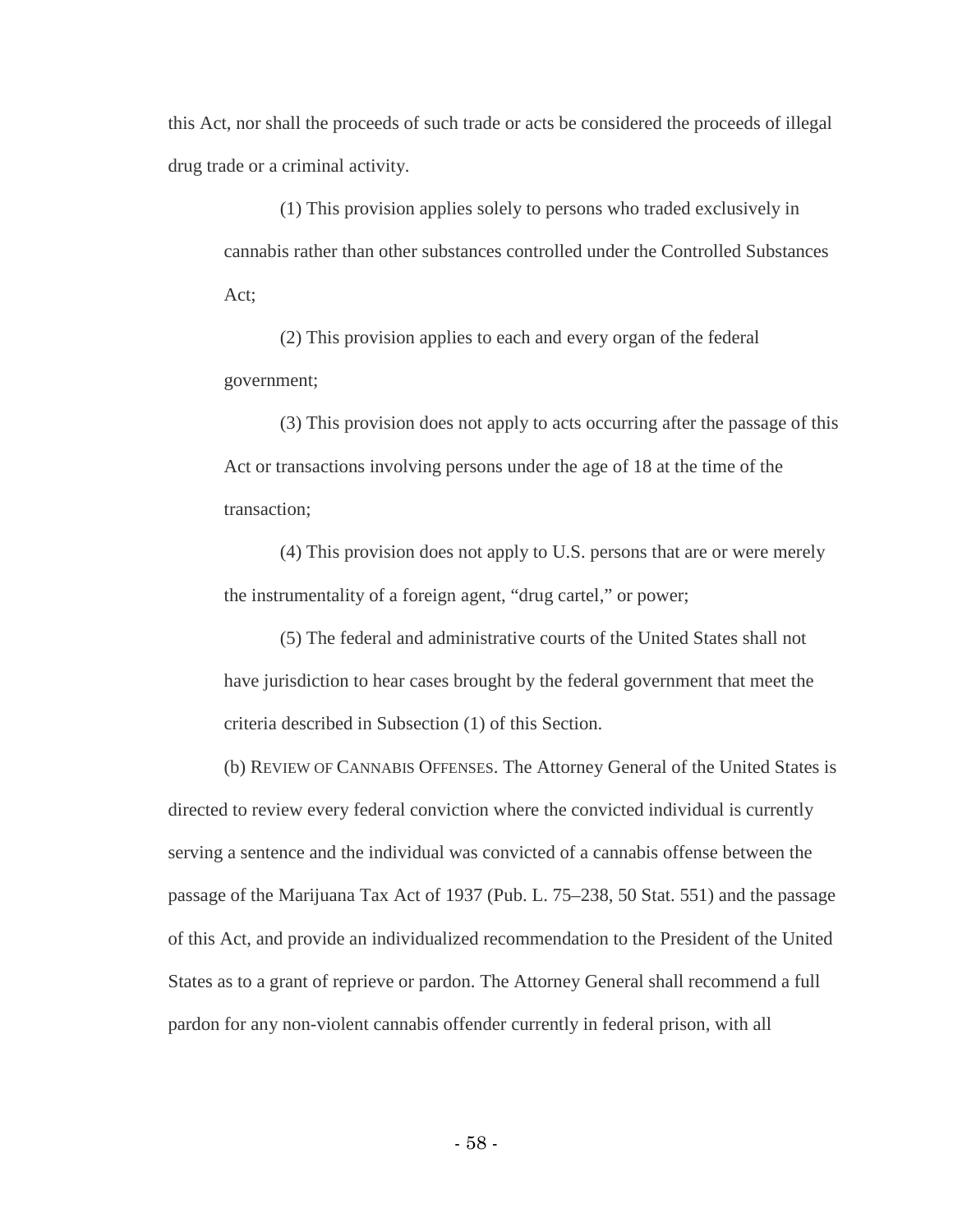deliberate speed. Nothing in this provision shall be construed to infringe upon the President's sole prerogative under Article II to grant reprieves and pardons.

#### **SEC. 115. RESTORING AMERICAN COMMUNITIES HARMED BY THE WAR ON DRUGS.**

(a) GRANTS FOR EXPUNGEMENT OF CANNABIS CONVICTIONS.—There is authorized to be appropriated to the Attorney General to award grants to States and units of local government for the purpose of administering, expanding, or developing expungement or sealing programs for convictions of possession of cannabis \$ [Lorem Ipsum] for each of fiscal years 2019 through 2023 with not less than 50 percent of those funds being directed to cover the cost of public defenders or legal aid providers.

(b) CANNABIS OPPORTUNITY TRUST FUND.—

(1) Transfer.—The Secretary of the Treasury shall transfer to the trust fund established under subsection (b) the sum of 20% of the revenue generated by the excise tax on cannabis products described in Section 13 of this Act.

(2) Trust Fund.—

(A) In General.—There is established in the Treasury of the United States a trust fund to be known as the Cannabis Opportunity Trust Fund, which shall consist of amounts transferred under subsection (b).

(B) Use Of Amounts.—Amounts in the trust fund established under paragraph (1) shall be made available to the Administrator of the Small Business Administration to provide loans under section 7(m) of the Small Business Act  $(15 \text{ U.S.C. } 636 \text{ (m)})$  to assist—

> (i) small business concerns owned and controlled by women, as defined in section 3 of that Act (15 U.S.C. 632), that operate in the cannabis industry; and

> > - 59 -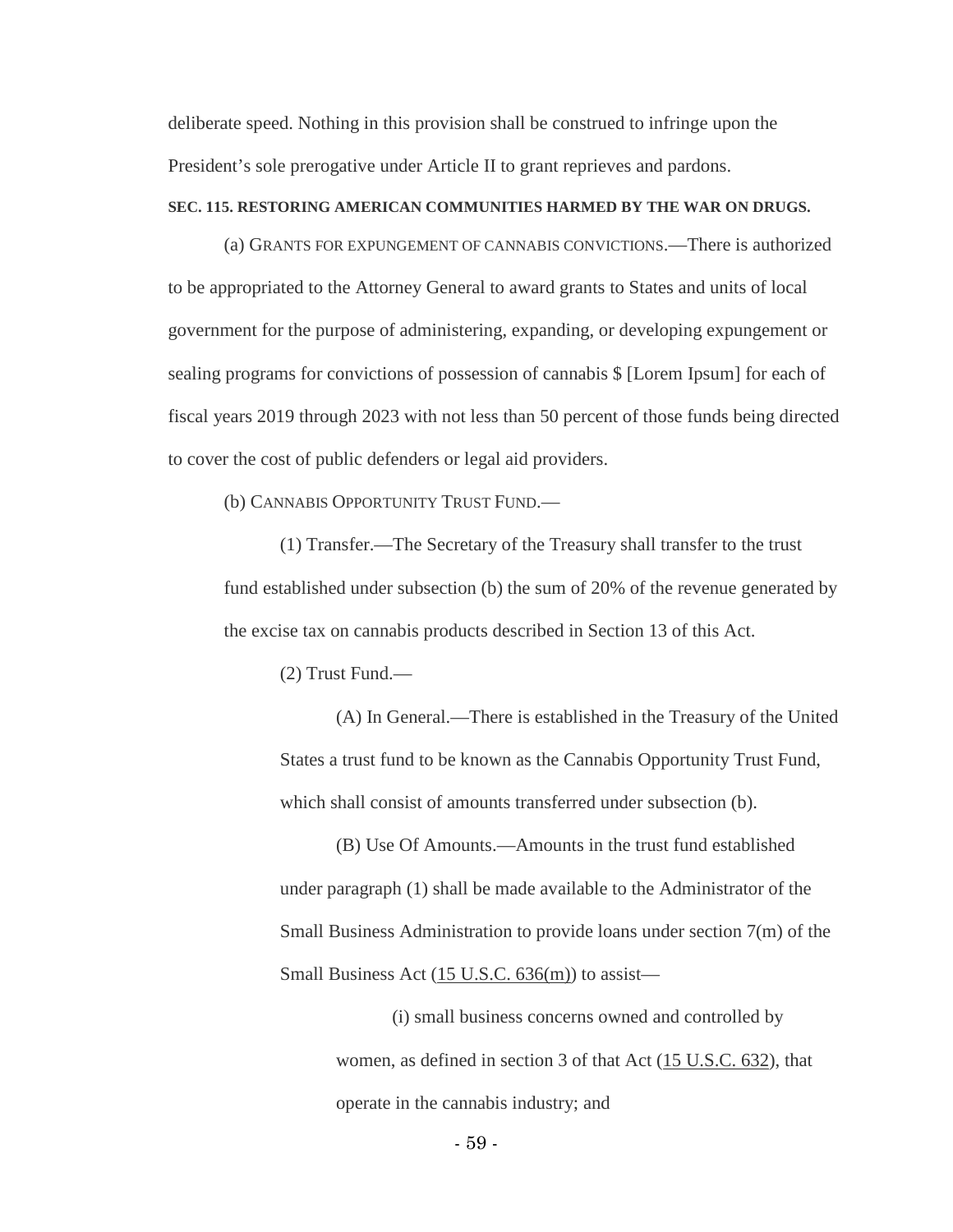(ii) small business concerns owned and controlled by socially and economically disadvantaged individuals, as defined in section  $8(d)(3)(C)$  of that Act (15 U.S.C. 637(d)(3)(C)), that operate in the cannabis industry.

**(**c) GAO STUDY ON DIVERSITY AND INCLUSION.—

(1) Study.—The Comptroller General of the United States shall carry out a study on the barriers to marketplace entry, including in the licensing process, and the access to financial services for potential and existing minority-owned and women-owned cannabis-related legitimate businesses.

(2) Report.—The Comptroller General shall issue a report to the Congress—

> (A) containing all findings and determinations made in carrying out the study required under subsection (A); and

(B) containing any regulatory or legislative recommendations for removing barriers to marketplace entry, including in the licensing process, and expanding access to financial services for potential and existing minority-owned and women-owned cannabis-related legitimate businesses.

# **SEC. 116 COMPTROLLER GENERAL REVIEW OF LAWS AND REGULATIONS.**

IN GENERAL.—The Comptroller General shall conduct a review of Federal laws, regulations, and policies to determine if any changes in them are desirable in the light of the purposes and provisions of this Act. Not later than 2 years after the date of the enactment of this Act, the Comptroller General shall make to Congress and the relevant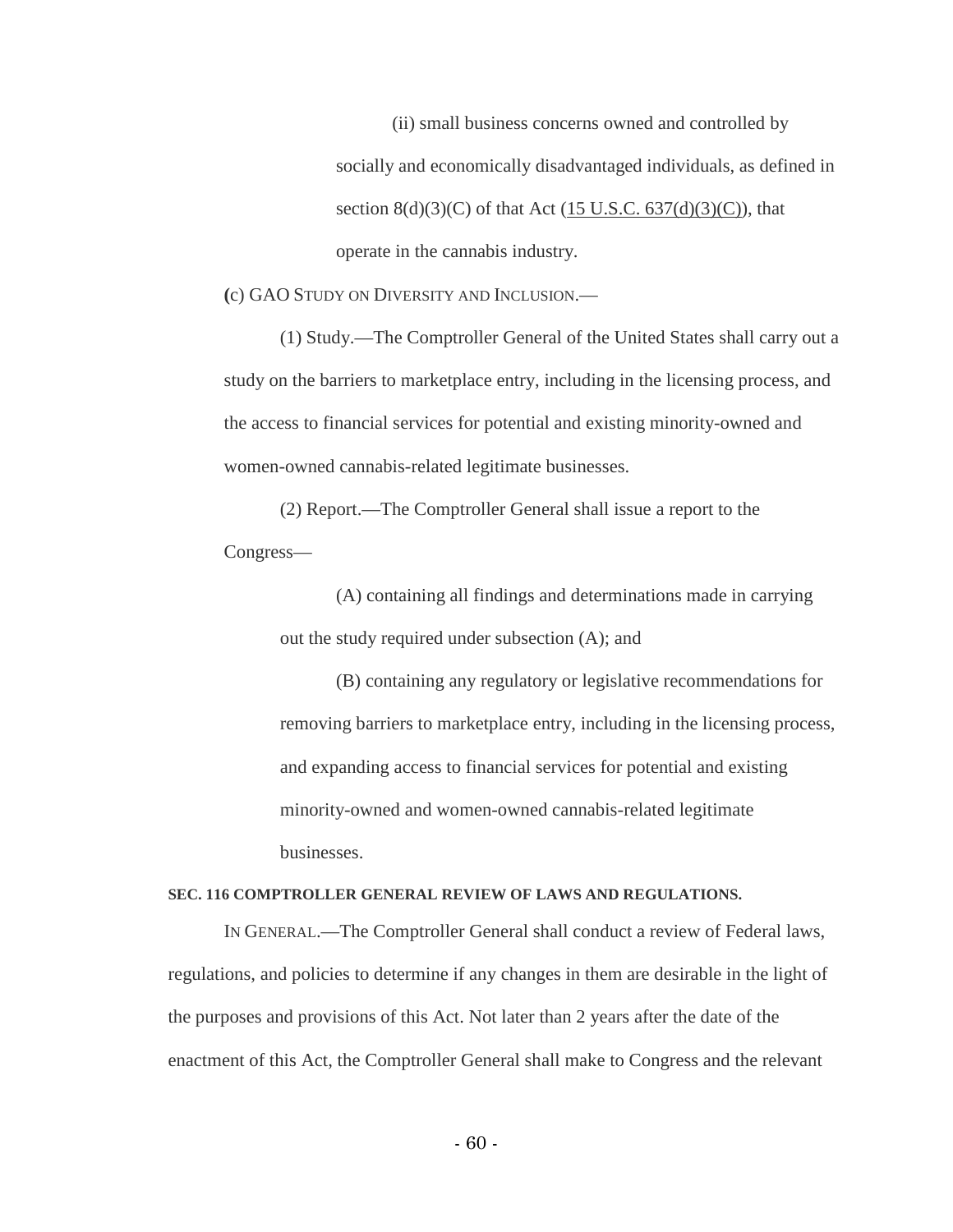agencies such recommendations relating to the results of that review as the Comptroller General deems appropriate.

## **SEC. 117 UNITED STATES INTERNATIONAL CANNABIS COMMERCE POLICY**

(a) UNITED STATES TRADE OBJECTIVES WITH RESPECT TO CANNABIS AND AUTHORIZATION FOR TRADE MISSIONS.

(1) The President of the United States and the United States Trade Representative shall send trade missions and engage in treaty-making with foreign jurisdictions that have legalized the import and export of cannabis to provide for the legal trade between the United States and foreign jurisdictions.

(2) The principal negotiating objectives of the United States with respect to trade shall include the removal of unjustified foreign barriers to trade in cannabis, cannabis derivatives, and cannabis products.

(b) RULE OF CONSTRUCTION FOR INTERNATIONAL TREATIES RESPECTING DRUG POLICY; FEDERAL PRIMACY ON SCHEDULING DECISIONS.

(1) It is the policy of the United States, consistent with the Supreme Court decisions in *Reid v. Covert*, 354 U.S. 1 (1957) and *Murray v. The Schooner Charming Betsy*, 6 U.S. (2 Cranch) 64 (1804), that the power of the federal government to control, alter, heighten, lower, abolish, or likewise modify drug control scheduling for any particular substance, including cannabis, is a vested power of the Article I constitutional lawmaking power that no treaty, including the 1961 Single Convention on Narcotic Drugs, the 1971 Convention on Psychotropic Substances, 1972 Protocol Amending the Single Convention on Narcotic Drugs, and the 1988 United Nations Convention Against Illicit Traffic in Narcotic Drugs and Psychotropic Substances, may infringe upon or otherwise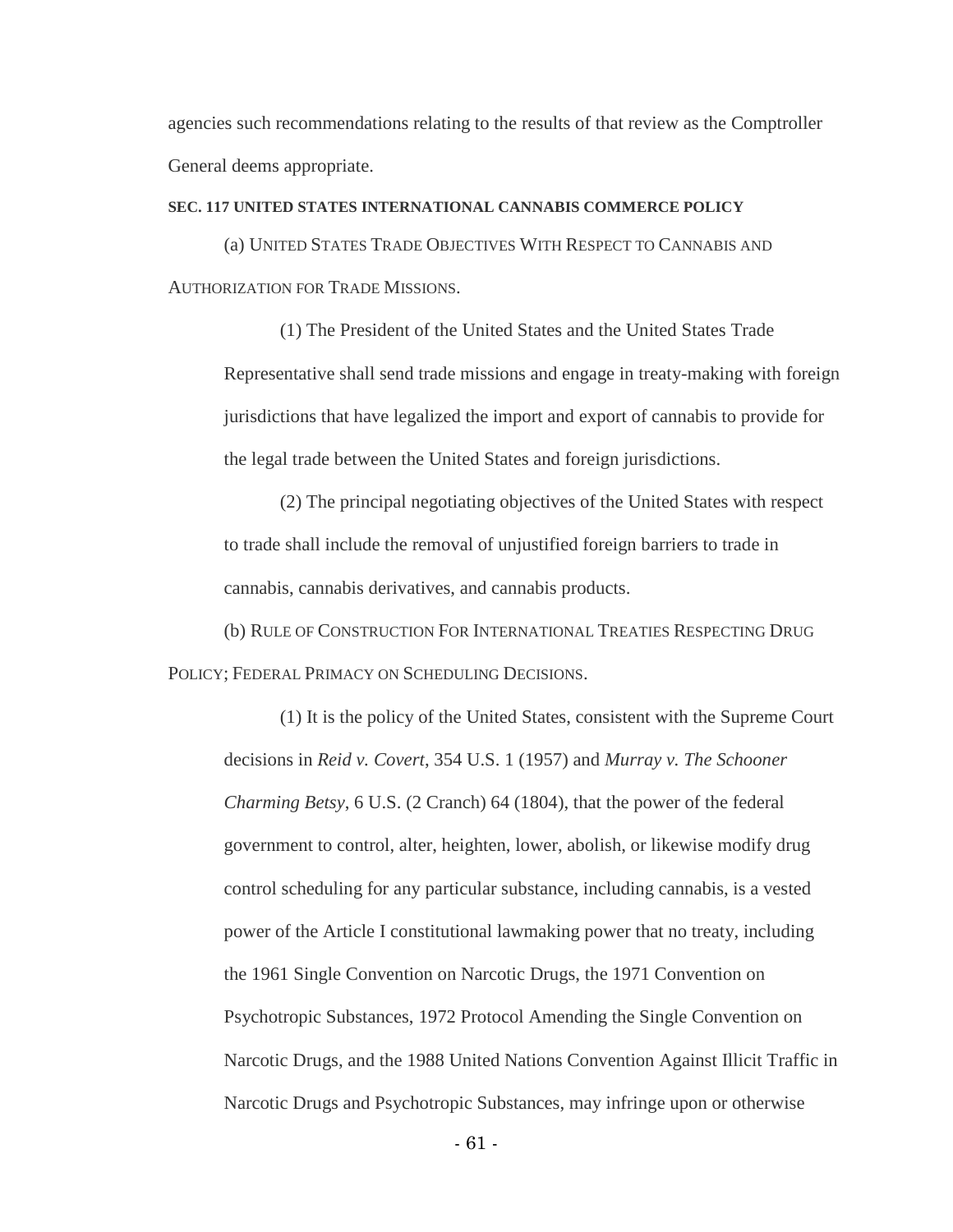modify. This provision shall constitute a rule of construction for all federal courts to apply.

#### **SEC. 118. UNIFORMITY OF FEDERAL REFERENCES TO CANNABIS**.

— Notwithstanding any other federal law, in any place in the code of the United States, in the statutes of the United States, or in the rules, regulations, guidance, interpretations, or other promulgations of various federal administrative bureaus and agencies, wherever there appears or may appear the term ''marihuana'' or ''marijuana'', that term shall be struck and the term ''cannabis'' shall be inserted, and capitalized consistently with the stricken text's capitalization.

# **TITLE II - FINANCIAL INSTITUTION CUSTOMER PROTECTION ACT**

#### **SECTION 2. SHORT TITLE.**

**—**This Act may be cited as the "Financial Institution Customer Protection Act of 2019".

**SECTION 201. REQUIREMENTS FOR DEPOSIT ACCOUNT TERMINATION REQUESTS AND ORDERS.**

(a) TERMINATION REQUESTS OR ORDERS MUST BE VALID.—

(1) IN GENERAL.—An appropriate Federal banking agency may not formally or informally request or order a depository institution to terminate a specific customer account or group of customer accounts or to otherwise restrict or discourage a depository institution from entering into or maintaining a banking relationship with a specific customer or group of customers unless—

(A) the agency has a valid reason for such request or order; and

- 62 -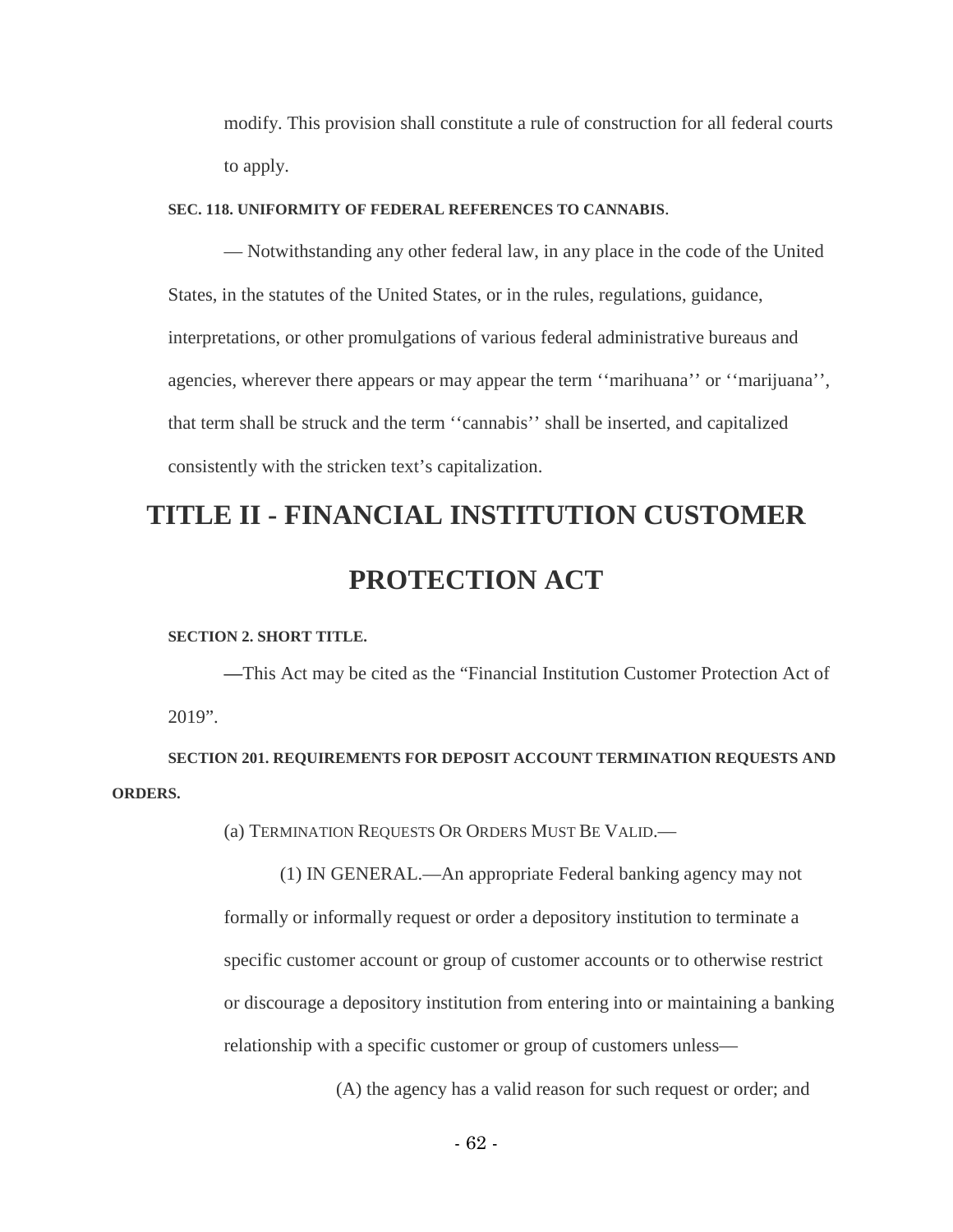(B) such reason is not based solely on reputation risk; and

(C) only when respecting the Supreme Court decision in *Bantam Books, Inc. v. Sullivan*, 372 U.S. 58 (1963) placing First Amendment restrictions on governmental power to disfavor industries or businesses by informal censorship.

(2) TREATMENT OF NATIONAL SECURITY THREATS.—If an appropriate Federal banking agency believes a specific customer or group of customers is, or is acting as a conduit for, an entity which—

(A) poses a threat to national security;

(B) is involved in terrorist financing;

(C) is an agency of the Government of Iran, North Korea, Syria, or any country listed from time to time on the State Sponsors of Terrorism list;

(D) is located in, or is subject to the jurisdiction of, any country specified in subparagraph (C); or

(E) does business with any entity described in subparagraph (C) or (D), unless the appropriate Federal banking agency determines that the customer or group of customers has used due diligence to avoid doing business with any entity described in subparagraph (C) or (D),

such belief shall satisfy the requirement under paragraph  $(1)$ . (b) NOTICE REQUIREMENT.—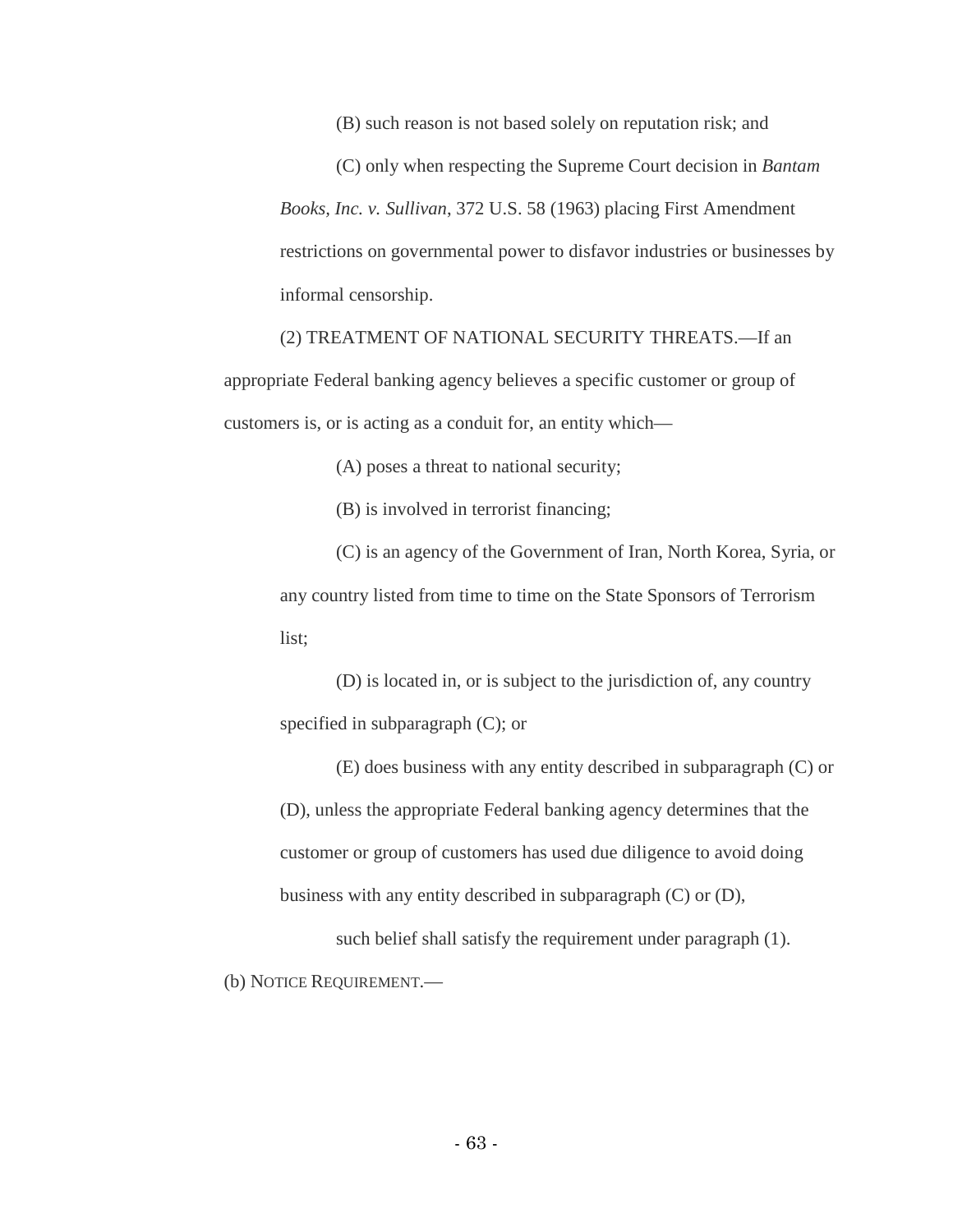(1) IN GENERAL.—If an appropriate Federal banking agency formally or informally requests or orders a depository institution to terminate a specific customer account or a group of customer accounts, the agency shall—

(A) provide such request or order to the institution in writing; and

(B) accompany such request or order with a written justification for why such termination is needed, including any specific laws or regulations the agency believes are being violated by the customer or group of customers, if any.

(2) JUSTIFICATION REQUIREMENT.—A justification described under paragraph (1)(B) may not be based solely on the reputation risk to the depository institution.

(c) CUSTOMER NOTICE.—

(1) NOTICE REQUIRED.—Except as provided under paragraph (2) or as otherwise prohibited from being disclosed by law, if an appropriate Federal banking agency orders a depository institution to terminate a specific customer account or a group of customer accounts, the depository institution shall inform the specific customer or group of customers of the justification for the customer's account termination described under subsection (b).

(2) NOTICE PROHIBITED.—

## (A) NOTICE PROHIBITED IN CASES OF NATIONAL

SECURITY.—If an appropriate Federal banking agency requests or orders a depository institution to terminate a specific customer account or a group of customer accounts based on a belief that the customer or customers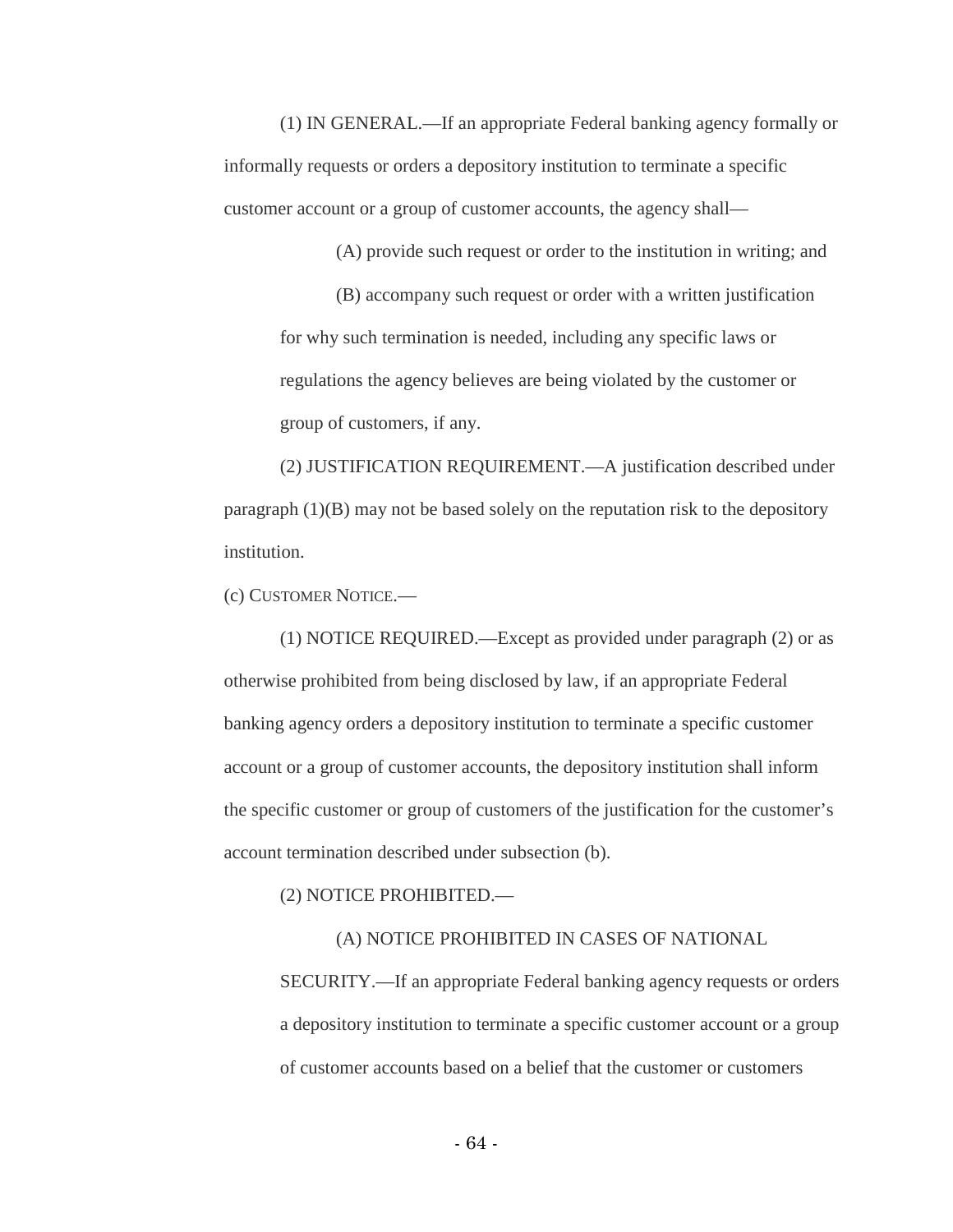pose a threat to national security, or are otherwise described under subsection (a)(2), neither the depository institution nor the appropriate Federal banking agency may inform the customer or customers of the justification for the customer's account termination.

(B) NOTICE PROHIBITED IN OTHER CASES.—If an appropriate Federal banking agency determines that the notice required under paragraph (1) may interfere with an authorized criminal investigation, neither the depository institution nor the appropriate Federal banking agency may inform the specific customer or group of customers of the justification for the customer's account termination.

(d) REPORTING REQUIREMENT.—Each appropriate Federal banking agency shall issue an annual report to the Congress stating—

(1) the aggregate number of specific customer accounts that the agency requested or ordered a depository institution to terminate during the previous year; and

(2) the legal authority on which the agency relied in making such requests and orders and the frequency on which the agency relied on each such authority. (e) DEFINITIONS.—For purposes of this section:

(1) APPROPRIATE FEDERAL BANKING AGENCY.—The term "appropriate Federal banking agency" means—

(A) the appropriate Federal banking agency, as defined under section 3 of the Federal Deposit Insurance Act (12 U.S.C. 1813); and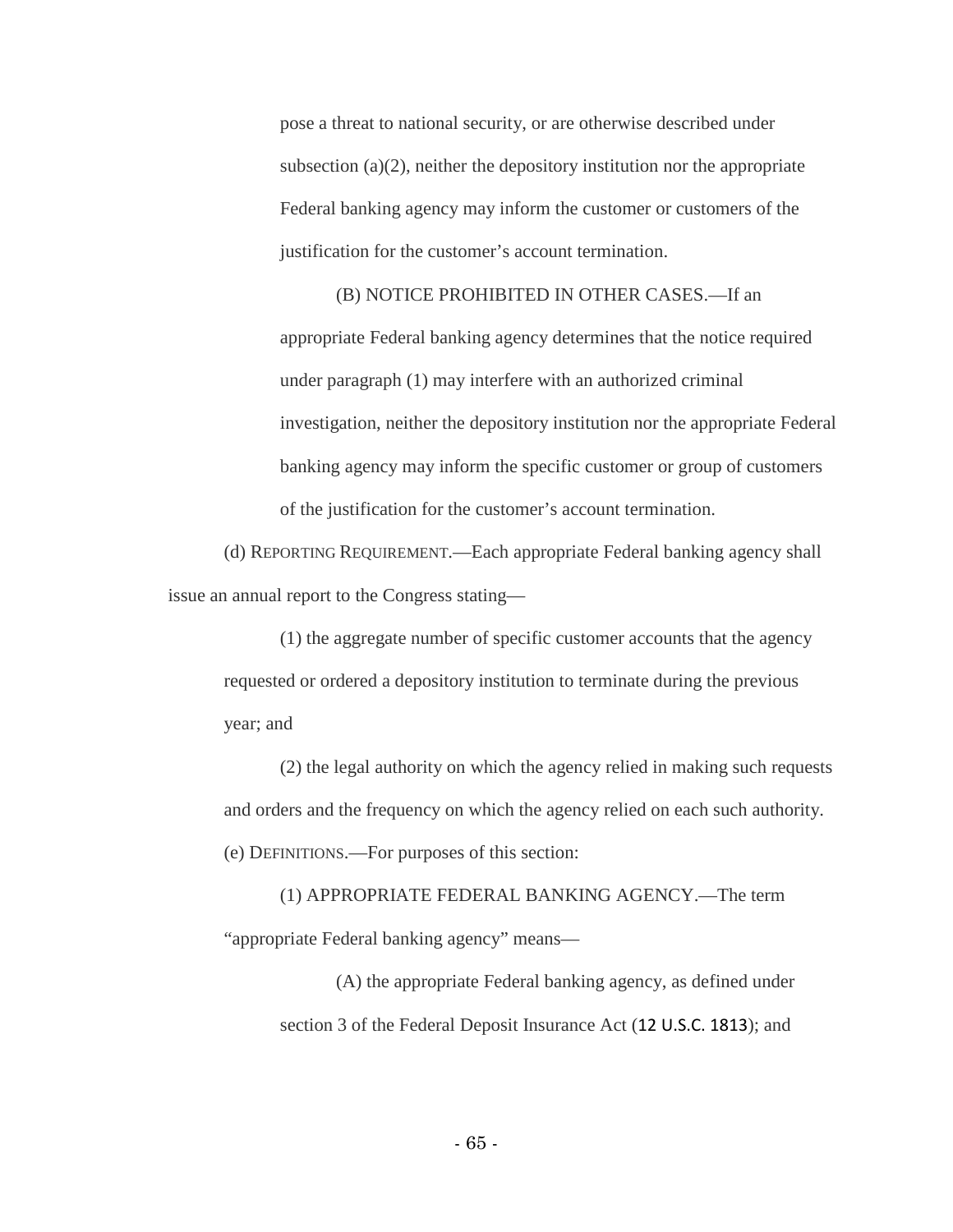(B) the National Credit Union Administration, in the case of an

insured credit union.

(2) DEPOSITORY INSTITUTION.—The term "depository institution" means—

(A) a depository institution, as defined under section 3 of the

Federal Deposit Insurance Act (12 U.S.C. 1813); and

(B) an insured credit union, as defined under section 101 of the Federal Credit Union Act (12 U.S.C. 1752).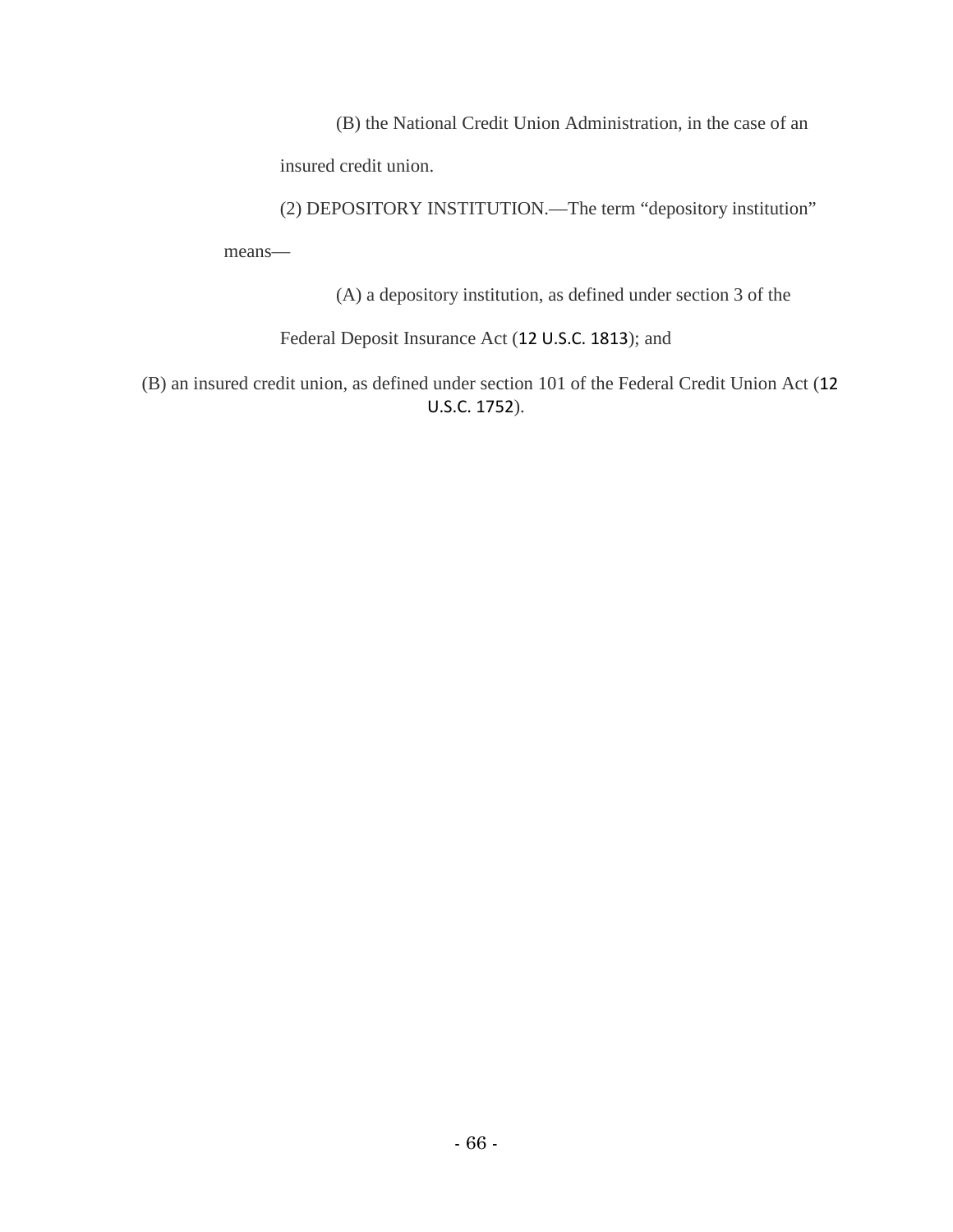## **Appendix B**

## **GACC Model Legislation Section-by-Section**

June, 2019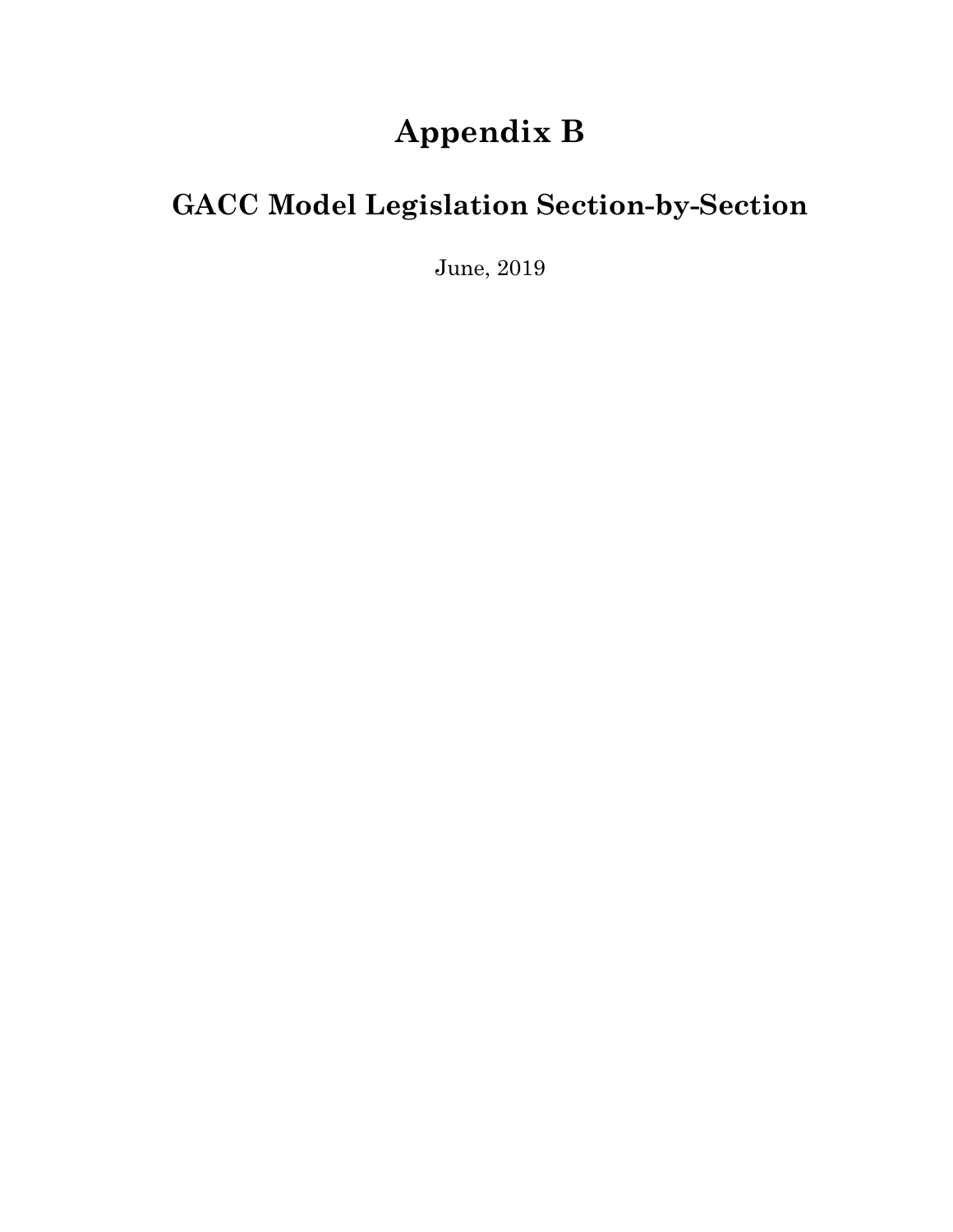## GACC Model U.S. Federal Legislation Section-by-Section Analysis

Section 1 is the short title.

- Section 2 is the table of contents.
- Section 101 treats cannabis like beer or similar substances with respect to the Controlled Substances Act and performs conforming amendments.
- Section 102 provides an appropriation for an unspecified amount for highways safety studies related to driving under the influence of cannabis.
- Section 103 provides an appropriation for an unspecified amount to fund research into effects of tetrahydrocannabinol (THC) on the human brain, the efficacy of medicinal cannabis as a treatment for specific diseases and conditions, and the identification of additional medical benefits and uses of cannabis.
- Section 104 protects children from unethical and illegal advertising directed at persons under the age of 21 by authorizing the Alcohol and Tobacco Tax and Trade Bureau of the Department of the Treasury (TTB) to promulgate regulations on the subject.
- Section 105 establishes a national cannabis consumption age of 21, with an exception for medical uses consistent with state law and qualified medical caregiver direction, such as with children with epilepsy.
- Section 106 establishes the two-track regulatory framework for cannabis medical and adult-use. TTB Is established as the primary regulator of adult-use cannabis. The Food and Drug Administration is given jurisdiction over the regulation of medical cannabis products, based on their labeling claims, and any cannabis-infused foods, with separate pathways for medical edibles and adult-use edibles within the FDA. Section 7 further provides for interstate trade comity, that is, any state-licensed cannabis business may engage in interstate adult-use trade for non-edible cannabis products provided compliance with the TTB regulations. It also transfer's the Drug Enforcement Administration's current authorities with respect to cannabis to the TTB.
- Section 107 compels the Secretary of Agriculture to issue regulations regarding the farming of cannabis plants and applies the Hemp Farming Act of 2018 to cannabis.
- Section 108 protects the right of states that have not legalized cannabis to maintain their legal regimes and block interstate diversion into their black market. It legalizes interstate trade , and requires the Alcohol, Tobacco, and Firearms Bureau (ATF) to develop and implement a track-and-trace system to ensure that cannabis merely traveling through states where it is illegal does not divert from its legal endpoint, such as with fireworks and alcohol traveling through dry counties.